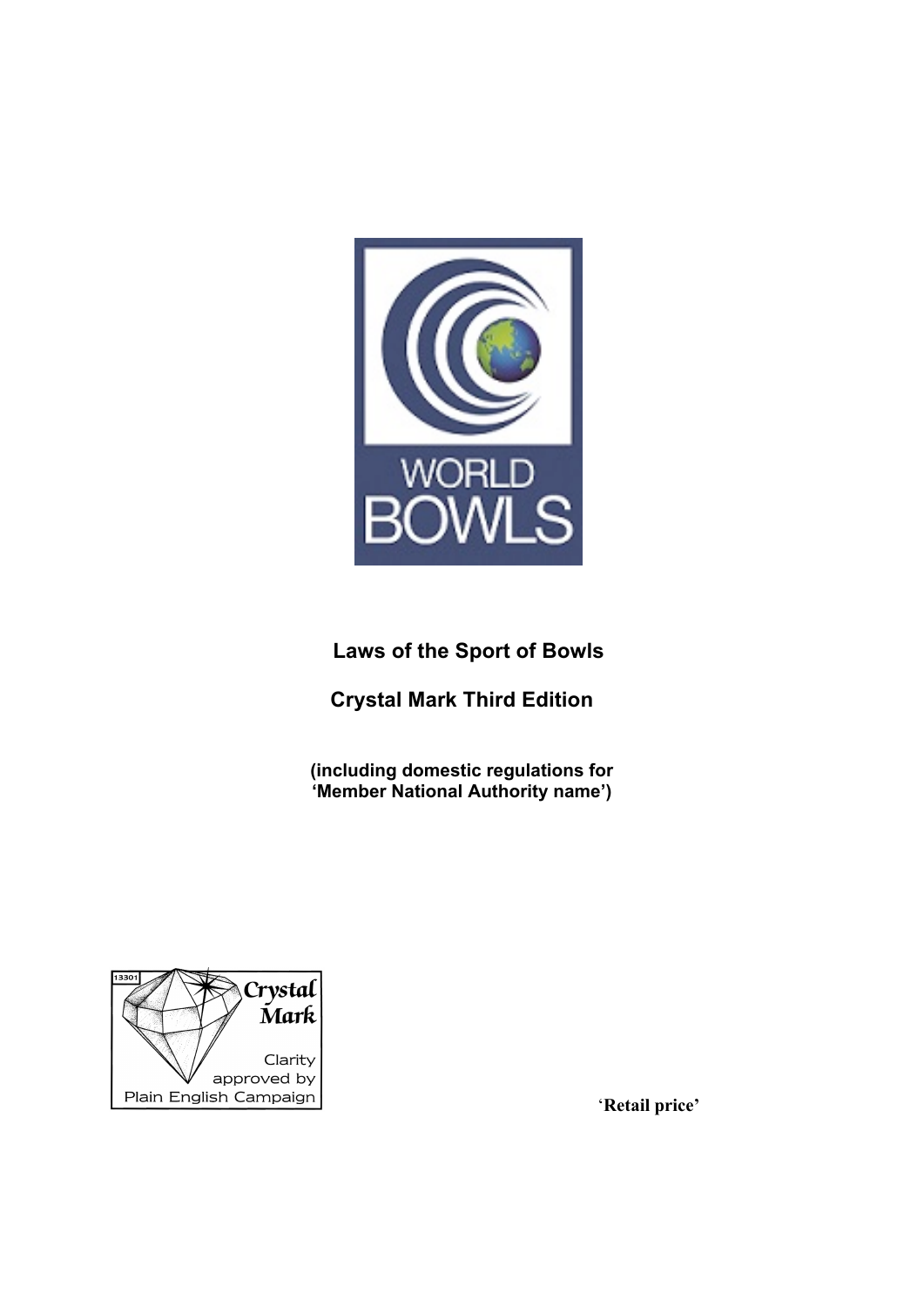# **Contents**

| 1              |  |
|----------------|--|
| 1.1            |  |
| 1.2            |  |
| 1.3            |  |
| 1.4            |  |
| 1.5            |  |
| 2              |  |
| 3              |  |
| $\overline{4}$ |  |
|                |  |
| 5              |  |
| 5.1            |  |
| 5.2            |  |
| 5.3            |  |
| 5.4            |  |
| 6              |  |
| 6.1            |  |
| 6.2            |  |
| 7              |  |
| 8              |  |
| 9              |  |
| 10             |  |
| 11             |  |
| 11.1           |  |
| 11.2           |  |
|                |  |
| 12             |  |
| 12.1           |  |
| 12.2           |  |
| 13             |  |
|                |  |
| 14             |  |
| 15             |  |
| 16             |  |
| 17             |  |
|                |  |
| 18             |  |
| 19             |  |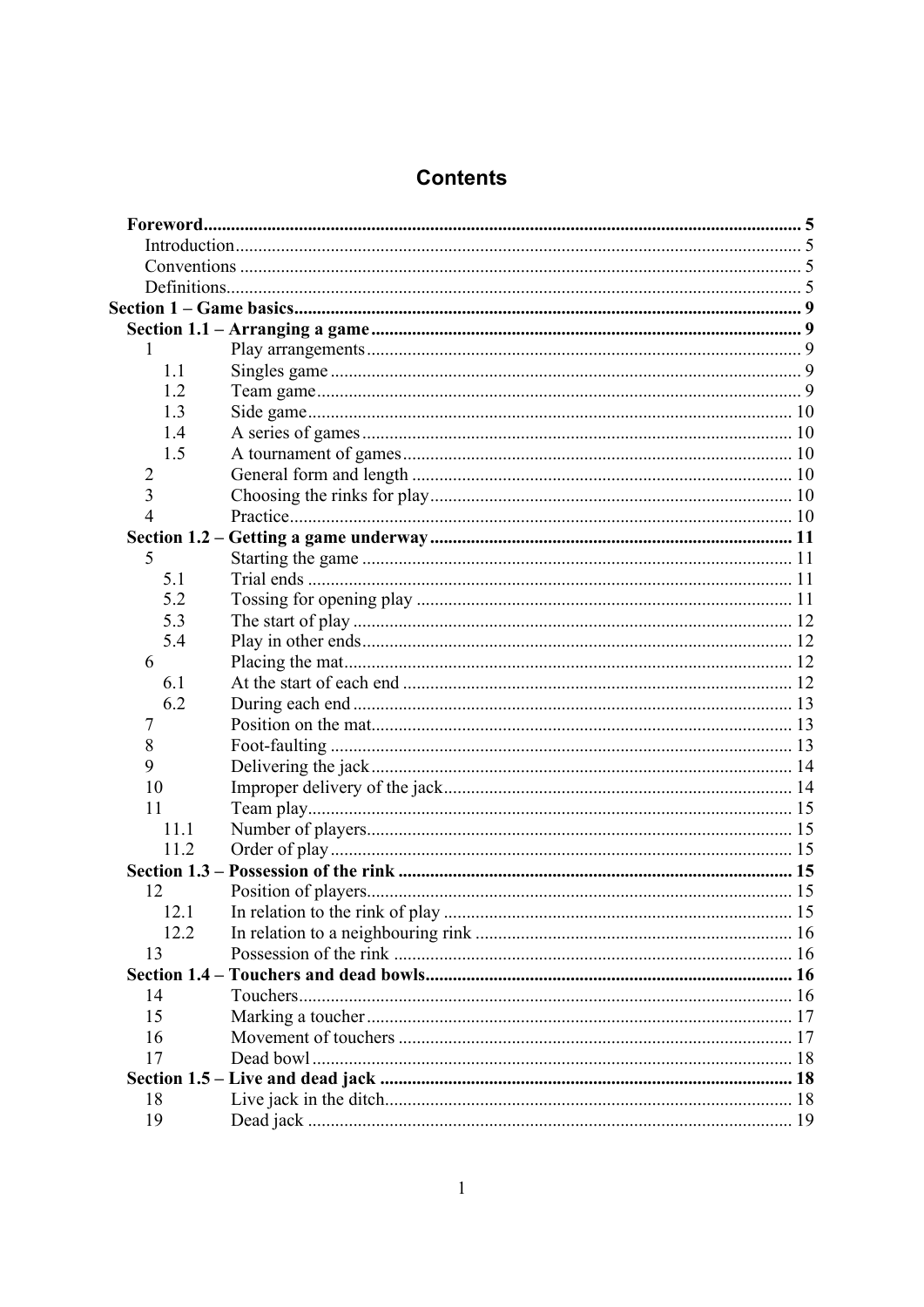| 20   |                                                                         |  |
|------|-------------------------------------------------------------------------|--|
| 21   |                                                                         |  |
|      |                                                                         |  |
| 22   |                                                                         |  |
| 23   |                                                                         |  |
| 24   |                                                                         |  |
| 25   |                                                                         |  |
|      |                                                                         |  |
| 26   |                                                                         |  |
| 27   |                                                                         |  |
| 28   |                                                                         |  |
|      |                                                                         |  |
|      |                                                                         |  |
| 29   |                                                                         |  |
| 29.1 |                                                                         |  |
| 29.2 |                                                                         |  |
| 29.3 |                                                                         |  |
| 29.4 |                                                                         |  |
| 30   |                                                                         |  |
| 31   |                                                                         |  |
|      |                                                                         |  |
| 32   |                                                                         |  |
| 33   |                                                                         |  |
| 34   |                                                                         |  |
| 35   |                                                                         |  |
| 36   |                                                                         |  |
|      |                                                                         |  |
| 37   |                                                                         |  |
| 37.1 |                                                                         |  |
| 37.2 |                                                                         |  |
| 37.3 |                                                                         |  |
| 37.4 | Bowl displacement when being marked as a toucher or during measuring 28 |  |
| 37.5 |                                                                         |  |
| 37.6 |                                                                         |  |
| 37.7 |                                                                         |  |
| 38   |                                                                         |  |
| 38.1 |                                                                         |  |
| 38.2 | Jack displacement by a disabled player's equipment or assistant 30      |  |
| 38.3 |                                                                         |  |
| 38.4 |                                                                         |  |
| 38.5 |                                                                         |  |
| 38.6 |                                                                         |  |
|      |                                                                         |  |
| 39   |                                                                         |  |
| 39.1 |                                                                         |  |
| 39.2 |                                                                         |  |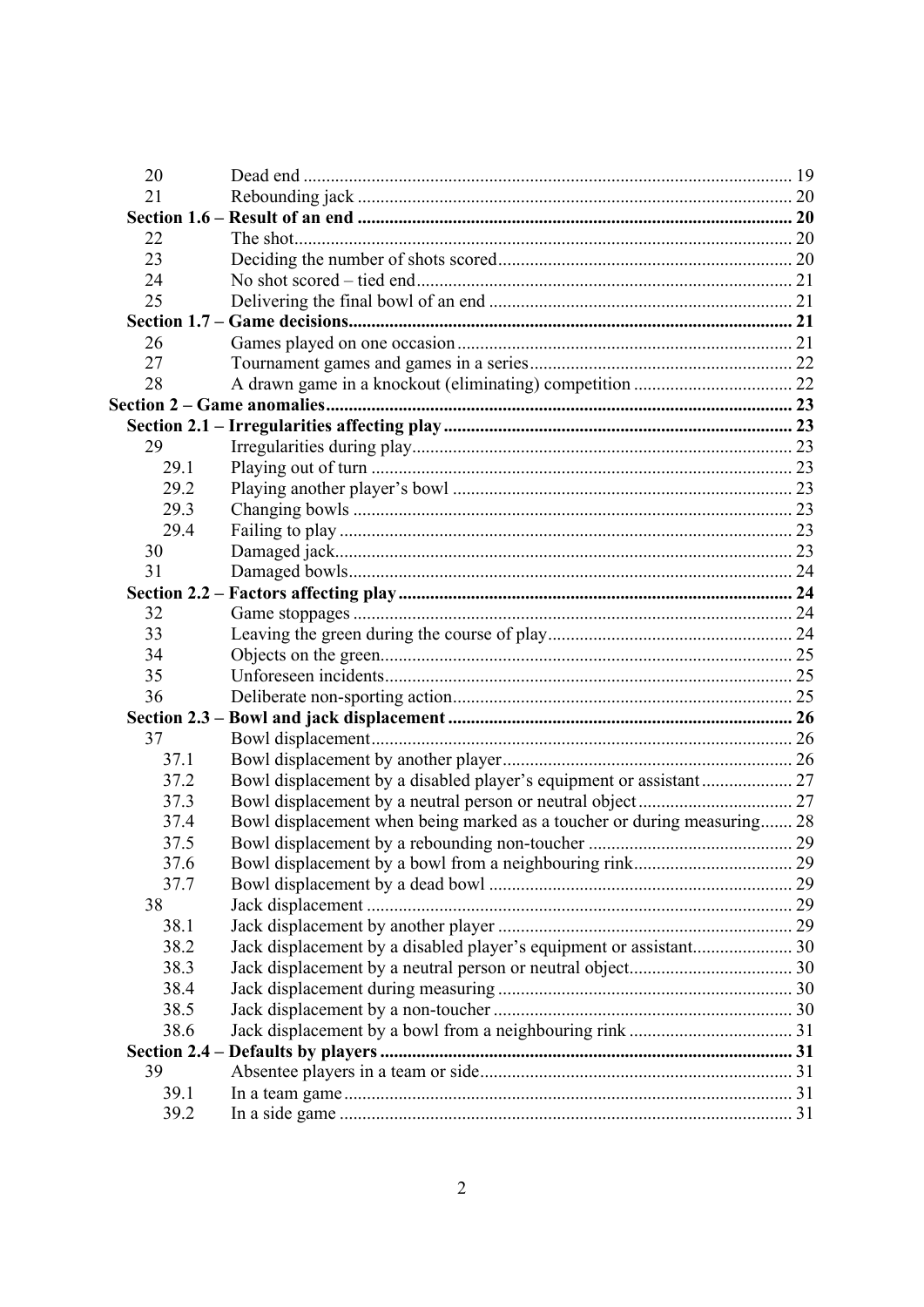| 40   |  |
|------|--|
| 40.1 |  |
| 40.2 |  |
| 40.3 |  |
| 40.4 |  |
| 41   |  |
|      |  |
| 42   |  |
| 43   |  |
| 44   |  |
| 45   |  |
|      |  |
|      |  |
| 46   |  |
| 47   |  |
| 48   |  |
| 49   |  |
|      |  |
| 50   |  |
| 51   |  |
| 52   |  |
| 52.1 |  |
| 52.2 |  |
| 52.3 |  |
| 52.4 |  |
| 52.5 |  |
| 52.6 |  |
| 53   |  |
| 54   |  |
|      |  |
|      |  |
| 55   |  |
| 55.1 |  |
| 55.2 |  |
| 55.3 |  |
| 56   |  |
| 56.1 |  |
| 56.2 |  |
| 56.3 |  |
| 56.4 |  |
| 56.5 |  |
|      |  |
| 57   |  |
| 57.1 |  |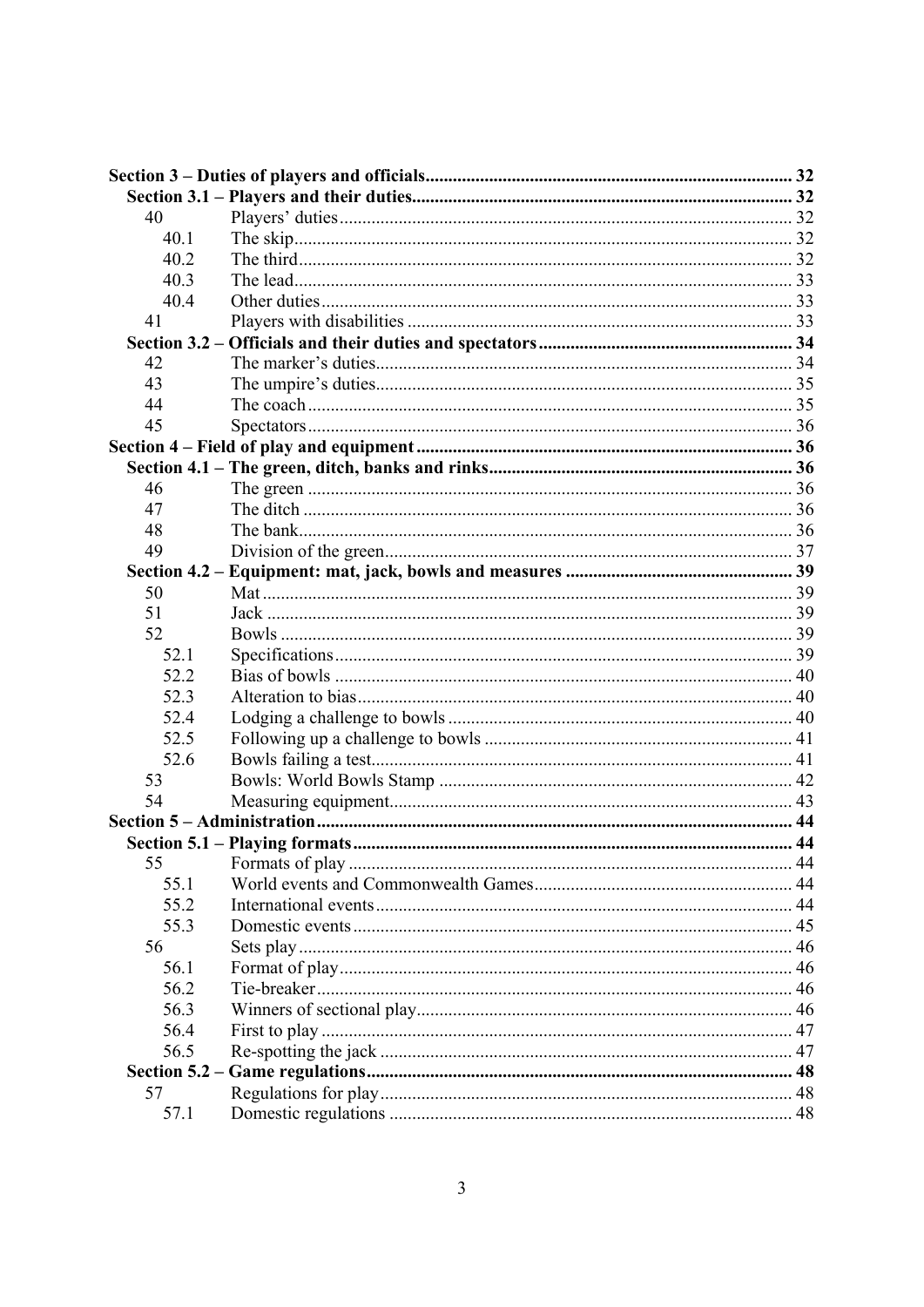| 57.2           |  |
|----------------|--|
|                |  |
| 58             |  |
| 59             |  |
| 60             |  |
| Appendices     |  |
|                |  |
| A.1            |  |
| A <sub>2</sub> |  |
| A.3            |  |
| A.4            |  |
| A.5            |  |
|                |  |
| <b>B</b> 1     |  |
| <b>B</b> 2     |  |
| B.3            |  |
| <b>B</b> 4     |  |
|                |  |
| C <sub>1</sub> |  |
|                |  |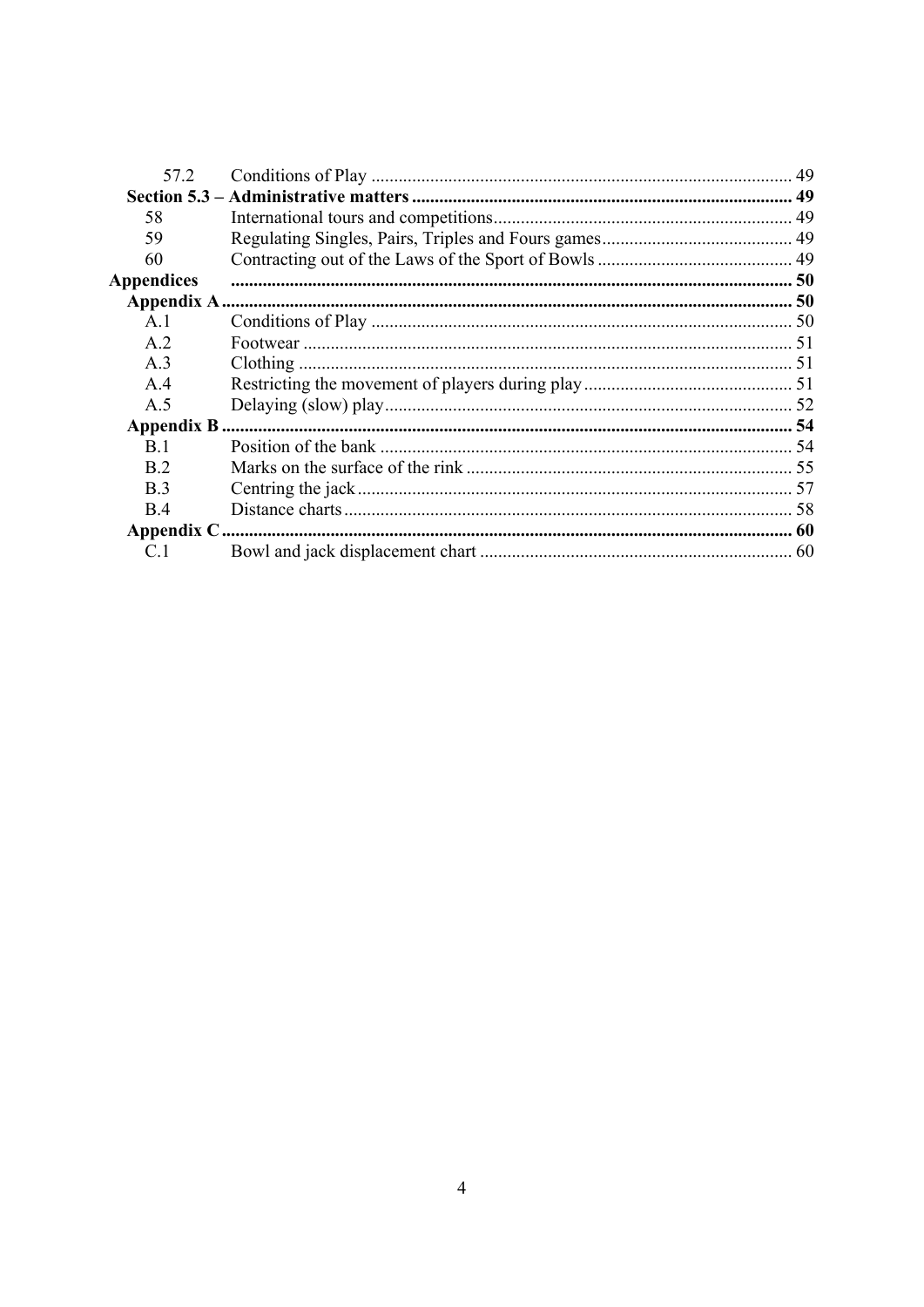# **Foreword**

### **Introduction**

No laws governing a sport can cope with every situation, and the laws governing the sport of bowls are no exception. Unusual situations not covered within the laws can often arise. The Laws of the Sport of Bowls ('the laws') have been drawn up in the spirit of true sportsmanship. So, if a situation arises that is not covered by these laws, players, markers and umpires must use their common sense and a spirit of fair play to decide on the appropriate course of action.

## **Conventions**

- 1 References to 'must' and 'will' within these laws mean that the action is compulsory.
- 2 References to 'can' within these laws mean that the action is optional.
- 3 References to 'between' when used to describe a range of weights or measurements within these laws mean that the smallest and largest numbers given are included within the range.

# **Definitions**

The definitions are in alphabetical order within each section.

# **A Control**

**Controlling Body:** the body with immediate control over the Conditions of Play (see law 57.2) under which a game is played. The order is:

- A.1 World Bowls (WB);
- A.2 a National Bowling Authority that is a member of WB ('Member National Authority') or a group of Member National Authorities;
- A.3 divisions within Member National Authorities; and
- A.4 the club on whose green the game is being played.

# **B Players**

- B.1 **Side:** any agreed number of teams or Singles players (or a combination of teams and Singles players) whose combined scores decide the result of a competition.
- B.2 **Skip:** the player who is in charge of the team.
- B.3 **Team play**
	- B.3.1 **Team:** a Pair, a Triple or a Four.
	- B.3.2 **Pair:** a team of two players whose positions, in order of play, are 'lead' and 'skip'.
	- B.3.3 **Triple:** a team of three players whose positions, in order of play, are 'lead', 'second' and 'skip'.
	- B.3.4 **Four:** a team of four players whose positions, in order of play, are 'lead', 'second', 'third' and 'skip'.

# **C Play**

- C.1 **Centring the jack:** placing the jack on the centre line of the rink, at the same distance from the mat line as it was when it came to rest.
- C.2 **Defaulting player, team or side:** the player, team or side that does not meet the requirements of any specific law or laws.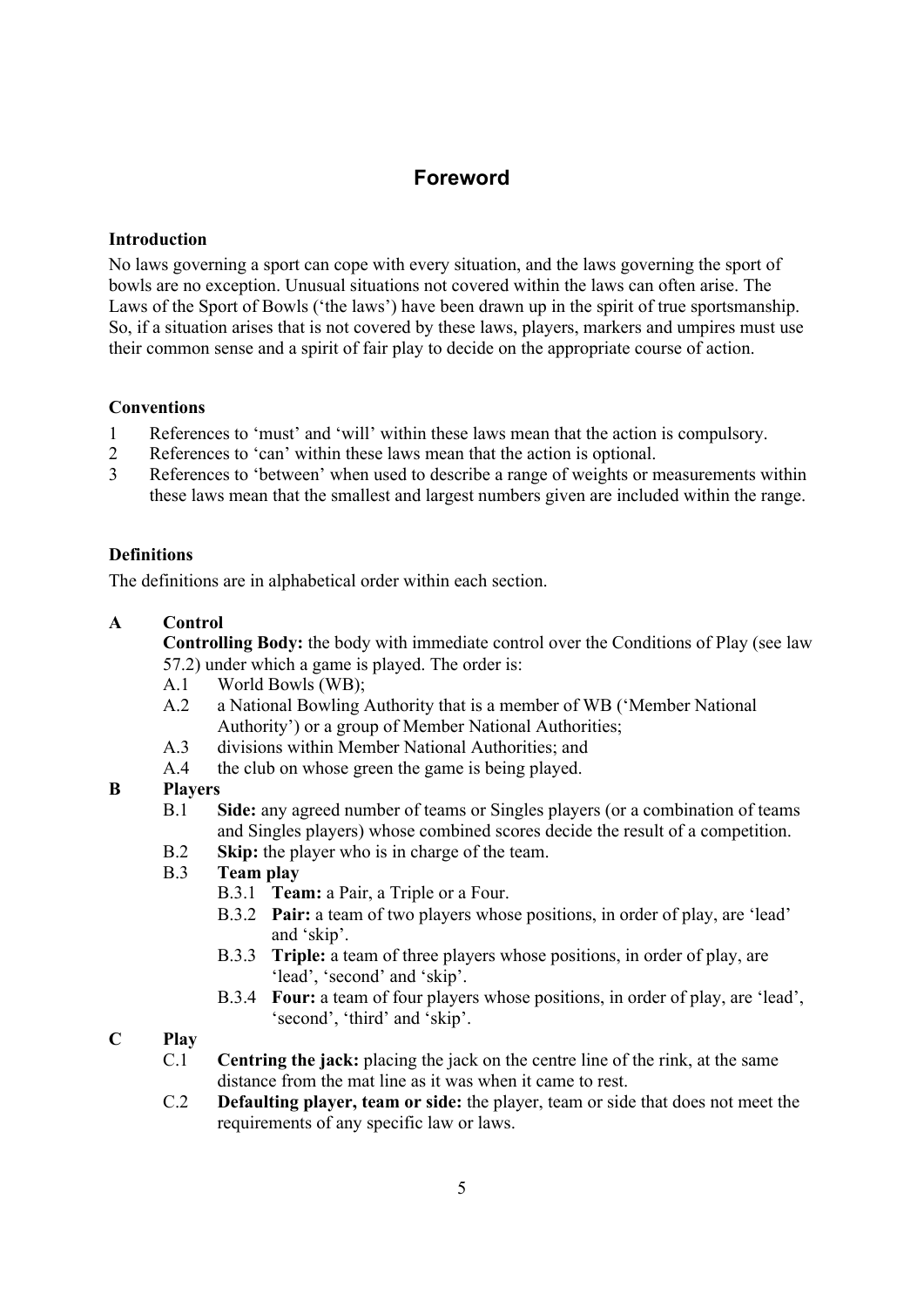- C.3 **Delivery:** deliberately releasing a jack or a bowl from the hand or an artificial device using an underarm movement. If the jack or bowl accidentally slips from a player's hand or artificial device during delivery, the player can pick it up and start the delivery again.
- C.4 **Displaced jack or bowl:** a jack or a bowl which is moved in a way that is not approved within the Laws of the Sport of Bowls.
- C.5 **Disturbing the head:** altering the position of the jack or a bowl in the head.
- C.6 **Domestic play:** any play under the direct control of a Member National Authority, a division within a Member National Authority or a club.
- C.7 **End:** delivery of the jack, delivery of all the bowls required to be played by all of the opponents in the same direction on a rink, and deciding the number of shots scored.

## C.8 **End ditches**

- C.8.1 **Front ditch:** the ditch at the end of the green which is directly in front of a player when they stand on the mat.
- C.8.2 **Rear ditch:** the ditch at the end of the green which is directly behind a player when they stand on the mat.
- C.9 **Face of the bank:** the surface of the bank from the surface of the ditch up to the top of any surround or edging.
- C.10 **Forfeited game:** a game that is awarded to an opponent as a penalty for the defaulting player, team or side not meeting the requirements of one or more laws.
- C.11 **Former position:** the position of a jack or a bowl at rest within the rink of play immediately before it is displaced. If a law says that a jack or a bowl must be put back to its former position, the person replacing the jack or bowl in this way must decide where that position is. If this person cannot accurately identify the former position, they must put the jack or bowl as near as possible to its former position.
- C.12 **Groundsheet:** a rectangular piece of canvas or other suitable fabric placed temporarily on the surface of the green to protect it from any damage caused as a result of a player delivering the jack or a bowl. The rear edge of the groundsheet must be placed at least 2 metres from the rear ditch and at least 25 metres from the front ditch (in line with the requirements for placing the mat described in laws 6.1.1 and 6.1.5).
- C.13 **Head:** the jack and any bowls which have come to rest within the boundaries of the rink of play and are not dead. (Law 19.1 describes a dead jack and law 17.1 describes a dead bowl.)
- C.14 **Holding surface:** a natural or synthetic material that will prevent the jack or a bowl from running along the ditch.
- C.15 **Jack or bowl in its original course:** a jack or a bowl from its delivery until it comes to rest, no matter how many times (for a bowl) it comes into contact with the jack or other bowls before it comes to rest or becomes dead.
- C.16 **Jack or bowl in motion:** a jack or a bowl which is moving during play after it has been at rest as part of the head.
- C.17 **Licensed Manufacturer:** person or company licensed by WB to make bowls in line with the standards laid down in World Bowls Regulations.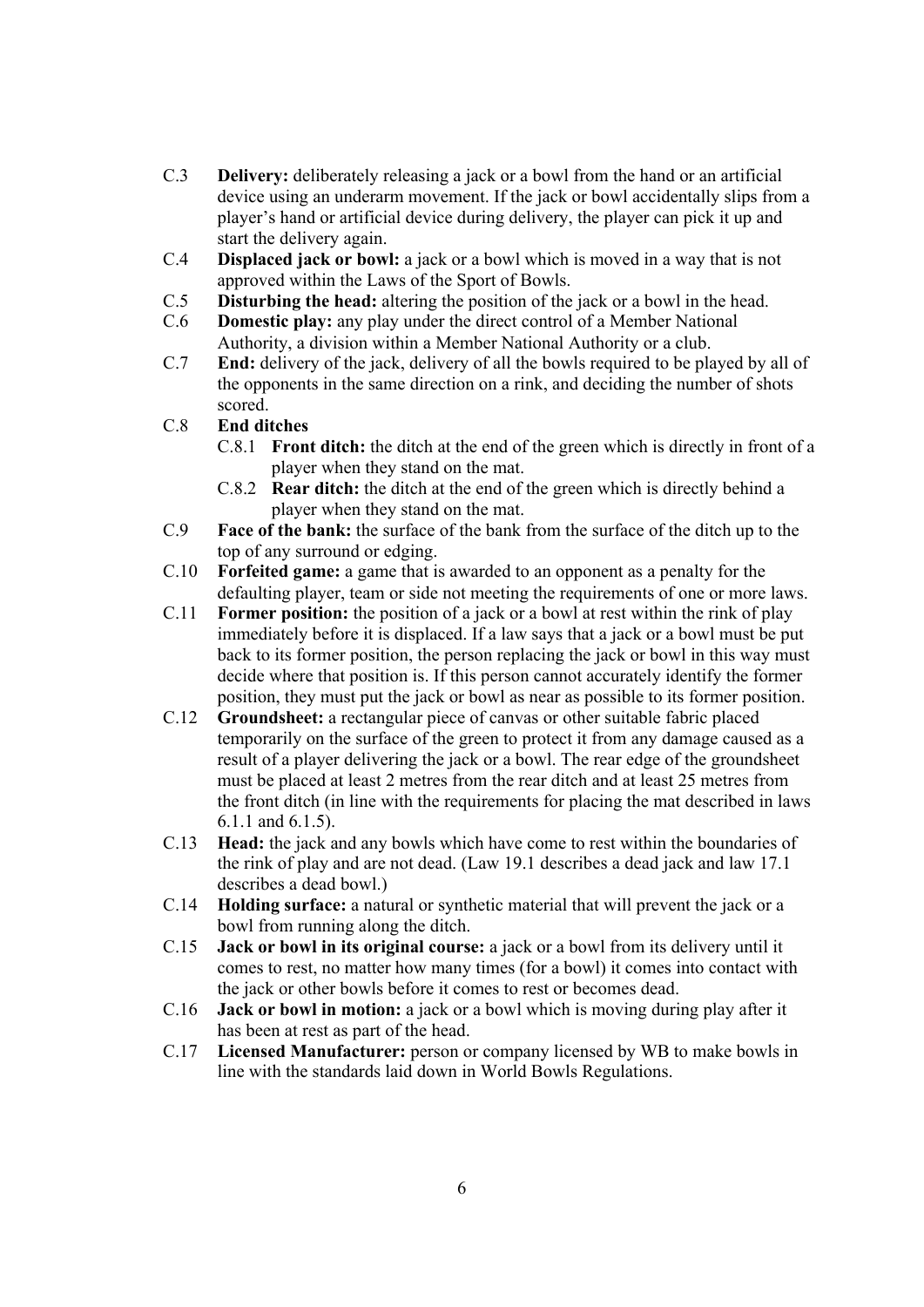- C.18 **Licensed Tester:** person or company licensed by WB to test bowls to make sure they meet the standards laid down in World Bowls Regulations and the Laws of the Sport of Bowls.
- C.19 **Line jack or bowl:** a jack or bowl which has come to rest partly inside and partly outside the side boundary of the rink of play.
- C.20 **Mat line:** the edge of the mat nearest to the front ditch. All measurements involving the mat and a jack or a bowl will be taken from the centre of the mat line.
- C.21 **Net total of set points:** the total number of set points a player or team scores minus the total number of set points scored against them.
- C.22 **Net total of shots:** the total number of shots a player, team or side scores minus the total number of shots scored against them.
- C.23 **Neutral**
	- C.23.1 **Neutral person:** a person who is not a player on the rink of play. This includes the marker and the umpire.
	- C.23.2 **Neutral object:**
		- C.23.2.1 a jack, bowl or other object not belonging to any player on the rink of play;
		- C.23.2.2 a line jack or a line bowl belonging to a player on a neighbouring rink; or
		- C.23.2.3 a dead bowl that is at rest and has not been removed from the rink of play.
- C.24 **Open tournaments:** competitions in which both members and non-members of the club hosting the event are eligible to take part, and in which more than one round can be played on the same day.
- C.25 **Pace of the green:** the number of seconds taken by a bowl from its delivery to the moment it comes to rest at approximately 27 metres from the mat line. The higher the number of seconds taken, the faster the pace of the green.

# C.26 **Position of bowl in relation to jack**

**Jack high or jack level:** the nearest part of a bowl is in line with and at the same distance from the mat line as the nearest part of the jack.

#### C.27 **Rink and its boundaries**

- C.27.1 **Rink:** the section of the green on which a game is played.
- C.27.2 **Rink of play:** the section of the green and the corresponding sections of the end ditches on which a game is played.
- C.27.3 **Side boundaries of the rink of play:** the imaginary straight lines connecting the centres of the boundary pegs on opposite banks that show the limits of the rink of play.
- C.27.4 **End boundaries of the rink of play:** the faces of the banks which are within the side boundaries of the rink of play.
- C.28 **Set:** a pre-determined number of shots or ends forming part of a game.<br>C.29 **Shot indicators (also known as lollipops or paddles):** thin pieces of r
- Shot indicators (also known as lollipops or paddles): thin pieces of plastic or other suitable material, shaped, for example, like oars. The heads of the indicators match either the colours of the adhesive markings on each player's bowls (see law 52.1.8) or the colours of each player's bowls. During play, the marker holds up the appropriate number of indicators, in the appropriate colour, to signal to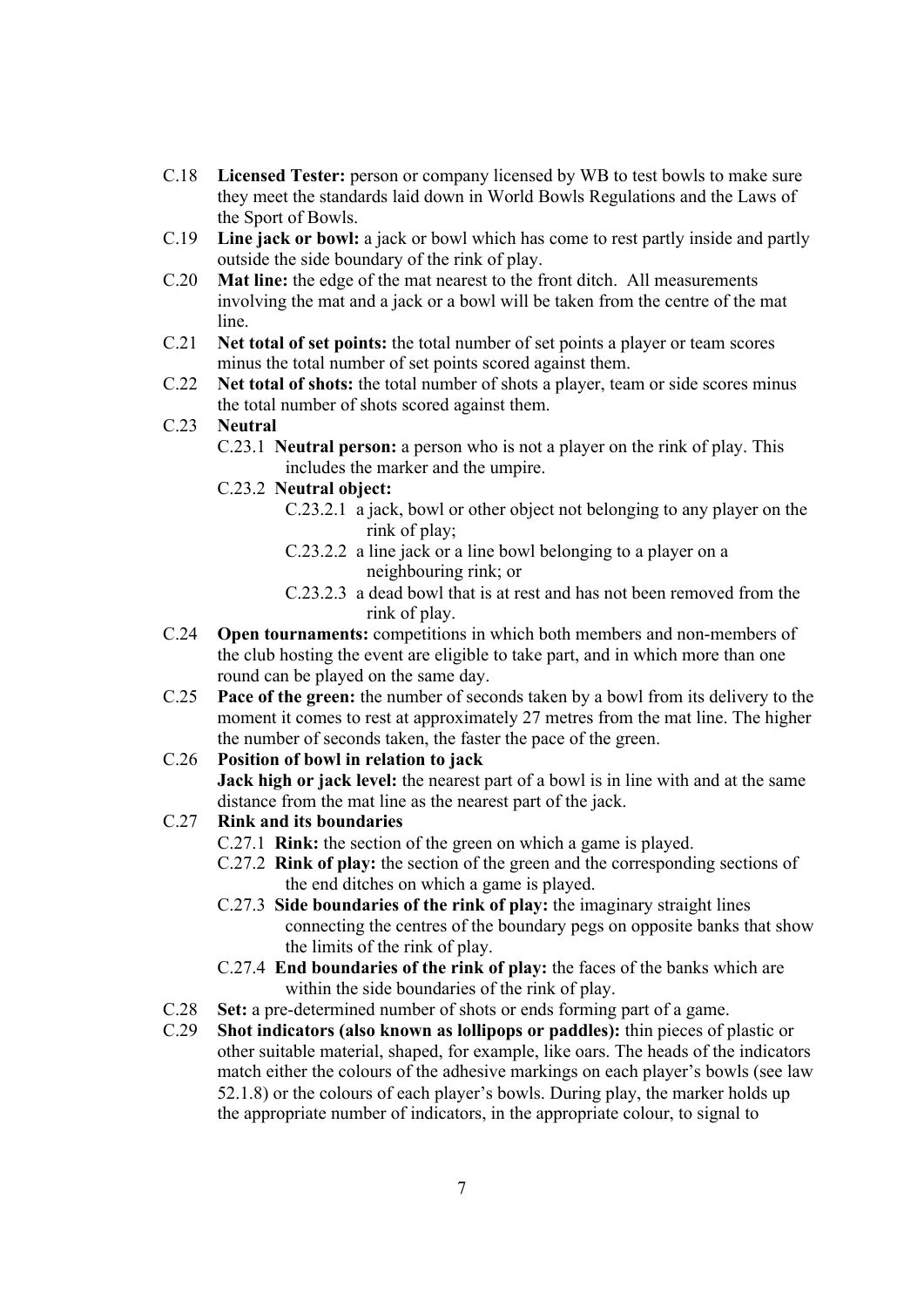players and spectators which player's bowl or bowls the marker considers to be shot.

- C.30 **Visiting skips:** either:
	- C.30.1 the skips of teams other than those playing on their own green; or
	- C.30.2 the skips of the second-named team in each pair of competing teams when games are being played at a neutral venue.

### **D Bowls**

- D.1 **Bias:** the curved path along which a bowl travels from delivery until it comes to rest. (The shape of the bowl gives it its bias.)
- D.2 **Bias side of a bowl:** the side of the bowl that is the more rounded of the two sides, which is identified by the small grooved rings surrounding its centre. (The non-bias side is identified by the large grooved rings surrounding its centre.)
- D.3 **Set of bowls:** four bowls, all of which are:
	- D.3.1 of a matched set;
	- D.3.2 of the same make and model; and
	- D.3.3 of the same size, weight, colour, bias, serial number and engraving.
- D.4 **Working Reference Bowl:** a bowl approved by WB as:
	- D.4.1 having the minimum bias required; and

D.4.2 in all other respects, following the Laws of the Sport of Bowls. Each Working Reference Bowl is engraved with the words 'Working Reference Bowl' and WB makes sure that each Licensed Tester is given a Working Reference Bowl.

The 'Laws of the Sport of Bowls – Crystal Mark Third Edition' applies from a date decided by individual Member National Authorities as long as that date is not later than 1 April 2015.

Copyright © 2014 World Bowls Limited

All rights reserved. You cannot reproduce, store in a retrieval system, or transmit any part of this publication, in any form or by any means (whether electronic, mechanical, photocopying, recording or otherwise), without written permission of World Bowls Limited.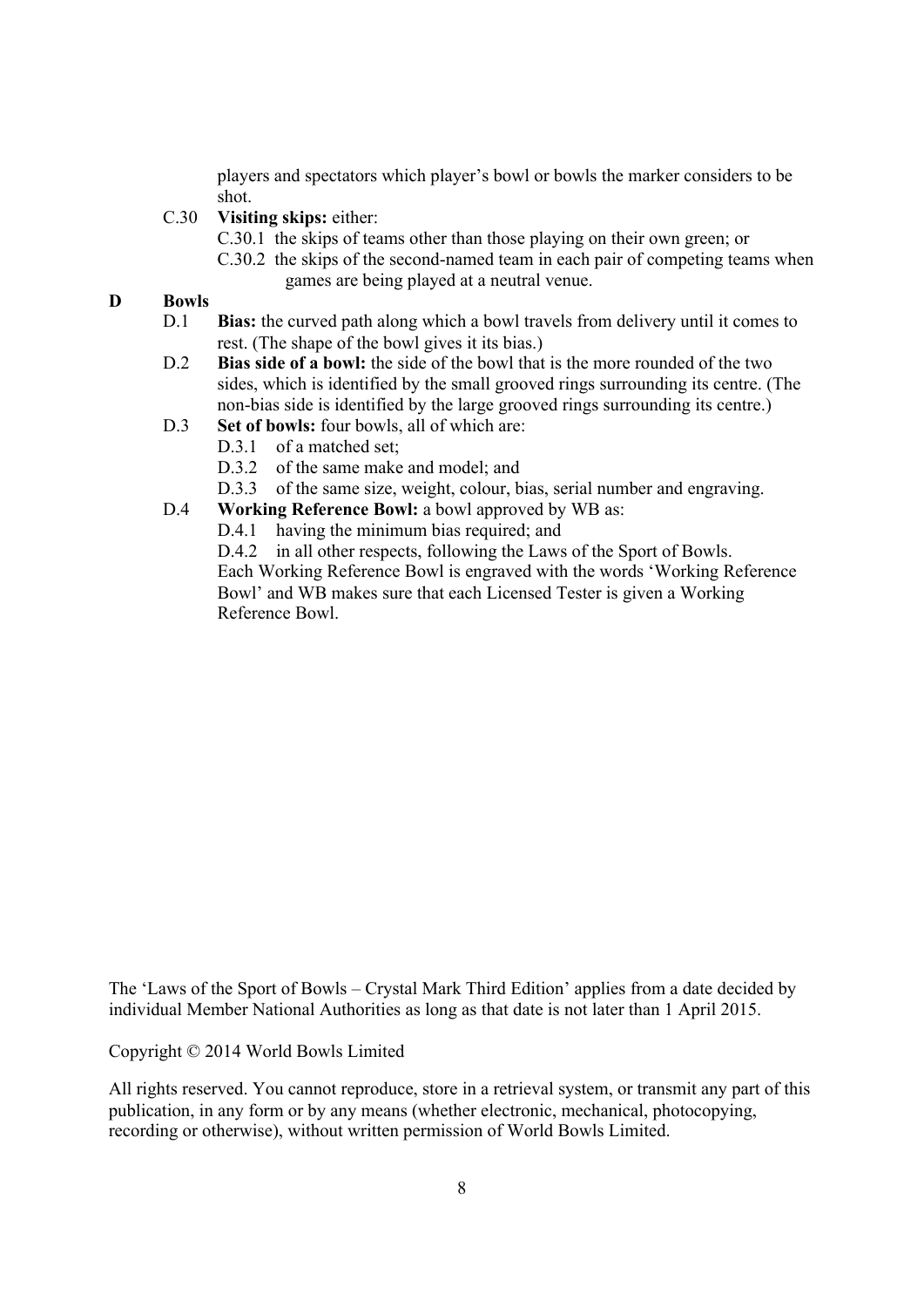# **Section 1 – Game basics**

# **Section 1.1 – Arranging a game**

#### **1 Play arrangements**

Games must be organised as:

- 1.1 a Singles game;
- 1.2 a team game;
- 1.3 a side game;
- 1.4 a series of Singles games, team games or side games; or
- 1.5 a tournament of games.

## **1.1 Singles game**

A Singles game must be played between two opposing players. Players must play singly and in turn either two, three or four of a set of bowls as decided by the Controlling Body.

# **1.2 Team game**

## **1.2.1 Pairs game**

- 1.2.1.1 A Pairs game must be played by two opposing teams, each with two players. Players must play singly and in turn either two, three or four of a set of bowls as decided by the Controlling Body.
- 1.2.1.2 The Controlling Body will also decide the order in which the players will play their bowls as follows.
	- 1.2.1.2.1 If each player is playing four bowls:
		- 1.2.1.2.1.1 the leads will play their four bowls followed by the skips playing their four bowls;
		- 1.2.1.2.1.2 the leads will play two of their bowls, followed by the skips playing two of their bowls, followed by the leads playing their final two bowls, followed by the skips playing their final two bowls; or
		- 1.2.1.2.1.3 in the first end and every following odd-numbered end, the leads will play two of their bowls, followed by the skips playing their four bowls, followed by the leads playing their final two bowls. In the second end and every following even-numbered end, the skips will play two of their bowls, followed by the leads playing their four bowls, followed by the skips playing their final two bowls.
	- 1.2.1.2.2 If each player is playing two or three bowls, the leads will play all their bowls, followed by the skips playing all their bowls.

### **1.2.2 Triples game**

A Triples game must be played by two opposing teams, each with three players. Players must play singly and in turn either two or three of a set of bowls as decided by the Controlling Body.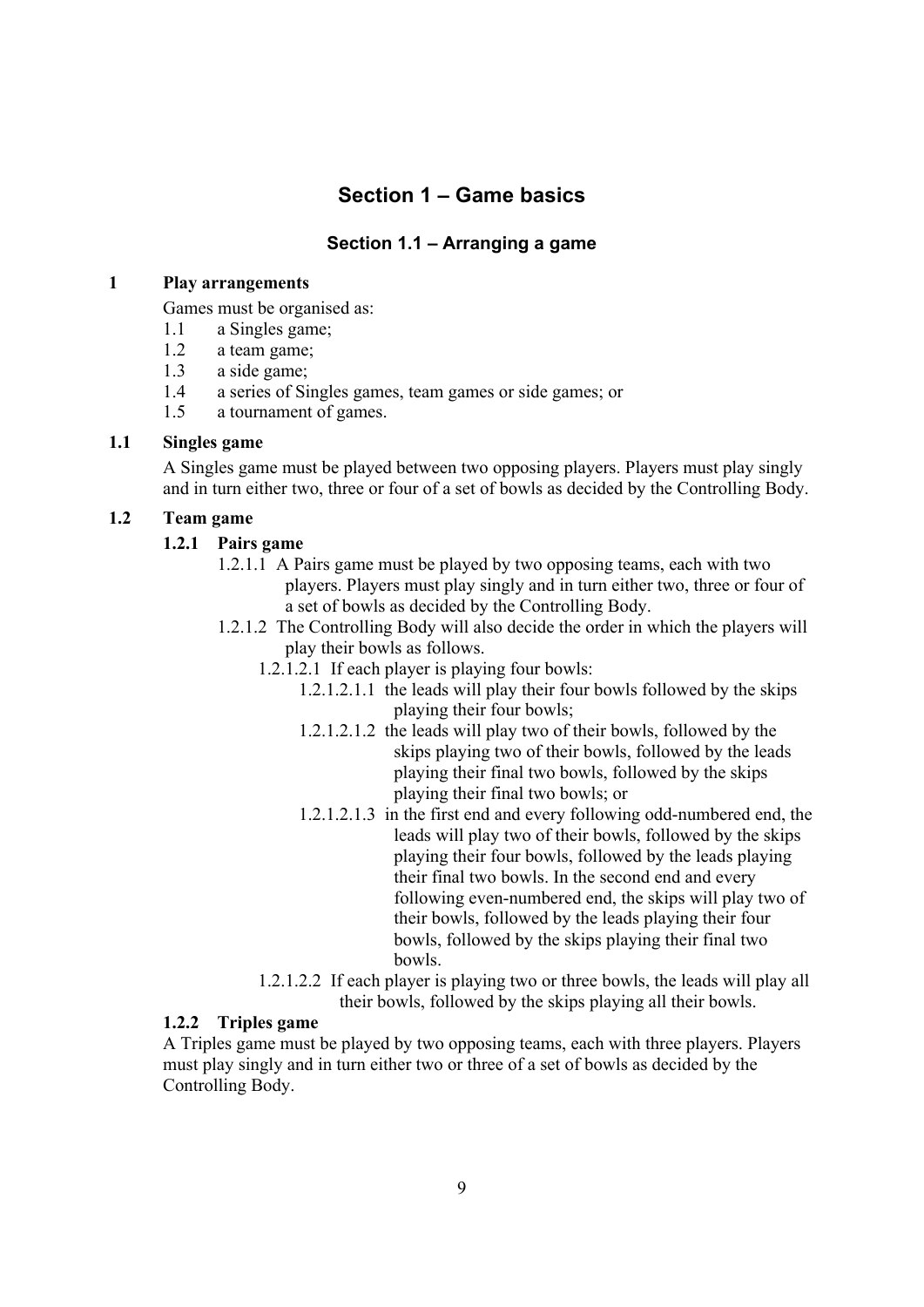# **1.2.3 Fours game**

A Fours game must be played by two opposing teams, each with four players. Players must play singly and in turn two of a set of bowls.

# **1.3 Side game**

A side game must be played by two opposing sides, each with the same number of teams or Singles players (or a combination of teams and Singles players).

# **1.4 A series of games**

Games in a series must be arranged to be played on several occasions as:

- 1.4.1 an ordered series of games organised as a knockout (eliminating) competition and arranged as Singles, Pairs, Triples or Fours; or
- 1.4.2 an ordered series of side games organised as either a league competition or a knockout (eliminating) competition.

## **1.5 A tournament of games**

- 1.5.1 Singles games and team games can be arranged into sections (or groups) as a tournament of games in which the contestants either:
	- 1.5.1.1 play each other in turn;
	- 1.5.1.2 play as paired-off teams of players; or
	- 1.5.1.3 play in line with any other format decided by the Controlling Body.
- 1.5.2 The games can be played on one or several greens in line with a common timetable.

# **2 General form and length**

- 2.1 A game of bowls must be played on one rink or on several rinks.
- 2.2 The game must consist of a pre-arranged number of shots or ends, or be played for a fixed period of time that is decided beforehand.
- 2.3 Ends must be played in turn from opposite directions, except as described in laws 20, 30, 37 and 38.

# **3 Choosing the rinks for play**

- 3.1 The skips, their representatives or the Controlling Body must make the draw for the rinks on which games are to be played.
- 3.2 In games where competing skips have previously been decided, the visiting skips, their representatives or the Controlling Body must make the draw to decide the numbers of the rinks to be played on.
- 3.3 If, after the draw for rinks has been made, a player in a competition or game plays on the same rink before the start of play on the day of the competition or game, that player will be disqualified. This does not apply to open tournaments.
- 3.4 For domestic play, Member National Authorities can decide the requirements for playing or practising on the same rink on the day of a competition or game.

# **4 Practice**

4.1 If a player or team that has not yet played is due to meet a player or team that has already played on the same day, the player or team that has not yet played can practise as long as: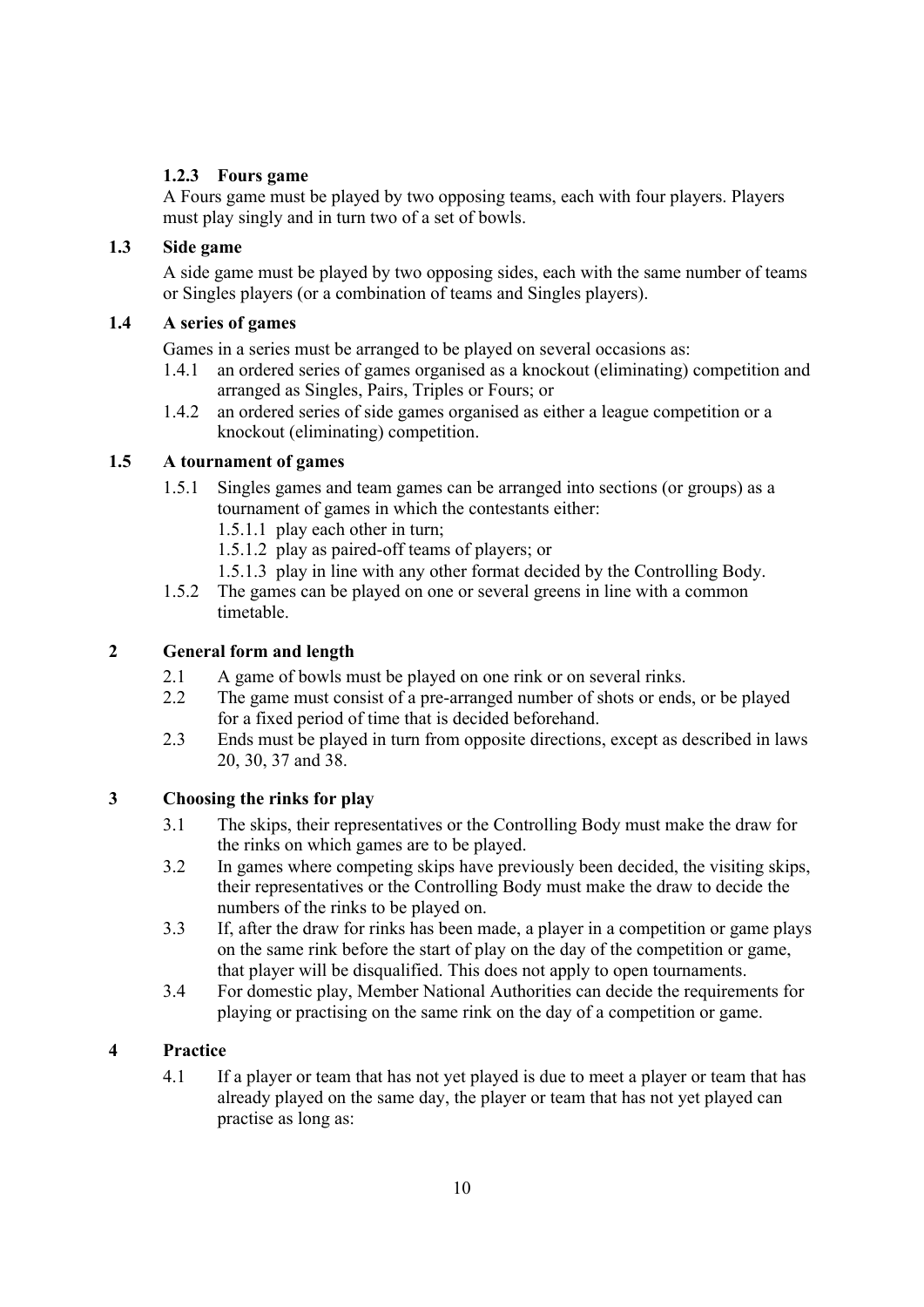- 4.1.1 the Controlling Body gives approval;
- 4.1.2 there is enough time available without delaying the competition; and
- 4.1.3 another rink is available apart from that on which the player or team has been drawn to play later that day.
- 4.2 If a player or team has already played on the same green on the same day, that player or team can practise in line with law 4.1 if they have a 'bye'. (A player or team has a 'bye' in any round of a competition if they don't have an opponent in that round.)
- 4.3 The Controlling Body must allocate the rink on which a player or team can practise.
- 4.4 If two players or two teams are entitled to practise:
	- 4.4.1 they can practise together; and
	- 4.4.2 the format of, and the number of bowls used in, the practice must be decided by the players concerned.

# **Section 1.2 – Getting a game underway**

## **5 Starting the game**

# **5.1 Trial ends**

- 5.1.1 Before the start of play in any game, or before continuing an unfinished game on another day, one trial end must be played in each direction.
- 5.1.2 For domestic play, the Controlling Body can limit the number of trial ends to be played (no trial ends or one trial end in one direction). It can also decide whether the trial ends are played immediately before or immediately after the scheduled start time for the game.
- 5.1.3 Trial ends must be played on the same rink that the game will be played on.
- 5.1.4 Each player must not use more than the number of bowls being used during the game. If a player or an umpire notices that a player is using more than the permitted number of bowls, the defaulting player will lose the right to play any bowls remaining to be played in the trial ends.
- 5.1.5 Each player can use any combination of bowls taken from different sets of bowls.
- 5.1.6 The opponents of the team which started the first trial end must start the second trial end.
- 5.1.7 The team which starts the trial end must place the mat, deliver the jack and place the jack on the centre line of the rink at a distance they choose from the mat line (the distance must not be changed during the course of the trial end).
- 5.1.8 When each bowl comes to rest, any player or the marker can remove it and place it towards the front ditch.
- 5.1.9 If a bowl moves the jack, the jack must be put back to its former position.

# **5.2 Tossing for opening play**

- 5.2.1 The coaches in a side game (or, in their absence, representatives of the sides), skips in a team game or opponents in Singles must toss a coin.
- 5.2.2 The winner of the toss must choose whether to:

5.2.2.1 place the mat and then deliver the jack and the first bowl; or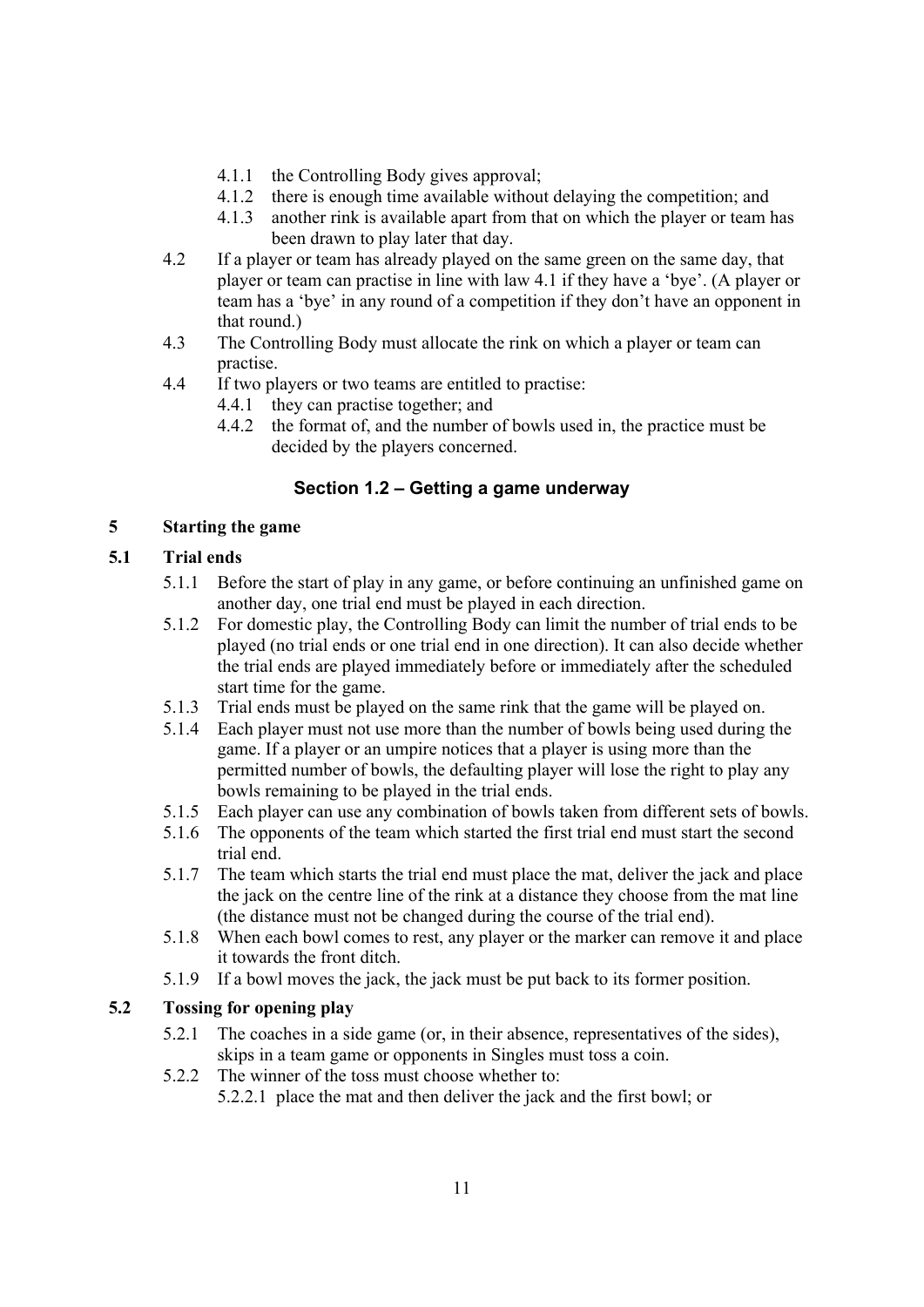- 5.2.2.2 tell the opposing player to place the mat and deliver the jack and the first bowl (the opposing player cannot refuse).
- 5.2.3 The option chosen by the coach or representative who wins the toss in a side game will apply to all teams or Singles players (or a combination of teams and Singles players) who make up the side.
- 5.2.4 If the coin is tossed before the start of the trial ends, the option the winner of the toss chooses will apply to both the first trial end and the first end of the game.

# **5.3 The start of play**

- 5.3.1 In any game, the start of play is the delivery of the jack by the first player to play in the first end.
- 5.3.2 In any end, the start of play is the delivery of the jack by the first player to play in that end.

#### **5.4 Play in other ends**

In all ends after the first but apart from in an extra end, the winner of the previous scoring end must place the mat and then deliver the jack and the first bowl.

#### **6 Placing the mat**

#### **6.1 At the start of each end**

- 6.1.1 Before the start of play in each end, the player to play first must place the centre line of the mat lengthwise along the centre line of the rink, with the mat line at least 2 metres from the rear ditch and at least 25 metres from the front ditch.
- 6.1.2 If, before the jack has been delivered, a player or the marker finds that the mat has not been placed as described in law 6.1.1, the player to play first must correctly position the mat.
- 6.1.3 If, after the jack has been delivered but before the first bowl is delivered, a player or the marker finds that the mat line has not been positioned within the distances described in law 6.1.1, the opposing player must place the mat as described in law 6.1.1 and re-deliver the jack, making sure that it is centred, but the opposing player must not play first.
- 6.1.4 After the first player to play has delivered the first bowl, no-one has the right to challenge the legality of the original distance of the mat line from the rear and front ditches.
- 6.1.5 If one or more groundsheets are to be used (outdoor play only), the following will apply:
	- 6.1.5.1 The Controlling Body must consult the nominated greenkeeper before deciding where the groundsheets will be placed. The position must be in line with definition C.12.
	- 6.1.5.2 The Controlling Body can make the decision to use groundsheets either before the start of play or at any time during play.
	- 6.1.5.3 The groundsheets must be securely fastened to the surface of the green using flat-headed pins (or an equivalent) that do not stick up from the surface.
	- 6.1.5.4 The groundsheets must stay in the same position until the end of the game or until the Controlling Body decides that they are no longer needed.
	- 6.1.5.5 The mat line must be placed on the rear edge of the groundsheet.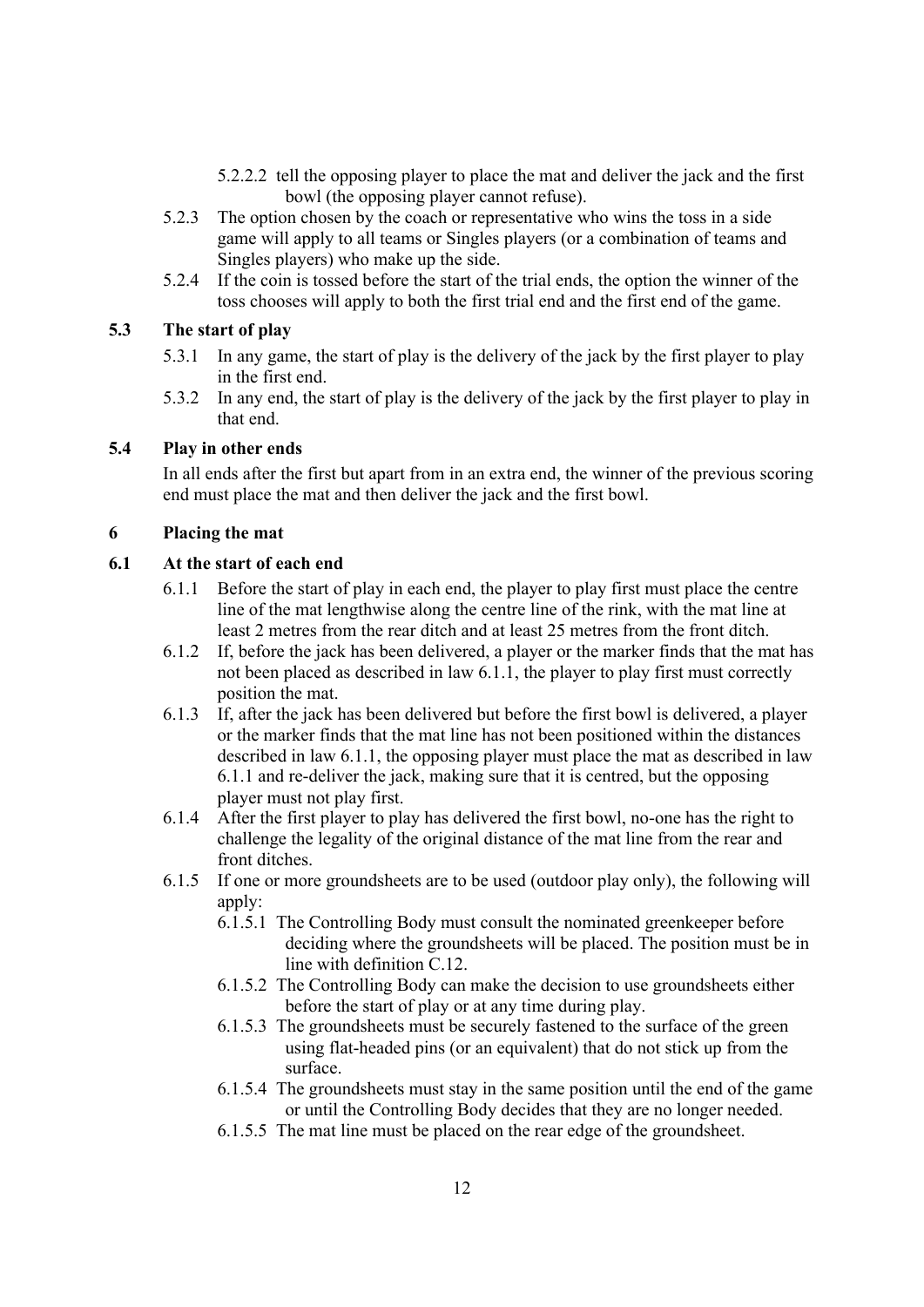6.1.5.6 For domestic play, Member National Authorities can decide the requirements for using portable groundsheets as an alternative to the fixed groundsheets mentioned in this law.

# **6.2 During each end**

After the start of play in any end, the mat must not be moved from its original position except in the following circumstances.

- 6.2.1 If the mat is displaced, it must be replaced in its original position.
- 6.2.2 If the mat is out of line with the centre line, it must be straightened on that line.
- 6.2.3 If the mat is off the centre line, it must be moved to that line.
- 6.2.4 If a player picks up the mat before the end has been completed, an opposing player must replace the mat in its original position.
- 6.2.5 If a bowl from a neighbouring rink, moving in its original course and on a bias which will take it back into its own rink, is travelling on a path which will bring it into contact with the mat, any player on the rink on which the mat is being used can lift it so that the bowl can pass and then replace the mat in its original position.
- 6.2.6 To gain better grip during adverse weather conditions a player can, before delivering their bowl, lift the mat, turn it over and replace it in its original position.
- 6.2.7 After the last bowl required to be played in each end has been delivered, a player or the marker must lift the mat and place it completely beyond the face of the rear bank. Opponents in Singles can, however, agree to carry the mat up the rink so that they can use it at the next end.

### **7 Position on the mat**

- 7.1 Before delivery a player must be standing on the mat with all or part of at least one foot on the mat. At the moment they deliver the jack or a bowl, the player must have all or part of one foot on or above the mat.
- 7.2 Before delivery a player using an approved wheelchair must have one wheel on the mat and, at the moment they deliver the jack or a bowl, the player must have all or part of one wheel on or above the mat.
- 7.3 Any player not meeting the terms of this law is committing a foot-fault, and law 8 will apply.

### **8 Foot-faulting**

- 8.1 If the umpire, either by their own observation or on appeal by one of the skips or opponents in Singles, decides that a player has not met the terms of law 7, the umpire must, on the first occasion, warn the player in the presence of the skip and advise the coach when they are present that a warning has been given.
- 8.2 On each occasion after this, the umpire must have the player's bowl stopped and declared dead.
- 8.3 If it has not been possible to stop the bowl and it disturbs the head, the opponent must choose whether to:
	- 8.3.1 replace the head;
	- 8.3.2 leave the head as altered; or
	- 8.3.3 declare the end dead.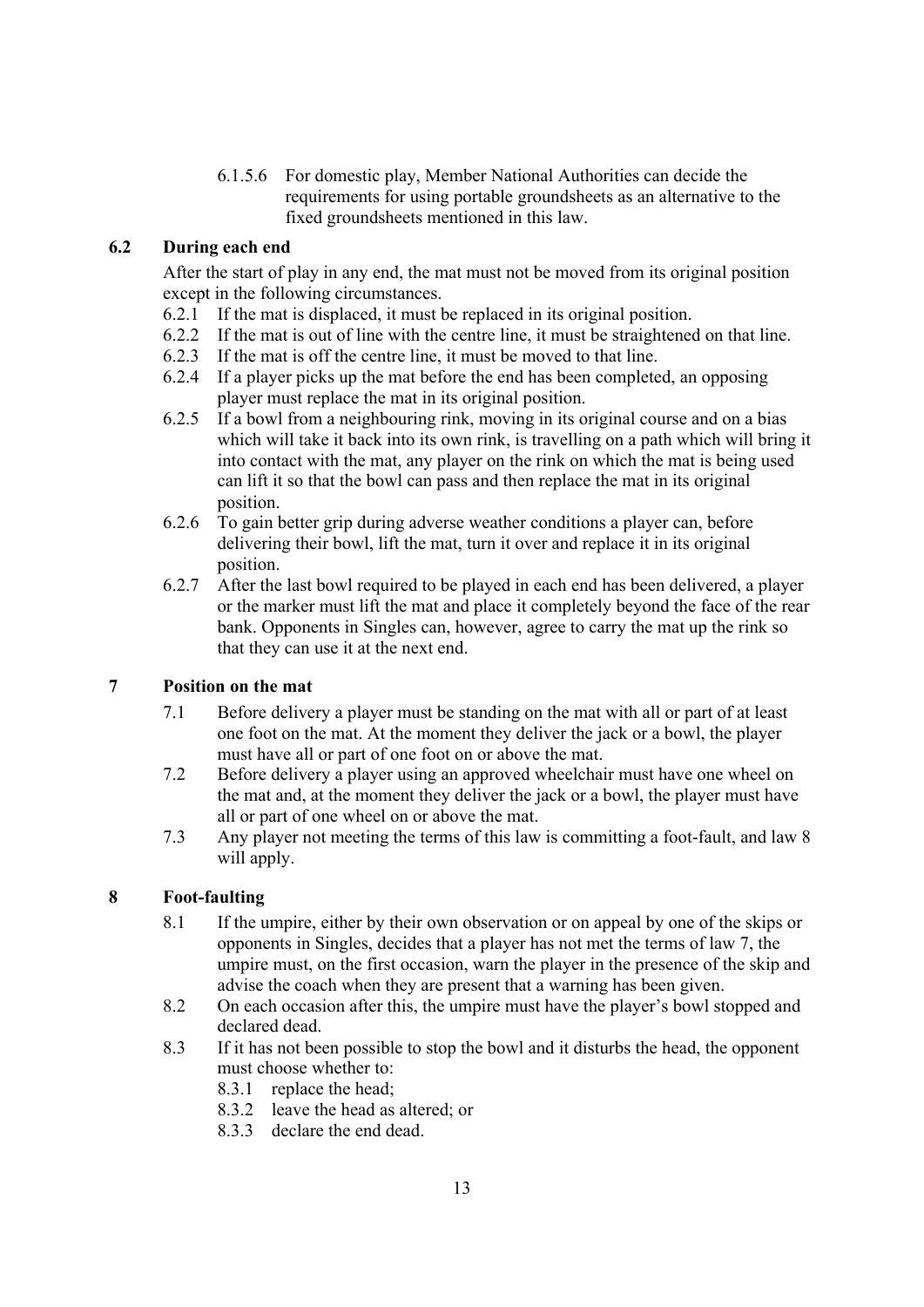8.4 If a player has been given a warning and still fails to meet the terms of law 7 while delivering the jack, law 10.2 will apply.

# **9 Delivering the jack**

- 9.1 Before the jack is delivered, the mat must be placed as described in law 6.1.1. The player to play first must deliver the jack and make sure that it is centred.
- 9.2 If the jack in its original course comes to rest less than 2 metres from the front ditch, it must be placed on the centre line of the rink with the nearest point of the jack to the mat line being 2 metres from the front ditch. This must be done by:
	- 9.2.1 placing the jack at a mark on the centre line of the rink measuring a distance of 2 metres from the front ditch (see diagram B.3.1 in appendix B.3); or
	- 9.2.2 placing the jack alongside the edge of a 2-metre measuring device (for example, a thin wooden batten which is 2 metres long - see diagram B.3.2 in appendix B.3)
- 9.3 If, in its original course, the jack is displaced by one of the other players, law 38.1.1 will apply.
- 9.4 If, in its original course, the jack is displaced by a neutral person or neutral object, law 38.3.1 will apply.
- 9.5 If, before a bowl has been played by each team, a player notices that the wrong team has delivered the jack, the correct team will re-start the end.
- 9.6 If, after a bowl has been played by each team, a player notices that the wrong team has delivered the jack, play in that end must continue in that order.
- 9.7 After the first player to play has delivered the first bowl, no-one has the right to challenge the legality of the original position of the jack.

# **10 Improper delivery of the jack**

- 10.1 The jack has been improperly delivered if it comes to rest:
	- 10.1.1 in the ditch;
	- 10.1.2 completely outside the boundaries of the rink;
	- 10.1.3 at a distance of less than 23 metres from the mat line, as measured in a straight line from the centre of the mat line to the nearest point of the jack, after the jack has been centred;
	- 10.1.4 on the rink after contact with the face of the bank; or
	- 10.1.5 on the rink after contact with any object or person completely outside the boundaries of the rink.
- 10.2 If a player improperly delivers the jack, the opposing player must place the mat as described in law 6.1.1 and re-deliver the jack, making sure that it is centred, but the opposing player must not play first.
- 10.3 If the jack is improperly delivered once by each player in any end, it must not be delivered again in that end. Instead, it must be centred with the nearest point of the jack to the mat line being 2 metres from the front ditch, and the mat must be placed as described in law 6.1.1 by the first player to play.
- 10.4 If the jack is improperly delivered once by each player and the end is then declared dead, law 20.3 will apply.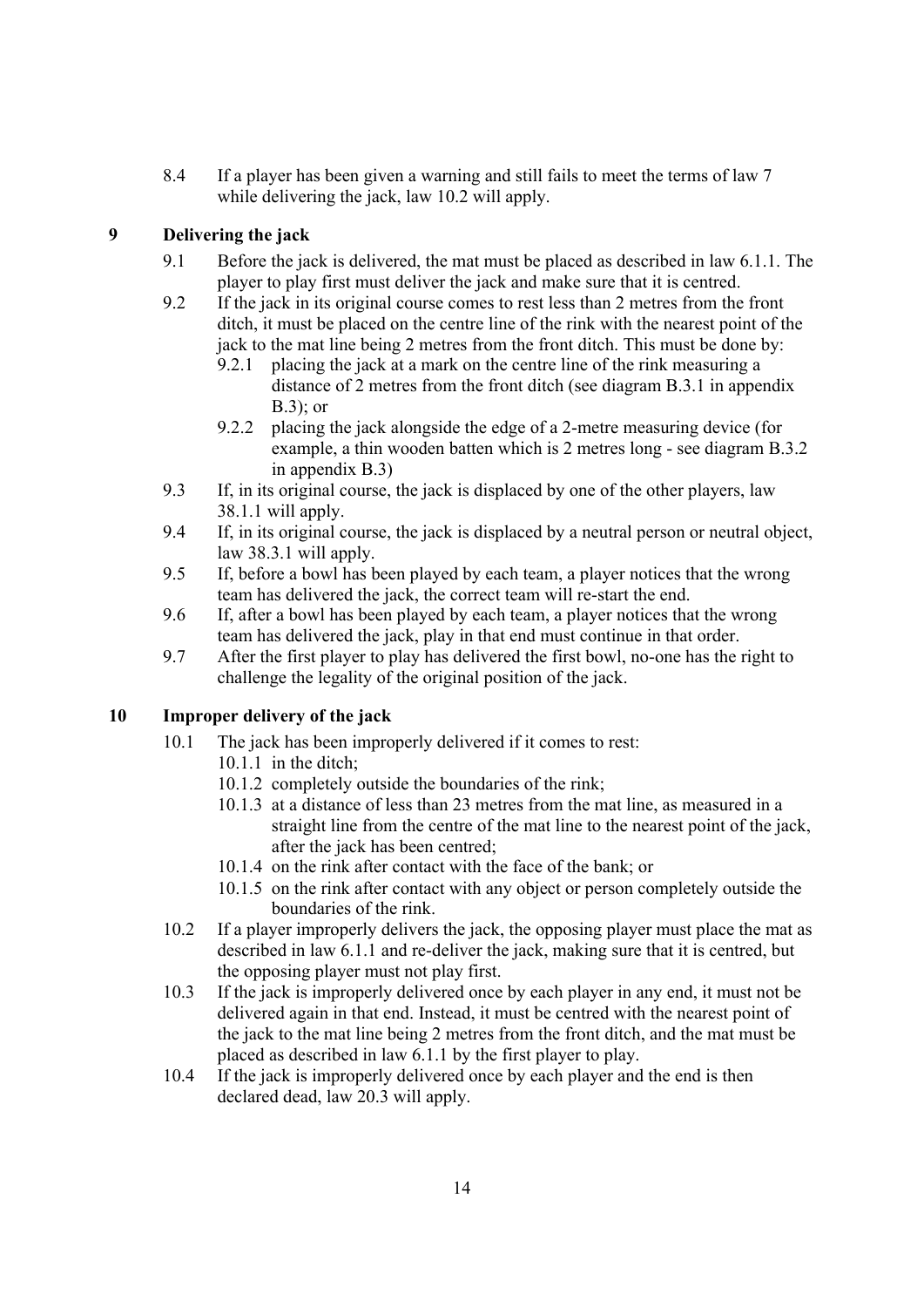- 10.5 For domestic play, Member National Authorities can decide to change the distance mentioned in law 10.1.3 from 23 metres to 21 metres. If a Member National Authority decides to make that change, it must also change:
	- 10.5.1 the distance mentioned in laws 19.1.4, 56.5.1, 56.5.2.4, and appendix B.4.2 from 20 metres to 18 metres;
	- 10.5.2 the distance mentioned in definition C.12, laws 6.1.1, 49.12, 49.13 and appendices B.2.1, B.4.1 and B.4.2 from 25 metres to 23 metres; and
	- 10.5.3 the distance mentioned in law 42.2.2 and appendix B.4.2 from 23 metres to 21 metres.

### **11 Team play**

### **11.1 Number of players**

A team must consist of two, three or four players in line with definition B.3.

### **11.2 Order of play**

- 11.2.1 The leads must play their bowls in turn, followed by each pair of players in their order of play.
- 11.2.2 If a player delivers a bowl before the previous bowl has come to rest,
	- 11.2.2.1 the first time this happens the umpire must:
		- 11.2.2.1.1 warn the player, while the skip is present; and
		- 11.2.2.1.2 tell the coach, if they are present, that the player has received a warning.
	- 11.2.2.2 on each occasion after this, the umpire must declare the player's bowl dead. If that bowl has disturbed the head, the opposing skip or opponent in Singles must choose whether to:
		- 11.2.2.2.1 replace the head;
		- 11.2.2.2.2 leave the head as altered; or
		- 11.2.2.2.3 declare the end dead.
- 11.2.3 The positions of players within a team must not be changed after the first end has been completed unless the change is necessary because a substitute is introduced as described in law 33.
- 11.2.4 If players in a team game change positions when law 11.2.3 does not apply, the team will be disqualified and they will forfeit the game to their opponents.
- 11.2.5 If players in a side game change positions within a team when law 11.2.3 does not apply, or if they change teams, the side will be disqualified and they will forfeit the game to their opponents.

### **Section 1.3 – Possession of the rink**

#### **12 Position of players**

#### **12.1 In relation to the rink of play**

- 12.1.1 Players at the mat-end of the rink who are not delivering a bowl must stand at least 1 metre behind the mat.
- 12.1.2 Players at the head-end of the rink and who are not controlling play must stand:
	- 12.1.2.1 behind the jack if they are members of the team which is in possession of the rink;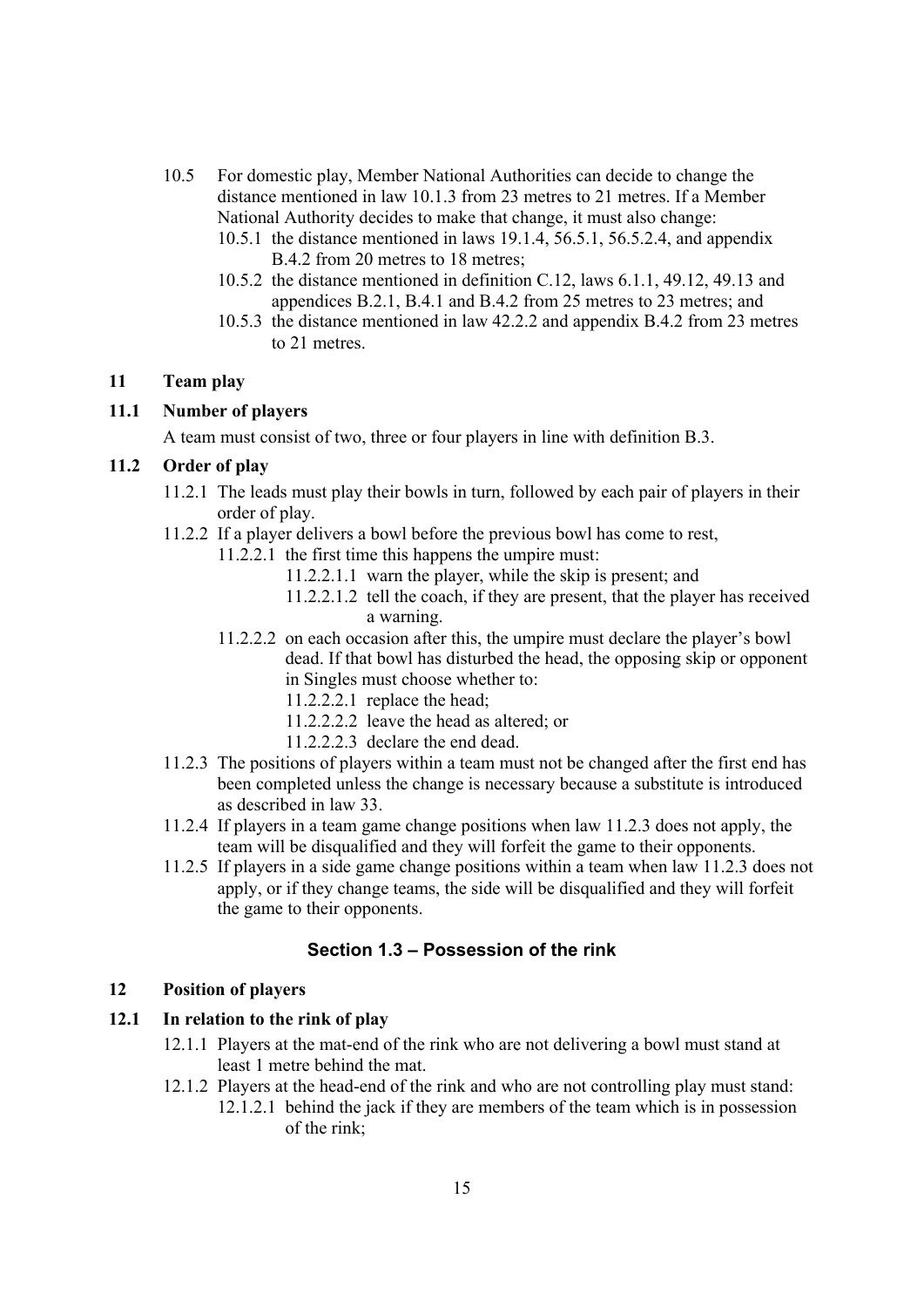- 12.1.2.2 behind the jack and away from the head if they are members of the team which is not in possession of the rink;
- 12.1.2.3 on the surrounds of the green if the jack is in the ditch; or
- 12.1.2.4 well clear of the head if it is not possible to stand on the surrounds.
- 12.1.3 As soon as a bowl is delivered, a player who is controlling play from a position that is either level with or in front of the jack, must take their position as described in law 12.1.2.
- 12.1.4 If a player does not meet the terms of this law, law 13 will apply.

#### **12.2 In relation to a neighbouring rink**

- 12.2.1 A player must not go into a neighbouring rink where play is in progress.
- 12.2.2 A player must neither go into nor walk along a neighbouring rink, even if it is not being used, while an opponent is about to deliver or is actually delivering a bowl.
- 12.2.3 If the rink of play is an outside rink (see law 49.6), a player must neither go into nor walk along the section of green that lies between the outside side boundary of the rink and the side ditch while an opponent is about to deliver or is actually delivering a bowl.
- 12.2.4 If a player does not meet the terms of this law, law 13 will apply.

#### **13 Possession of the rink**

- 13.1 Possession of the rink will belong to the player or team whose bowl is being played.
- 13.2 As soon as each bowl comes to rest, possession of the rink will transfer to the opposing player or team after allowing time for marking a toucher as soon as it comes to rest.
- 13.3 If the umpire, either by their own observation or on appeal by one of the skips or opponents in Singles, decides that the players in possession of the rink are being interfered with, annoyed or distracted in any way by their opponents,
	- 13.3.1 the first time this happens the umpire must:
		- 13.3.1.1 warn the offending player, while the skip is present; and
		- 13.3.1.2 tell the coach, if they are present, that the player has received a warning.
	- 13.3.2 on each occasion after this, the umpire must have the bowl last played by the offending player or team declared dead. If that bowl has disturbed the head, the opponent must choose whether to:
		- 13.3.2.1 replace the head;
		- 13.3.2.2 leave the head as altered; or
		- 13.3.2.3 declare the end dead.

### **Section 1.4 – Touchers and dead bowls**

# **14 Touchers**

- 14.1 A bowl in its original course which touches the jack, even though it comes to rest in the ditch within the boundaries of the rink of play, is a live bowl and is called a toucher. If a bowl in its original course does not touch the jack, it is called a non-toucher.
- 14.2 A bowl is also a toucher if, after having come to rest: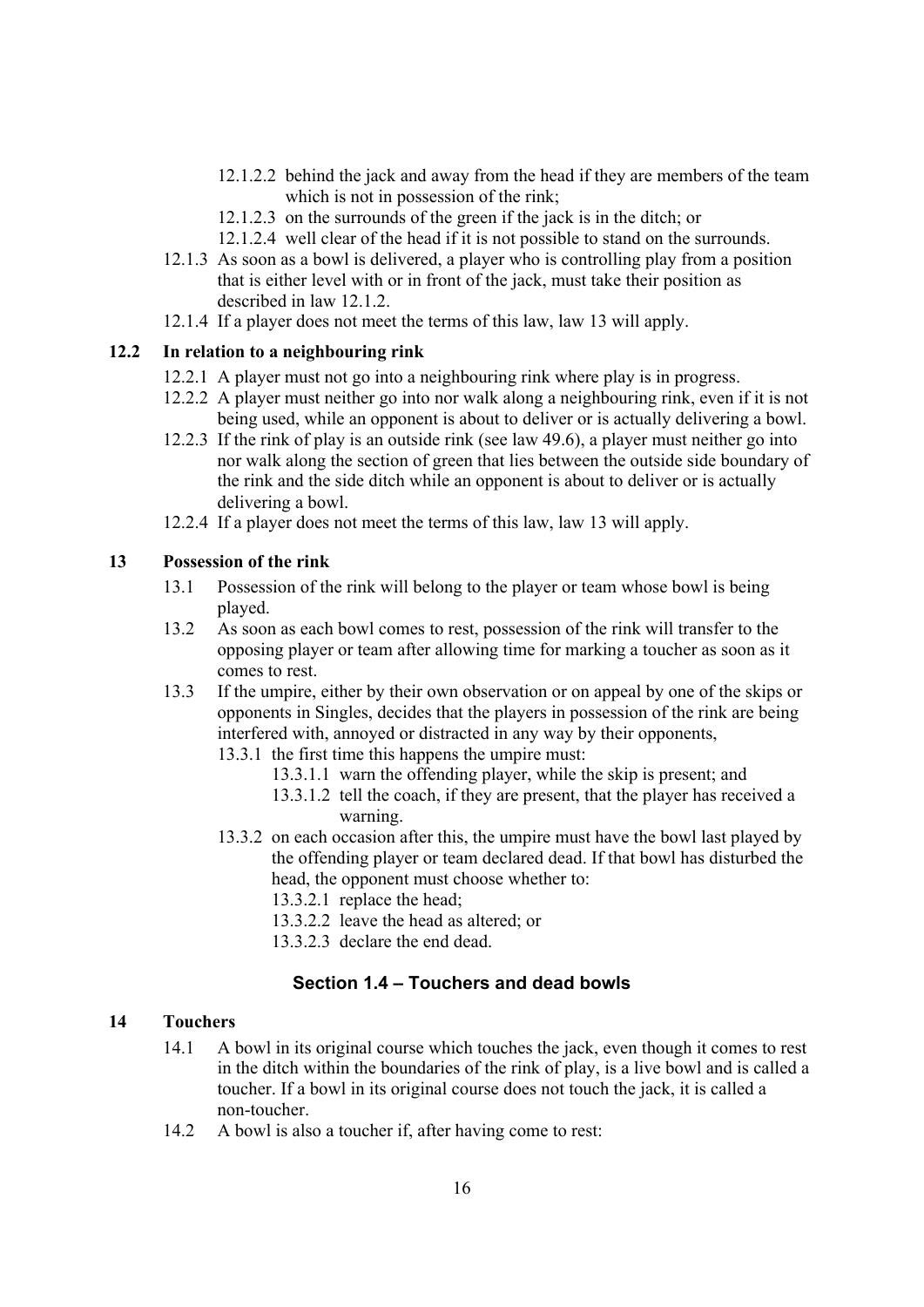- 14.2.1 it falls and touches the jack before the next bowl is delivered; or
- 14.2.2 in the case of the last bowl of an end, it falls and touches the jack within the period of 30 seconds that applies under law 23.1.
- 14.3 No bowl will become a toucher if it plays onto, or comes into contact with, the jack when the jack is in the ditch.
- 14.4 The position of a toucher in the ditch must be marked by a brightly coloured indicator not more than 50 millimetres wide and not more than 100 millimetres high, and which is fixed vertically either against the face of the bank or on top of the bank, immediately in line with the toucher. As well as the indicator, if the surface of the ditch is sand, lines can be drawn in the sand around the toucher. If the surface of the ditch is vegetation or synthetic, the lines can be drawn with chalk.

## **15 Marking a toucher**

- 15.1 A toucher must be marked with chalk by a member of the team that delivered the bowl or the marker as soon as it comes to rest.
- 15.2 If, in the opinion of either skip or opponent or the marker, a toucher comes to rest in a position in which marking it would be likely to move the bowl or alter the head, the bowl must not be marked but nominated as a toucher instead.
- 15.3 If, before the next delivered bowl comes to rest or, in the case of the last bowl of an end, before a period of 30 seconds that applies under law 23.1, a bowl is neither marked nor nominated, it is no longer a toucher.
- 15.4 If a bowl has been nominated as either a toucher or a non-toucher, and both skips or the opponents in Singles agree that further movement of the bowl means it must no longer be nominated, the bowl must be marked or have its mark removed as appropriate.
- 15.5 If a player fails to remove a mark from a bowl before delivery and that bowl does not become a toucher, a member of the opposing team or the marker must remove the mark as soon as the bowl comes to rest.
- 15.6 If, in the opinion of either skip or opponent or the marker, a wrongly marked bowl comes to rest in such a position that removing the mark would be likely to move the bowl or alter the head, the mark must not be removed and the bowl must instead be nominated as a non-toucher.

### **16 Movement of touchers**

- 16.1 The position of a toucher in the ditch will be validly altered if the toucher is moved by:
	- 16.1.1 a jack in play;
	- 16.1.2 another toucher in play; or
	- 16.1.3 a non-toucher while it is partly on the rink and partly overhanging the ditch, as long as part of the non-toucher is still on the rink when it comes to rest after it has moved the toucher.
- 16.2 If a toucher in the ditch is moved by a non-toucher entering the ditch, law 37.7 will apply.
- 16.3 If, once its position has been marked, there is further valid movement of a toucher in the ditch as described in law 16.1, its new position must be marked as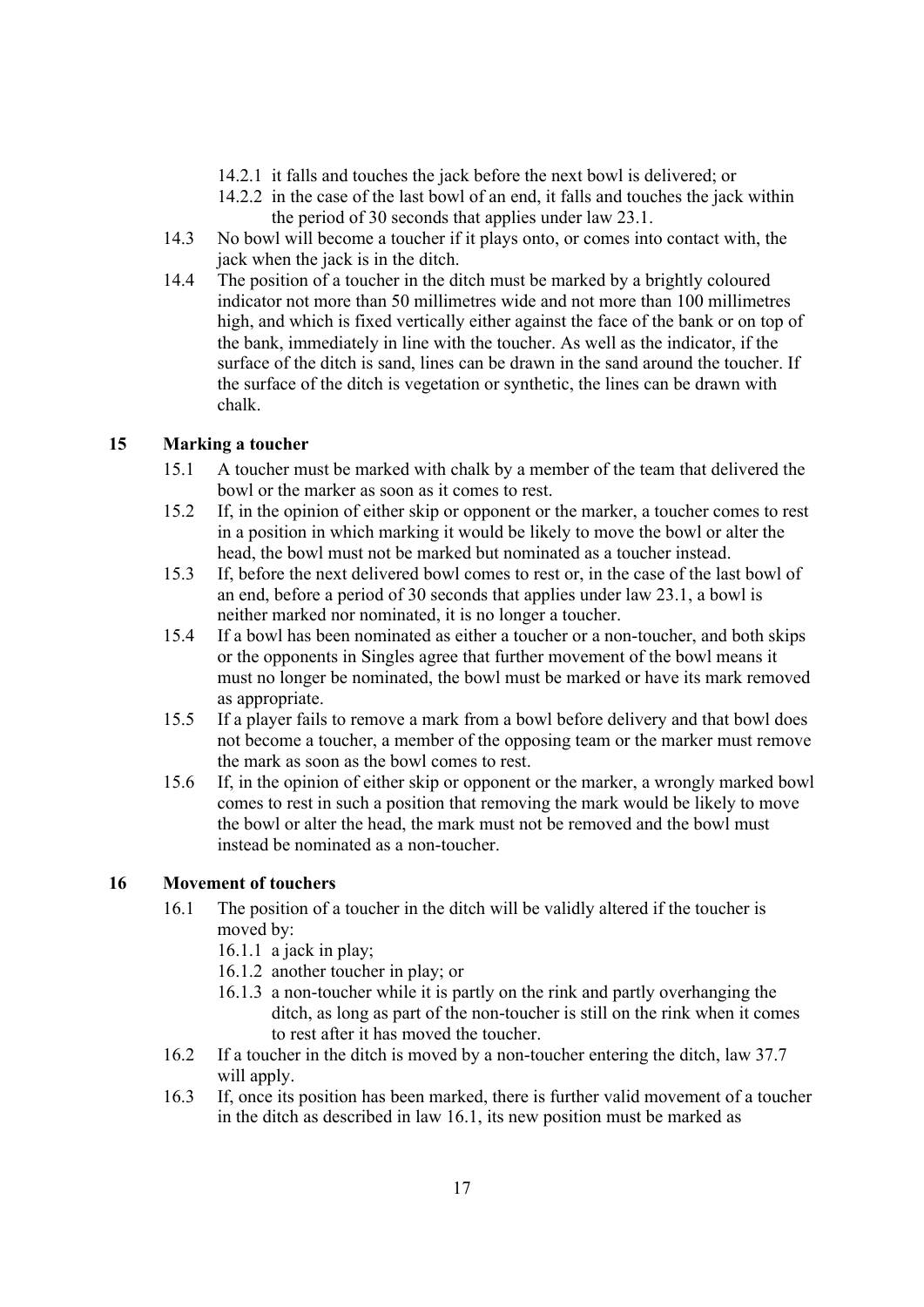described in law 14.4 by moving the indicators and removing and redrawing the lines as appropriate.

### **17 Dead bowl**

- 17.1 A bowl is a dead bowl if:
	- 17.1.1 it is not a toucher and comes to rest in the ditch;
	- 17.1.2 it is not a toucher and rebounds onto the rink after contact with the face of the bank or with the jack or a toucher in the ditch;
	- 17.1.3 after completing its original course or after being moved as a result of play, it comes to rest at a distance of less than 14 metres, as measured in a straight line, from the centre of the mat line to the nearest point of the bowl;
	- 17.1.4 it passes completely outside the boundaries of the rink of play after being moved as a result of play;
	- 17.1.5 in its original course, it passes outside a side boundary of the rink on a bias which would prevent it from re-entering the rink of play; or
	- 17.1.6 in its original course, it comes to rest outside a side boundary of the rink even though it may have come to rest in contact with the outside edge of a line jack.
- 17.2 A bowl is not a dead bowl if:
	- 17.2.1 it is carried by a player while inspecting the head;
	- 17.2.2 in its original course, it comes to rest within the boundaries of the rink even though it may have passed outside a side boundary of the rink during its course;
	- 17.2.3 it is a toucher which rebounds from the face of the bank onto the rink of play;
	- 17.2.4 it is a toucher which comes to rest on top of the jack or another toucher at rest in the ditch; or
	- 17.2.5 it comes to rest on top of the jack or any bowls that are at rest within the boundaries of the rink.
- 17.3 The skips or opponents in Singles must decide whether a bowl is dead or not as soon as they realise it is necessary. (If the players do not realise that a decision is necessary as soon as the bowl comes to rest, the decision can still be made even if a number of bowls have been played after the bowl in question came to rest.) If they cannot reach agreement, they must ask the umpire to make a decision.
- 17.4 A dead bowl must be removed from the rink of play as soon as it has been declared dead.

### **Section 1.5 – Live and dead jack**

### **18 Live jack in the ditch**

- 18.1 A jack that is moved by a bowl in play into the front ditch within the side boundaries of the rink of play is a live jack.
- 18.2 The position of a jack in the ditch must be marked by a white indicator, which is not more than 50 millimetres wide and not more than 100 millimetres high and is placed vertically either against the face of the bank or on top of the bank,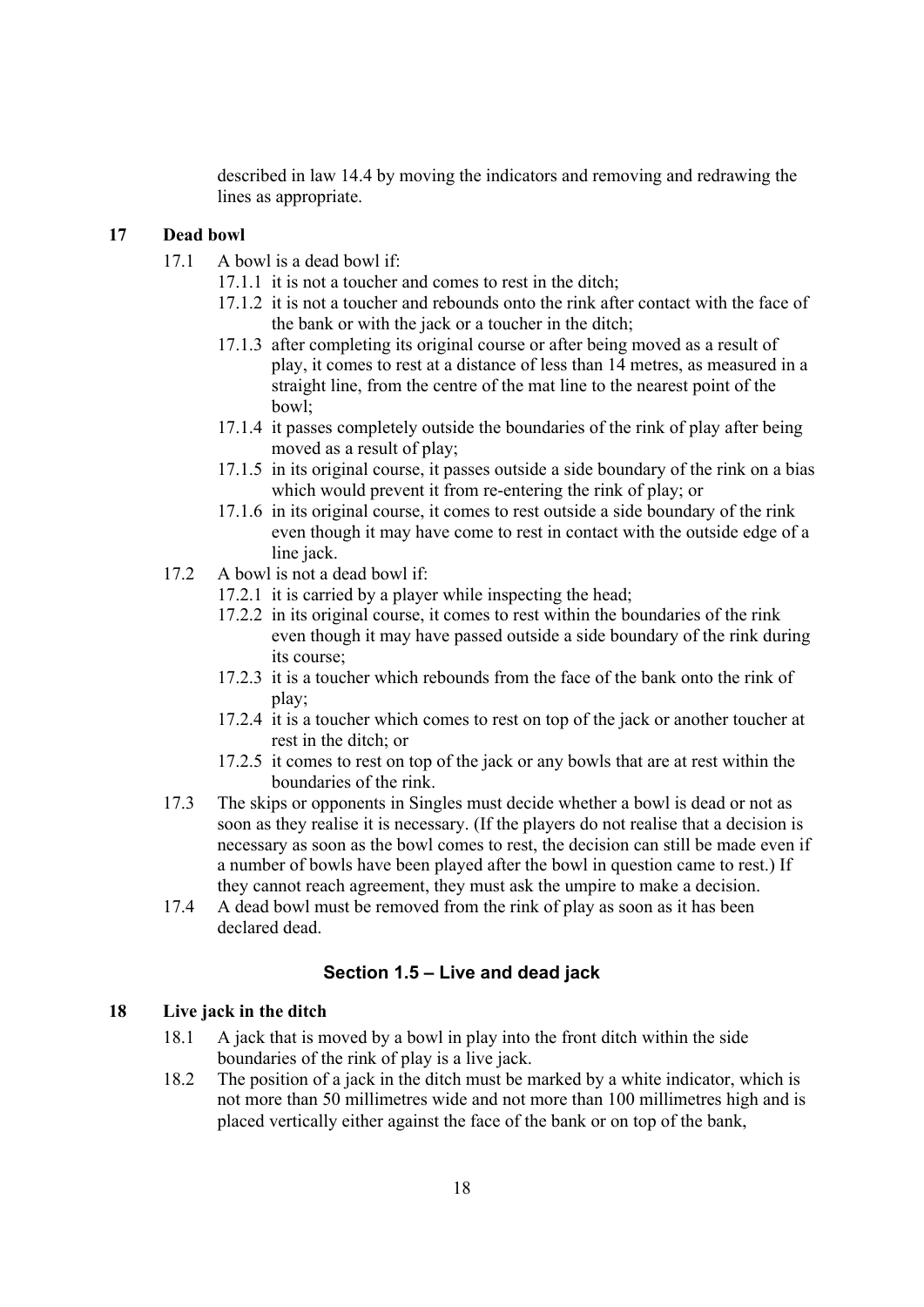immediately in line with the jack. As well as the indicator, if the surface of the ditch is sand, lines can be drawn in the sand around the jack. If the surface of the ditch is vegetation or synthetic, the lines can be drawn with chalk.

- 18.3 The position of a jack in the ditch will be validly altered if the jack is moved by either:
	- 18.3.1 a toucher in play; or
	- 18.3.2 a non-toucher while it is partly on the rink and partly overhanging the ditch, as long as part of the non-toucher is still on the rink when it comes to rest after it has moved the jack.
- 18.4 If a jack in the ditch is displaced by a non-toucher entering the ditch*,* law 38.5.3 will apply.
- 18.5 If, once its position has been marked, there is further valid movement of a jack in the ditch (as described in law 18.3), its new position must be marked (as described in law 18.2) by moving the indicators or removing and redrawing the lines as appropriate.

### **19 Dead jack**

- 19.1 If the jack is moved by a bowl in play, it is a dead jack if it:
	- 19.1.1 passes above the face of the bank;
	- 19.1.2 passes completely outside a side boundary of the rink of play;
	- 19.1.3 comes to rest in any hollow in the face of the bank; or
	- 19.1.4 comes to rest at a distance of less than 20 metres, as measured in a straight line, from the centre of the mat line to the nearest point of the jack.
- 19.2 A jack is not a dead jack if it comes to rest:
	- 19.2.1 on top of a toucher at rest in the ditch; or
	- 19.2.2 on top of any bowls that are at rest within the boundaries of the rink.
- 19.3 The skips or opponents in Singles must decide whether a jack is dead or not as soon as they realise it is necessary. (If the players do not realise that a decision is necessary as soon as the jack comes to rest, the decision can still be made even if a number of bowls have been played after the jack came to rest.) If they cannot reach agreement, they must ask the umpire to make a decision.
- 19.4 If the jack is dead, the end is a dead end and law 20 will apply. However, Controlling Bodies can decide not to have the end declared dead. Instead, they can decide to have the jack re-spotted in line with law 56.5.

### **20 Dead end**

- 20.1 A dead end is not counted as a completed end even if all the bowls required to be played have been played.
- 20.2 A dead end must be replayed in the same direction unless the skips or opponents in Singles agree to play it in the opposite direction. (If the jack and bowls need to be transferred to the opposite end of the rink before the end is replayed, they must be transferred in a way which avoids distracting players on neighbouring rinks.)
- 20.3 If the skips or opponents in Singles or the umpire declare an end dead, the first to play in that end must also play first when the end is replayed.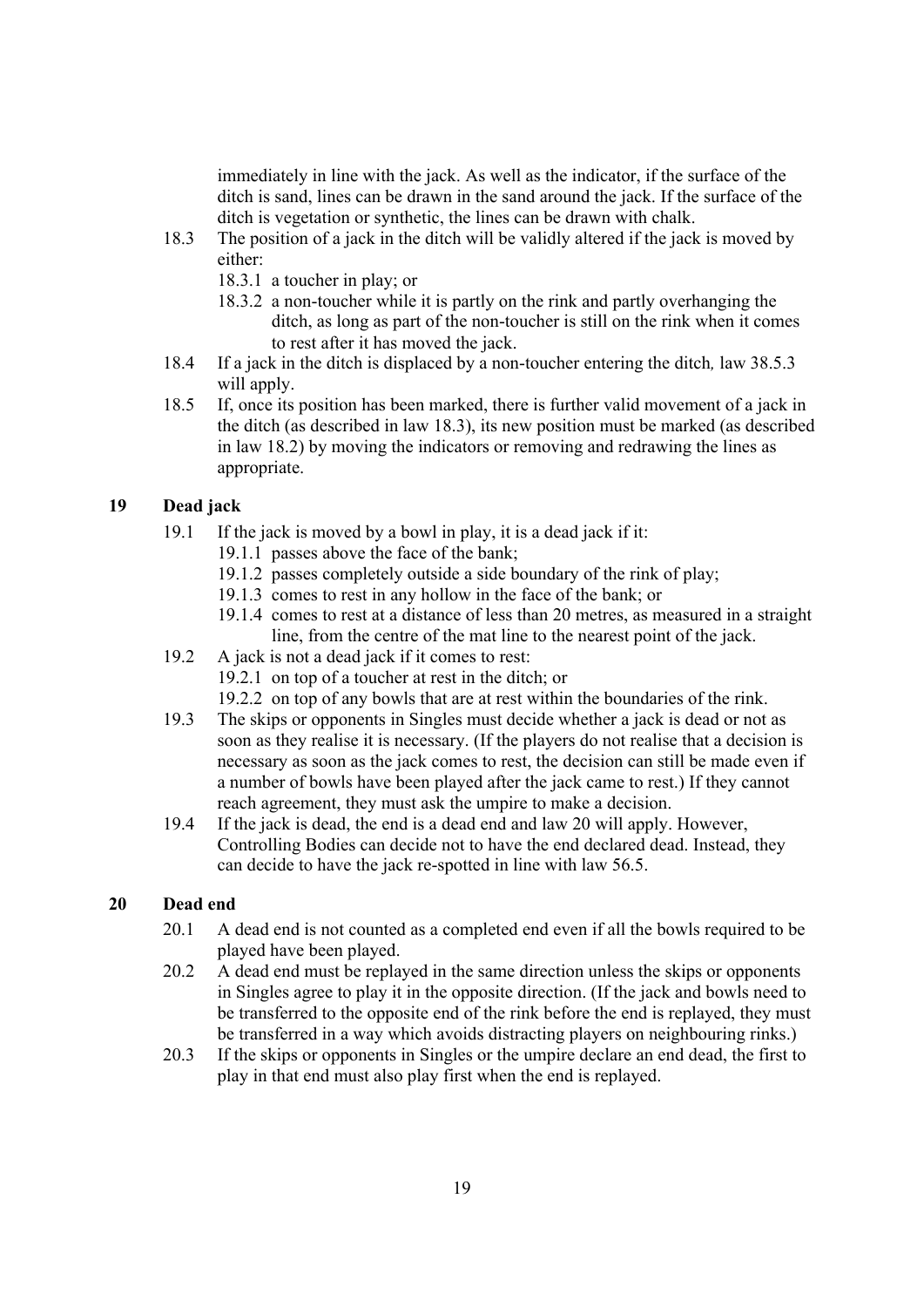# **21 Rebounding jack**

The end will continue if:

- 21.1 when the jack is at rest on the rink, it is driven against the face of the bank and rebounds onto the rink of play; or
- 21.2 when the jack is at rest in the ditch, it is moved by a toucher and this takes it back onto the rink.

# **Section 1.6 – Result of an end**

### **22 The shot**

- 22.1 A shot or shots refers to the bowl or bowls (called shot bowls) which is or are nearer to the jack than the nearest bowl played by the opposing team or opponent in Singles.
- 22.2 No bowl must be moved until the opponents have agreed whether it is a shot or not, except where a bowl has to be moved so that another bowl can be measured.
- 22.3 As the shots are agreed, each shot bowl can be removed from the head.
- 22.4 Shot bowls can be placed in a group where they will not interfere with measuring.
- 22.5 If shot bowls have been placed in a group, the number of bowls in the group must be agreed by the opponents.
- 22.6 The skips or the marker where appropriate must be told (or have signalled to them) the number of shots scored in each end.

## **23 Deciding the number of shots scored**

- 23.1 The process of deciding the number of shots scored must not start until the last bowl required to be played in an end has come to rest, or 30 seconds after that if either skip or opponent in Singles asks for this 30-second period (for example, to see whether or not a bowl lying at an angle will fall of its own accord within that time).
- 23.2 If either skip or opponent in Singles has asked for a 30-second period, no bowl which is likely to fall must be secured during that period.
- 23.3 No measuring (that is, the use of equipment, such as that described in law 54, placed between the jack and bowls to decide which bowls are shot) will be allowed before the process of deciding the number of shots scored starts (as described in law 23.1). If a player measures before the process of deciding the number of shots scored starts, the defaulting team will lose the right to play any bowls remaining to be played in that end and the non-defaulting team will deliver their remaining bowls to complete the end.
- 23.4 All measurements must be made between the nearest points of the jack and the bowl.
- 23.5 When measuring between a jack in the ditch and a bowl on the green or a jack on the green and a bowl in the ditch, the measurement must be carried out using a flexible or string measure whenever possible.
- 23.6 At any time during the process of deciding the number of shots scored: 23.6.1 if a bowl is likely to fall, either opponent can use the best available means to secure it in its position;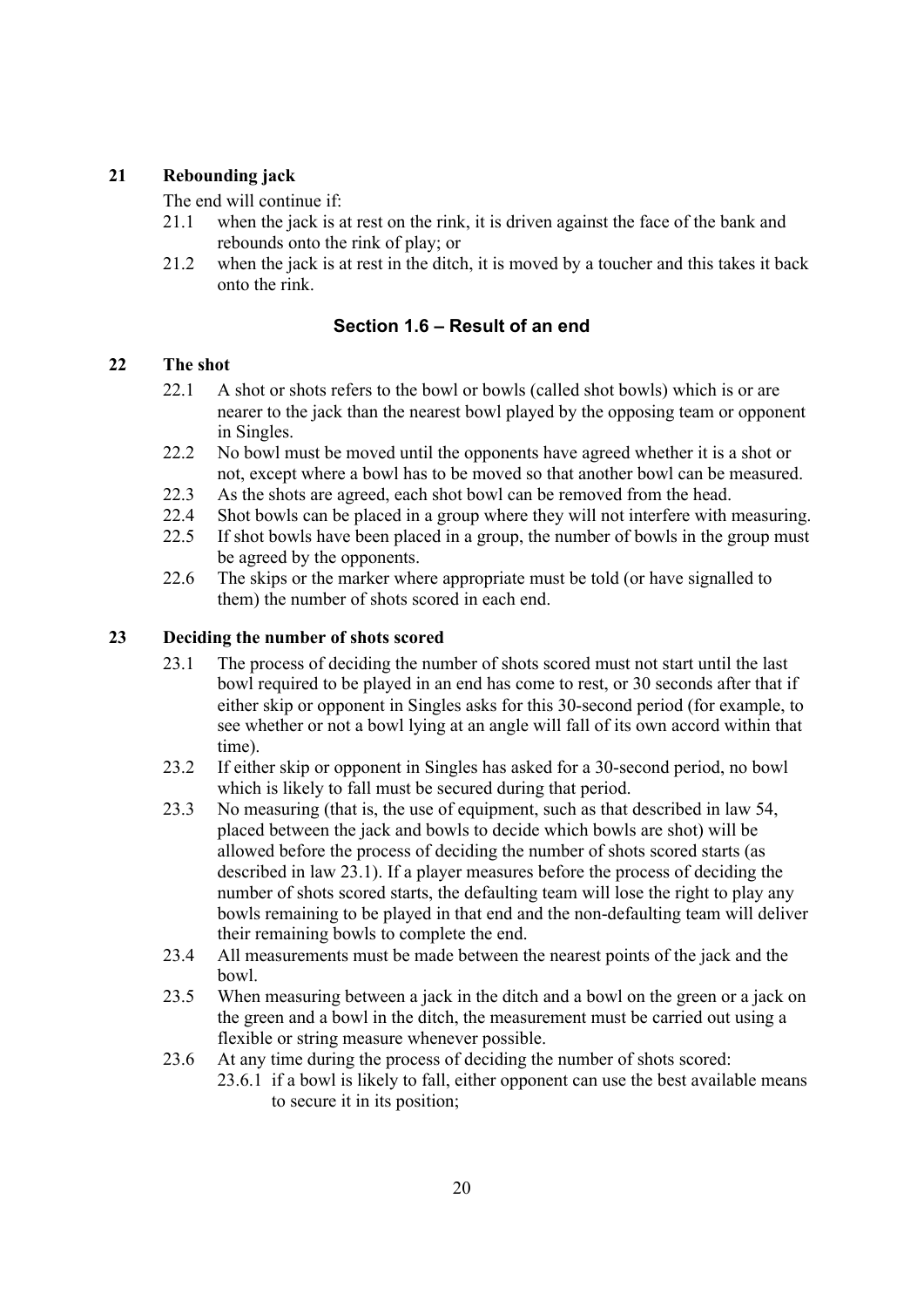- 23.6.2 if a bowl needs to be measured and it is currently resting on another bowl which is interfering with the measurement in any way, any player must use the best available means to secure the resting bowl in its position and then remove the other bowl;
- 23.6.3 if a bowl falls of its own accord, it must be left in its new position while deciding the number of shots scored continues, and all the shots agreed before the bowl fell will count;
- 23.6.4 if a bowl is displaced by the equipment being used during measuring, law 37.4 will apply; and
- 23.6.5 if the jack is displaced by the equipment being used during measuring, law 38.4 will apply.

### **24 No shot scored – tied end**

- 24.1 There will be no shot scored by either team if it is agreed that:
	- 24.1.1 the nearest bowl of each team is touching the jack;
	- 24.1.2 the nearest bowl of each team is the same distance from the jack; or
	- 24.1.3 no live bowls are left within the boundaries of the rink of play.
- 24.2 The end must be declared tied and recorded on the score card as a completed end.
- 24.3 Following a tied end, law 5.4 will apply.
- 24.4 If, however, the first end is a tied end, the first to play in that end must also play first in the second end.

#### **25 Delivering the final bowl of an end**

It is not compulsory for the last player to play in any end to deliver the final bowl of the end, but the player must tell the opposing skip or opponent in Singles of the decision not to deliver the final bowl before the process of deciding the number of shots scored starts (as described in law 23.1). This decision is final.

#### **Section 1.7 – Game decisions**

#### **26 Games played on one occasion**

- 26.1 In Singles games, team games or side games played on one occasion or at any stage of a knockout (eliminating) competition, victory will be awarded to the player, team or side that, when the game finishes and in line with the Conditions of Play, has:
	- 26.1.1 the highest total score of shots;
	- 26.1.2 the highest number of ends won;
	- 26.1.3 the highest number of sets; or
	- 26.1.4 a combination of the highest total score of shots, the highest number of ends won and the highest number of sets as decided by the Controlling Body.
- 26.2 If competitions or games are played for a fixed length of time, the Controlling Body will be responsible for making sure that Conditions of Play are in place to cover these competitions or games.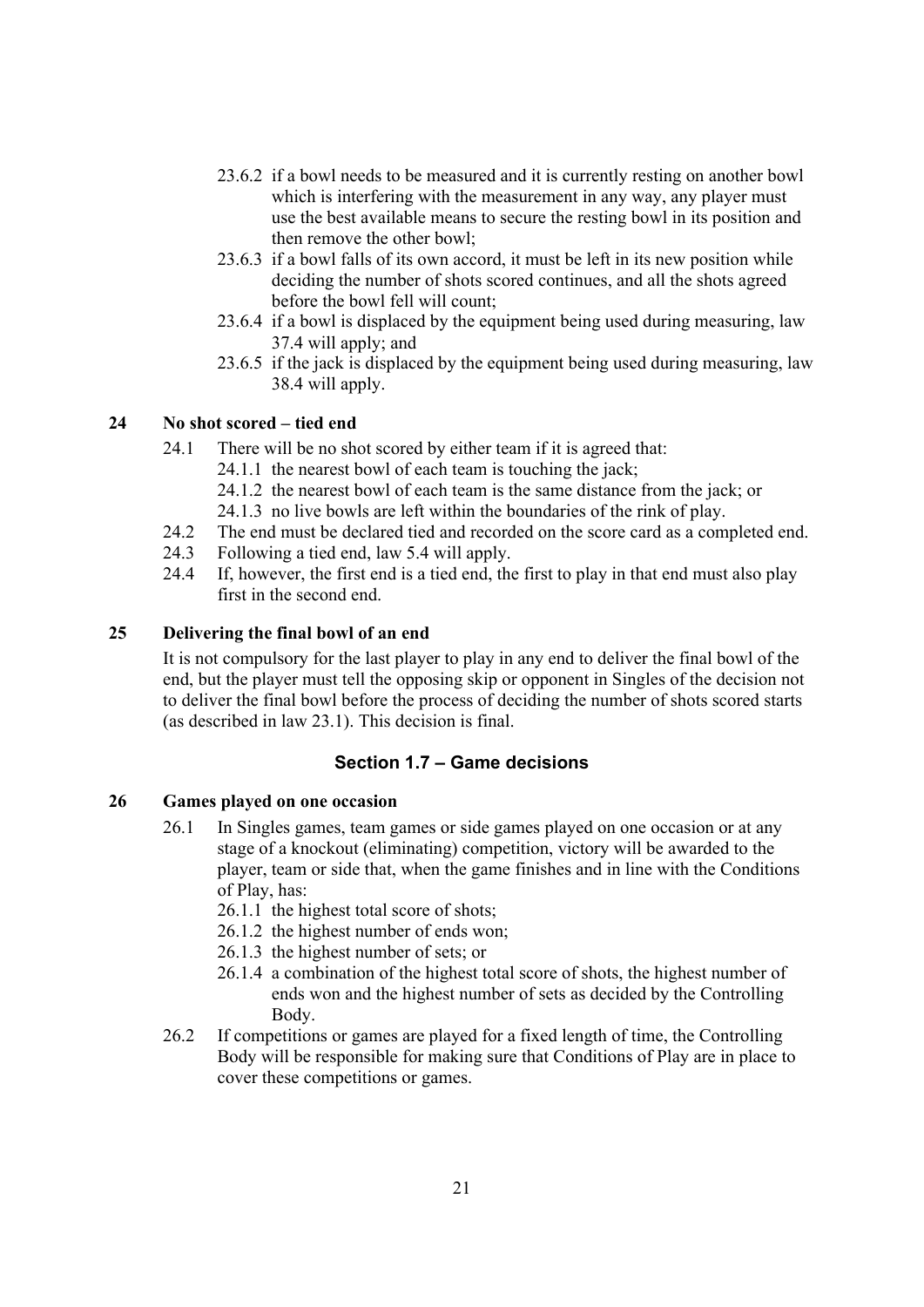### **27 Tournament games and games in a series**

- 27.1 In tournament games or games in a series, victory will be awarded to the player, team or side that, when the tournament or series of games finishes and in line with the Conditions of Play, has:
	- 27.1.1 the highest number of games won; or
	- 27.1.2 the highest net total of shots.
- 27.2 The Controlling Body will be responsible for making sure that Conditions of Play are in place to decide the winner if, in line with the Conditions of Play mentioned in law 27.1, two or more players, teams or sides are equal.
- 27.3 If two or more players, teams or sides are equal in line with the Conditions of Play mentioned in law 27.1, points can be awarded for games won or drawn. The player, team or side with the highest number of points will be declared the winner.
- 27.4 If points are equal, the Controlling Body will divide the total of shots scored against each player, team or side into the total of shots it has scored. The player, team or side with the highest result will be declared the winner.
- 27.5 The Controlling Body has the power to include in its Conditions of Play regulations for deciding the winners of tournament games and games in a series which are different from those mentioned in laws 27.1, 27.2, 27.3 and 27.4.

# **28 A drawn game in a knockout (eliminating) competition**

- 28.1 In a knockout (eliminating) competition with a fixed number of ends, if the scores are equal when all ends have been played, an extra end must be played to decide the result.
- 28.2 The coaches in a side game (or, in their absence, representatives of the sides), skips in a team game or opponents in Singles must toss a coin and the winner will decide who must play first as described in laws 5.2.2 and 5.2.3.
- 28.3 The extra end must be played from where the previous end was completed. If, before a bowl has been played by each team, a player or the umpire notices that the extra end is being played in the wrong direction, it will be restarted in the correct direction. If a bowl has been played by each team, play in that end will continue.
- 28.4 If an extra end is completed and the scores are still equal, another extra end must be played.
- 28.5 If more than one extra end is needed, the coaches or representatives, skips or opponents must again toss a coin, and the winner will decide who must play first.
- 28.6 If an extra end is declared dead, law 20.3 will apply.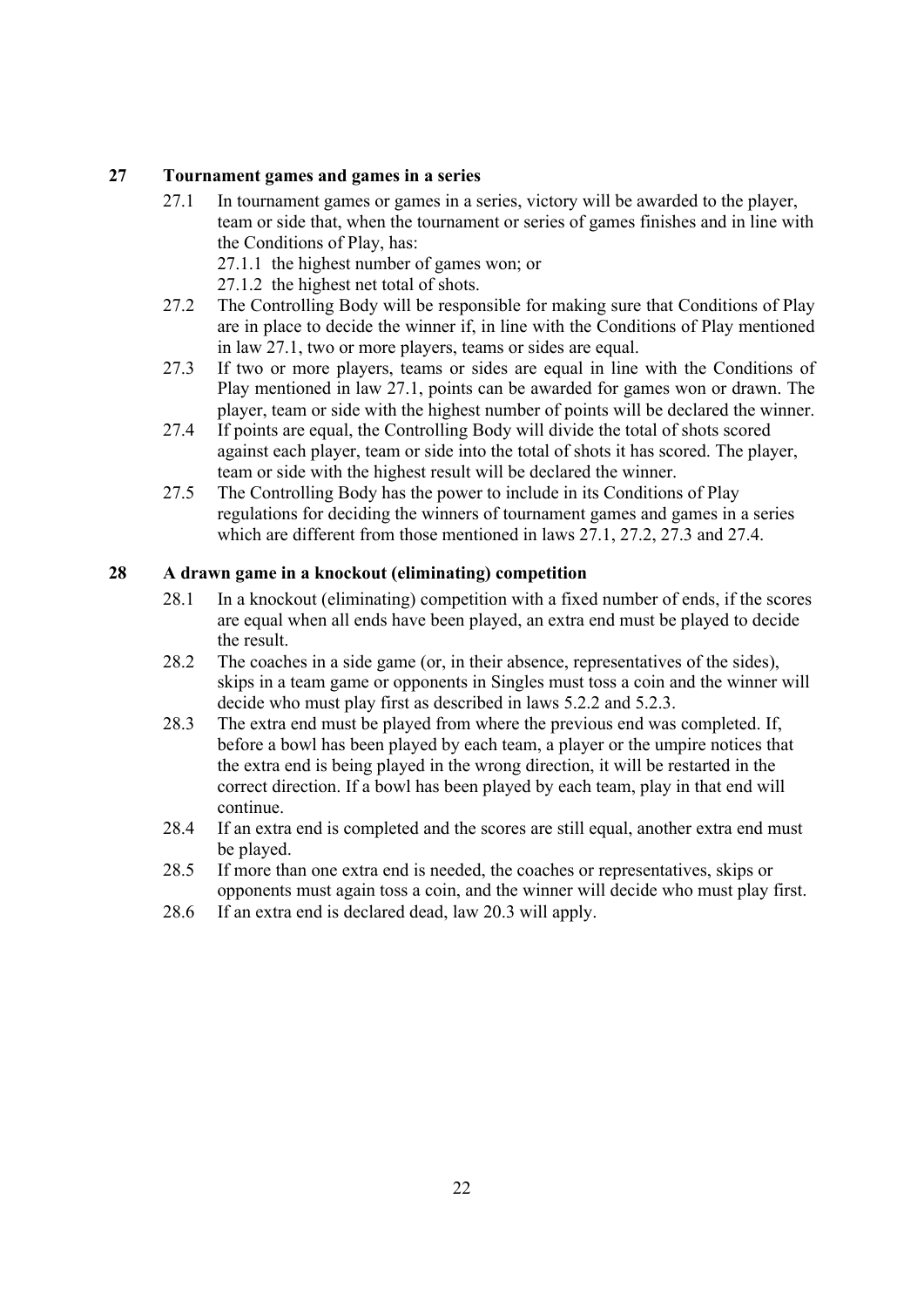# **Section 2 – Game anomalies**

# **Section 2.1 – Irregularities affecting play**

# **29 Irregularities during play**

### **29.1 Playing out of turn**

- 29.1.1 If a player plays out of turn, the opposing skip can stop the bowl and return it to the player to play it in the proper order.
- 29.1.2 If the bowl has come to rest and has not disturbed the head, the opposing skip must choose whether to:
	- 29.1.2.1 leave the head as it is and have their team play two bowls one after the other to get back to the proper order of play; or
	- 29.1.2.2 return the bowl and get back to the proper order of play.
- 29.1.3 If the bowl has disturbed the head, the opposing skip must choose whether to:
	- 29.1.3.1 leave the disturbed head as it is and have their team play two bowls one after the other to get back to the proper order of play;
	- 29.1.3.2 replace the head in its former position, return the bowl and go back to the proper order of play; or
	- 29.1.3.3. declare the end dead.

### **29.2 Playing another player's bowl**

- 29.2.1 If a player plays another player's bowl instead of their own, the other player's bowl must be replaced with the player's own bowl.
- 29.2.2 If the bowl which was replaced was marked or nominated as a toucher, the player's own bowl must be marked or nominated as a toucher.

### **29.3 Changing bowls**

- 29.3.1 If a player changes their set of bowls during an uninterrupted game, or during a game that has been stopped as described in law 32 and continued on the same day, the game must be forfeited to the opponent unless the player changes their set because a bowl has been damaged (see law 31).
- 29.3.2 If a game that has been stopped as described in law 32 is continued on another day, a player can use a different set of bowls to the set they used during the game that was stopped.

### **29.4 Failing to play**

- 29.4.1 If the result of an end has been agreed or the process of deciding the number of shots scored has started (as described in law 23.1), a player who has failed to play a bowl (either deliberately or accidentally) will lose the right to play the bowl.
- 29.4.2 If a bowl has been played by each team before the players discover that one of them has failed to play a bowl in the proper order, that player will lose the right to play the bowl.

### **30 Damaged jack**

30.1 If the jack is damaged during the course of play, the umpire must decide if a replacement jack is needed.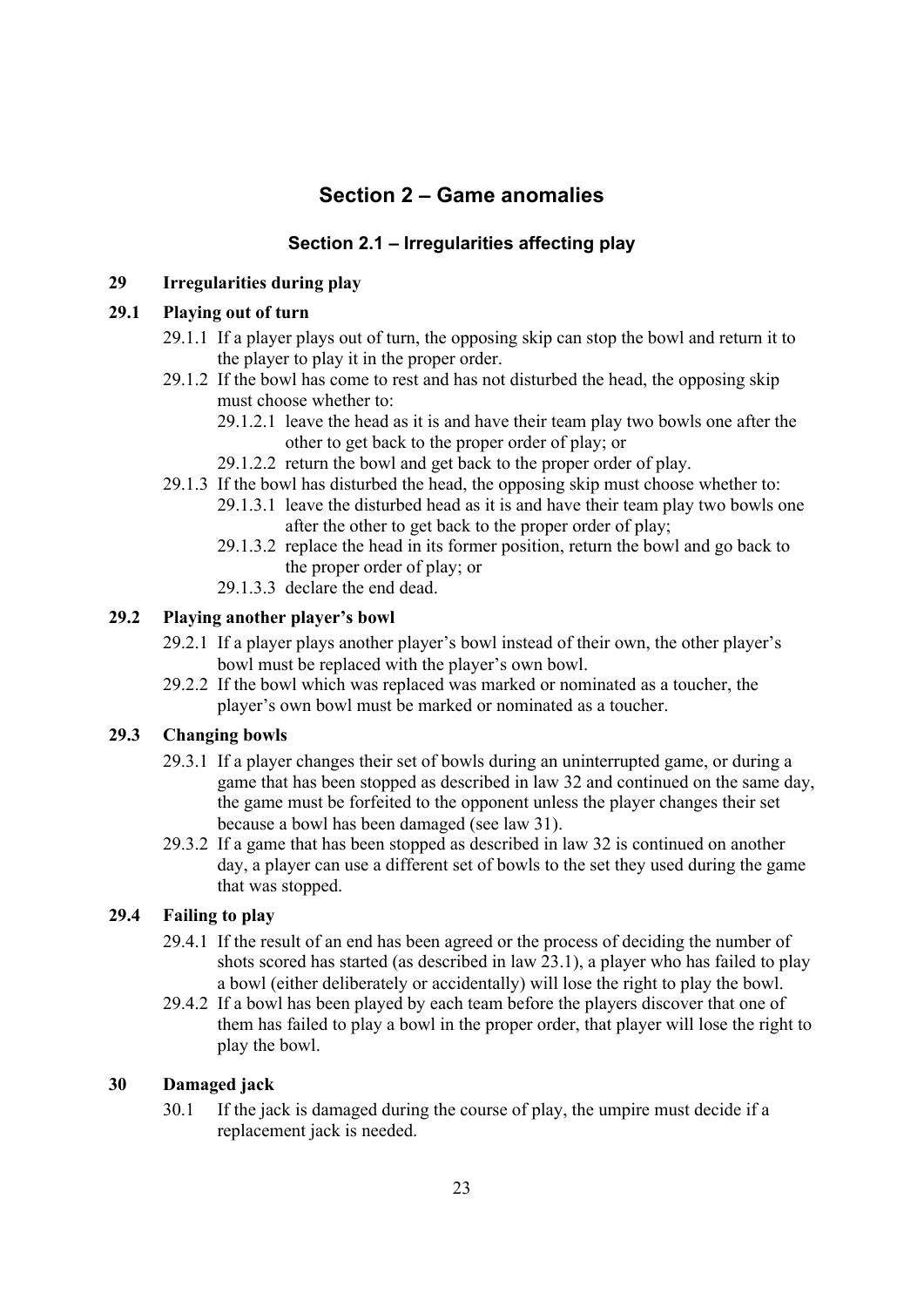30.2 If a replacement jack is needed, the end will be declared dead and law 20 will apply.

## **31 Damaged bowls**

- 31.1 If a bowl is damaged during the course of play, the umpire must decide if a replacement bowl is needed.
- 31.2 If a bowl that has been struck by another bowl during the course of play splits into pieces, the end must be declared dead.
- 31.3 In the circumstances described in laws 31.1 and 31.2, the damaged bowl must be replaced by another bowl from the same set before the start of the next or replayed end as appropriate.
- 31.4 If a bowl at rest in the rink of play splits into pieces without having been struck by another bowl, the bowl must be replaced with another bowl from the same set and the end continued.
- 31.5 If a damaged bowl cannot be replaced by another bowl from the same set, all bowls in the damaged set must be replaced with bowls from a different set.

# **Section 2.2 – Factors affecting play**

# **32 Game stoppages**

- 32.1 If a game is stopped because of darkness, weather conditions or any other valid reason by:
	- 32.1.1 the Controlling Body;
	- 32.1.2 the umpire after an appeal has been made by the players; or
	- 32.1.3 agreement between the players when an umpire or a representative of the Controlling Body is not present;

the game must be continued either on the same day or on a different day. The scores will be as they were when the game was stopped.

- 32.2 If an end has started but all the required bowls have not been played, it must be declared dead. (The end must be declared dead even if one or more players choose to remain on the green during the stoppage.)
- 32.3 If all the required bowls in an end have been played but the process of deciding the number of shots scored (as described in law 23) has not been completed, the number of shots scored must be decided before the game stops.
- 32.4 Substitutes in a game that is being continued after a stoppage.
	- 32.4.1 If any one of the original players in a team is not available, one substitute will be allowed as described in law 33.
	- 32.4.2 Players, however, must not be transferred from one team to another. If players are transferred from one team to another, the defaulting team will forfeit the game to their opponents.

# **33 Leaving the green during the course of play**

33.1 No player must delay play by leaving the rink of play or their team unless their opponent agrees, and then only for no more than 10 minutes.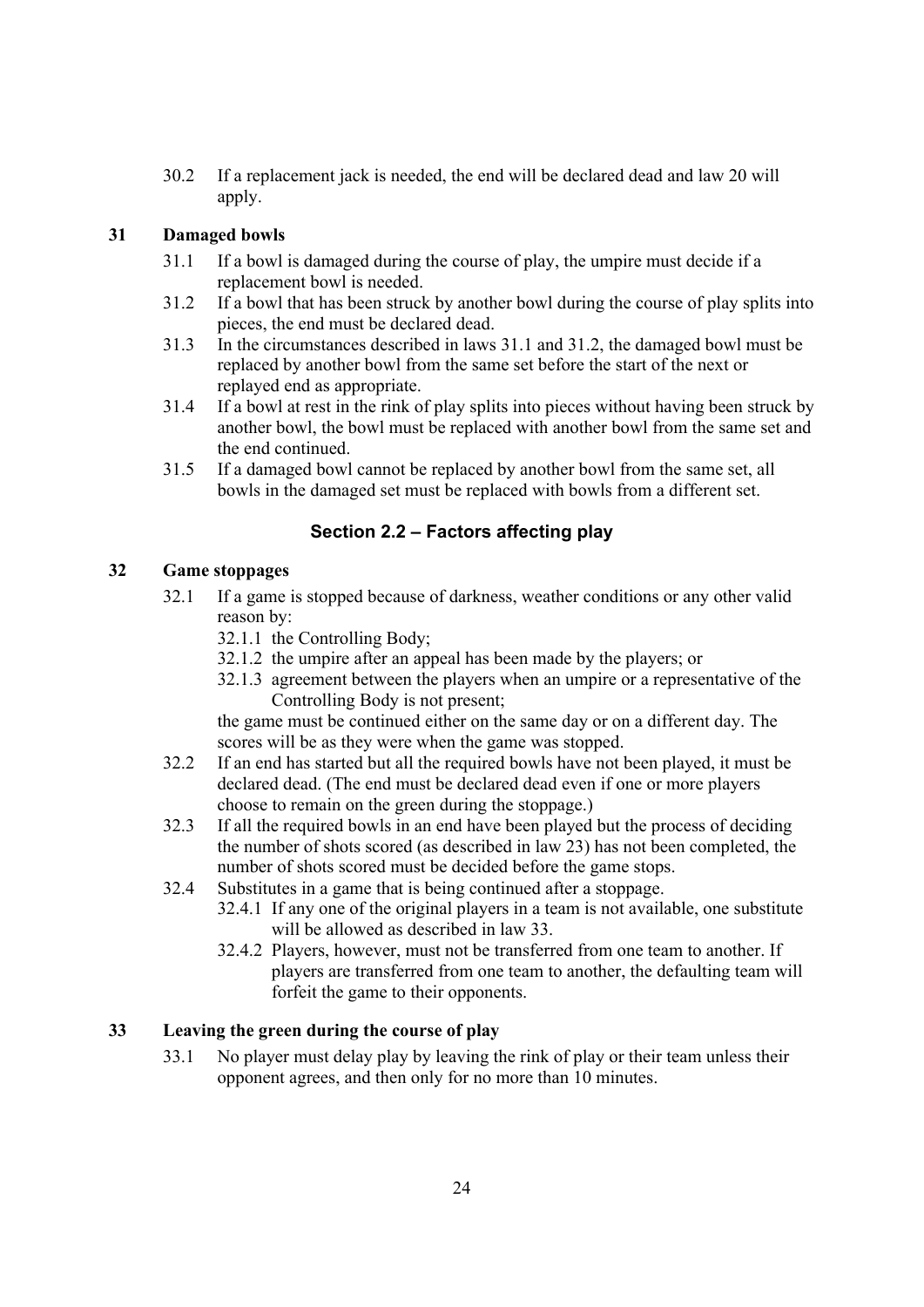- 33.2 If a player has to leave the green during the course of a team or side game due to illness or some other reasonable cause, and they cannot return within 10 minutes, the umpire or the Controlling Body can approve the introduction of a substitute.
- 33.3 A substitute must only be introduced if, in the opinion of both skips or, if they cannot agree, in the opinion of the umpire or the Controlling Body, the substitution is necessary.
- 33.4 The substitute must play in any position other than skip, and the other members of the team can rearrange their positions as necessary.
- 33.5 The Controlling Body will decide the substitute's eligibility.
- 33.6 If no eligible substitute is available:
	- 33.6.1 in a team game, the defaulting team will forfeit the game to their opponents; and
	- 33.6.2 in a side game, either law 39.2.2 or law 39.2.3 will apply from the end in which the substitution became necessary.
- 33.7 If a player has to leave the green during the course of a Singles game due to illness or some other reasonable cause, and they cannot return within 10 minutes, the defaulting player will forfeit the game to their opponent.
- 33.8 If a player or team breaks this law, they will forfeit the game to their opponent.
- 33.9 For domestic play, Member National Authorities can decide the requirements for introducing a substitute player.

## **34 Objects on the green**

Under no circumstances, other than those described in laws 14, 18, 41, 49, and 56.5, must any object be placed on the bank, the green, in the ditch, on the jack, on a bowl or anywhere else to help a player.

### **35 Unforeseen incidents**

If, during the course of play, the position of the jack or a bowl is altered by the wind, a storm or any other unforeseen incident, the skips or opponents in Singles must put the jack or bowl back to its former position. If they cannot agree on the jack's or bowl's former position, they must declare the end dead.

# **36 Deliberate non-sporting action**

- 36.1 If an opponent, the coach in a side game, the umpire or the Controlling Body decides that a player has deliberately committed an act designed to give them or their team an unfair advantage, they can appeal to the Controlling Body.
- 36.2 If an appeal is made, it must be made to the Controlling Body no later than 24 hours after the final end in the game affected is completed.
- 36.3 The person making the appeal must take immediate steps to send details to the Secretary of the Controlling Body who must arrange for it to be dealt with in line with their code of conduct and disciplinary procedures.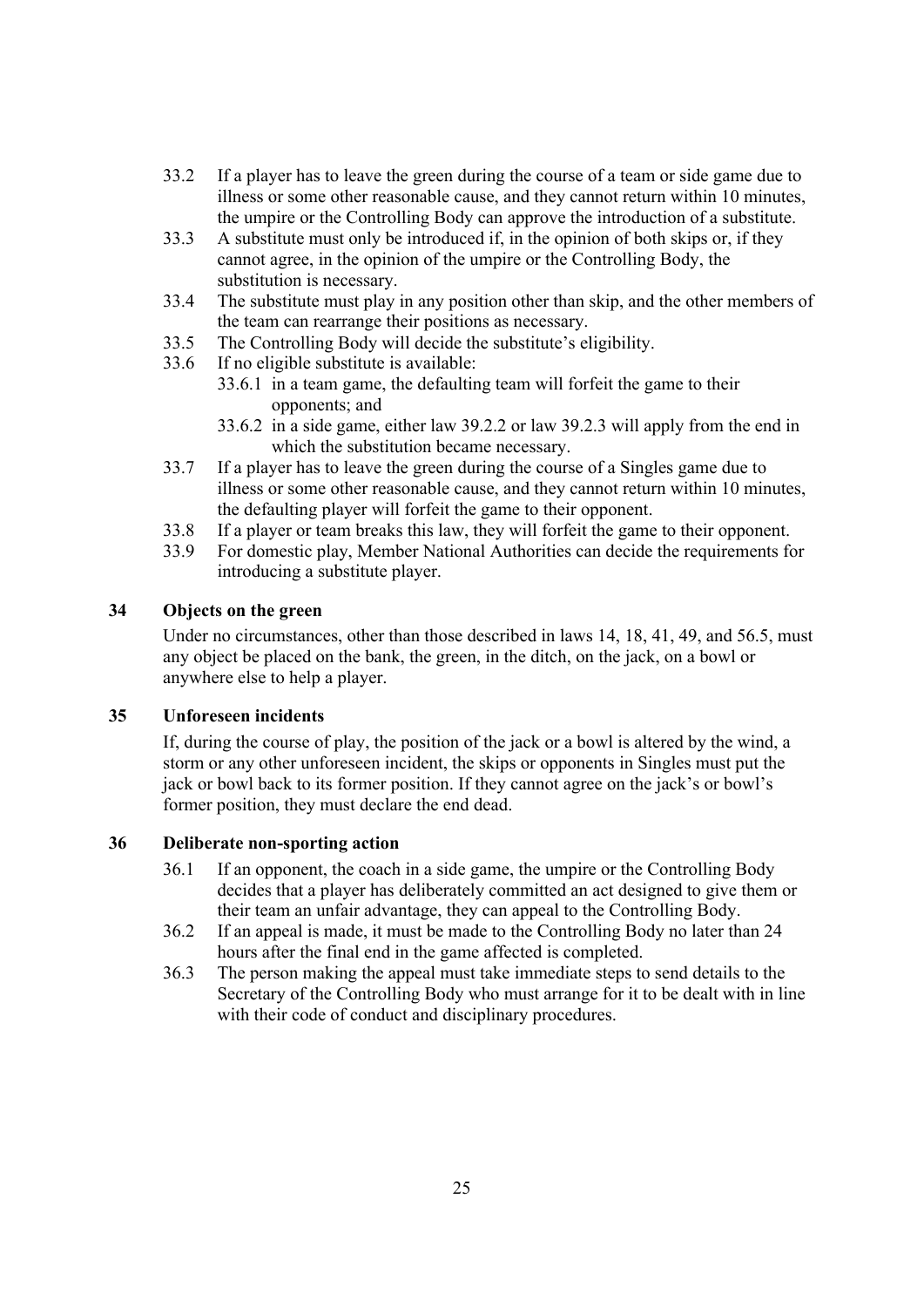# **Section 2.3 – Bowl and jack displacement**

#### **37 Bowl displacement**

(See the displacement chart in Appendix C for a quick-reference guide to laws 37.1, 37.2 and 37.3.)

#### **37.1 Bowl displacement by another player**

- 37.1.1 Displacement of a bowl in its original course that has not disturbed the head before it is displaced
	- 37.1.1.1 If the bowl is displaced by a member of the team that delivered the bowl and it has not disturbed the head after it is displaced, the opposing skip must declare the bowl dead.
	- 37.1.1.2 If the bowl is displaced by a member of the team that delivered the bowl and it has disturbed the head after it is displaced, the opposing skip must:
		- 37.1.1.2.1 replace the head; and
		- 37.1.1.2.2 declare the bowl dead.
	- 37.1.1.3 If the bowl is displaced by an opponent and it has not disturbed the head after it is displaced, the skip of the team that played the bowl must choose whether to:
		- 37.1.1.3.1 have the bowl replayed;
		- 37.1.1.3.2 place the bowl where the skip believes it would have come to rest; or
		- 37.1.1.3.3 leave the bowl where it came to rest.
	- 37.1.1.4 If the bowl is displaced by an opponent and it has disturbed the head after it is displaced, the skip of the team that played the bowl must choose whether to:
		- 37.1.1.4.1 replace the head and have the bowl replayed;
		- 37.1.1.4.2 replace the head and place the bowl where the skip believes it would have come to rest; or
		- 37.1.1.4.3 declare the end dead.
- 37.1.2 Displacement of a bowl in its original course that has disturbed the head before it is displaced
	- 37.1.2.1 If a bowl has disturbed the head before it is displaced by a player, this disturbance is valid. (The opposing skip must not replace any part of the head that has been disturbed before the displacement.)
	- 37.1.2.2 If the bowl is displaced by a player and it has not disturbed the head after it is displaced, the opposing skip must choose whether to:
		- 37.1.2.2.1 place the bowl where the skip believes it would have come to rest; or
		- 37.1.2.2.2 leave the bowl where it came to rest.
	- 37.1.2.3 If the bowl is displaced by a player and it has disturbed the head after it is displaced, the opposing skip must replace any part of the head disturbed after the displacement and choose whether to:
		- 37.1.2.3.1 place the bowl where the skip believes it would have come to rest; or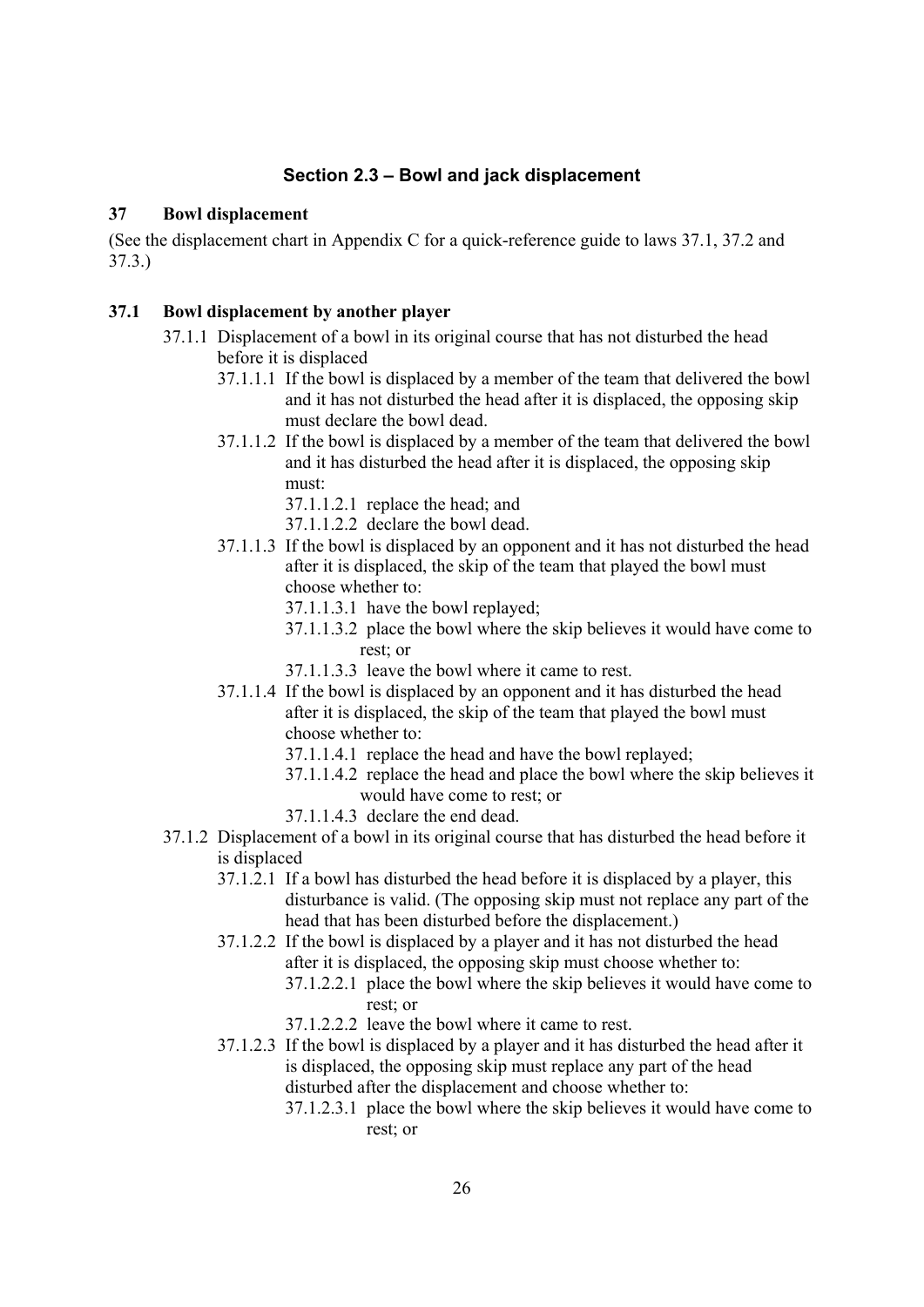- 37.1.2.3.2 leave the bowl where it came to rest.
- 37.1.3 Displacement of a bowl in motion
	- 37.1.3.1 If a bowl in motion is displaced by a player and it has not disturbed the head after it is displaced, the opposing skip must choose whether to:
		- 37.1.3.1.1 place the bowl where the skip believes it would have come to rest; or
		- 37.1.3.1.2 declare the end dead.
	- 37.1.3.2 If a bowl in motion is displaced by a player and it has disturbed the head after it is displaced, the opposing skip must choose whether to:
		- 37.1.3.2.1 place the bowl where the skip believes it would have come to rest and replace any part of the head disturbed after the displacement; or
		- 37.1.3.2.2 declare the end dead.
- 37.1.4 Displacement of a bowl at rest
	- 37.1.4.1 If a bowl at rest or a toucher in the ditch is displaced by a player and it has not disturbed the head after it is displaced, the opposing skip must put the bowl back to its former position.
	- 37.1.4.2 If a bowl at rest or a toucher in the ditch is displaced by a player and it has disturbed the head after it is displaced, the opposing skip must put the bowl back to its former position and replace any part of the head disturbed after the displacement.

#### **37.2 Bowl displacement by a disabled player's equipment or assistant**

If a bowl is displaced by a disabled player's equipment or assistant as described in law 41, the equipment or assistant must be treated as if it was the player for all purposes under law 37.1.

#### **37.3 Bowl displacement by a neutral person or neutral object**

- 37.3.1 Displacement of a bowl in its original course that has not disturbed the head before it is displaced
	- 37.3.1.1 If the bowl is displaced within the boundaries of the rink of play by a neutral person or neutral object and it has not disturbed the head after it is displaced, the bowl must be replayed.
	- 37.3.1.2 If the bowl is displaced within the boundaries of the rink of play by a neutral person or neutral object and it has disturbed the head after it is displaced, the skips or opponents in Singles must agree how to replace the head and then have the bowl replayed. If they cannot agree, they must declare the end dead.
	- 37.3.1.3 If the bowl, running on a bias that would have brought it back into the rink of play, is displaced outside the boundaries of the rink of play by a neutral person or neutral object and it has not disturbed the head after it is displaced, the bowl must be replayed.
	- 37.3.1.4 If the bowl, running on a bias that would have brought it back into the rink of play, is displaced outside the boundaries of the rink of play by a neutral person or neutral object and it has disturbed the head after it is displaced, the skips or opponents in Singles must agree how to replace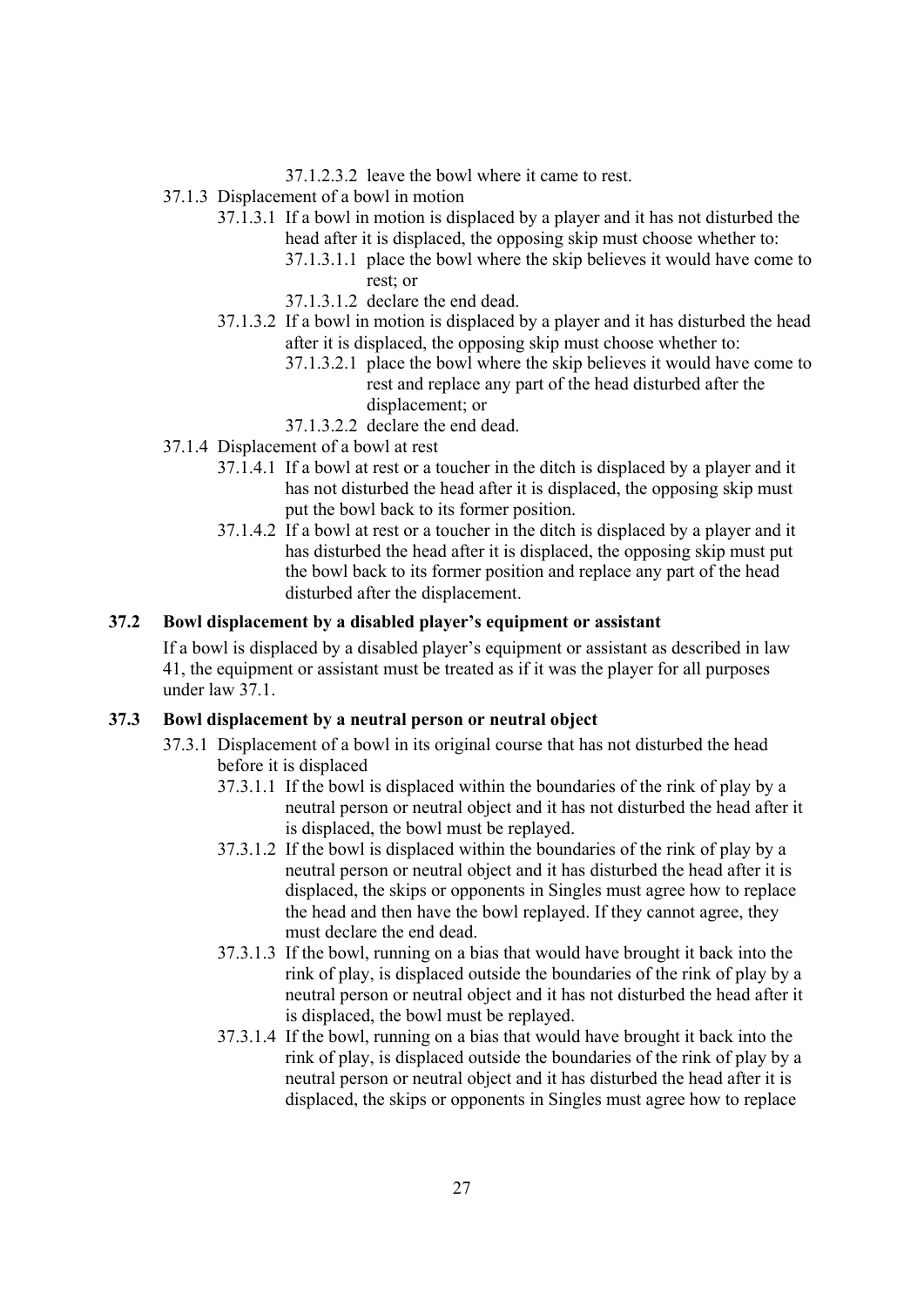the head and then have the bowl replayed. If they cannot agree, they must declare the end dead.

- 37.3.2 Displacement of a bowl in its original course that has disturbed the head before it is displaced
	- 37.3.2.1 If a bowl has disturbed the head before it is displaced by a neutral person or neutral object, this disturbance is valid. (The skips or opponents in Singles must not replace any part of the head that has been disturbed before the displacement.)
	- 37.3.2.2 If the bowl is displaced by a neutral person or neutral object and it has not disturbed the head after it is displaced, the skips or opponents in Singles must agree where the bowl would have come to rest. If they cannot agree, they must declare the end dead.
	- 37.3.2.3 If the bowl is displaced by a neutral person or neutral object and it has disturbed the head after it is displaced, the skips or opponents in Singles must agree where the bowl would have come to rest and how to replace any part of the head disturbed after the displacement. If they cannot agree, they must declare the end dead.
- 37.3.3 Displacement of a bowl in motion
	- 37.3.3.1 If a bowl in motion is displaced by a neutral person or neutral object and it has not disturbed the head after it is displaced, the skips or opponents in Singles must agree where the bowl would have come to rest. If they cannot agree, they must declare the end dead.
	- 37.3.3.2 If a bowl in motion is displaced by a neutral person or neutral object and it has disturbed the head after it is displaced, the skips or opponents in Singles must agree where the bowl would have come to rest and how to replace any part of the head disturbed after the displacement. If they cannot agree, they must declare the end dead.
- 37.3.4 Displacement of a bowl at rest
	- 37.3.4.1 If a bowl at rest is displaced by a neutral person or neutral object and it has not disturbed the head after it is displaced, the skips or opponents in Singles must agree on the former position of the bowl. If they cannot agree, they must declare the end dead.
	- 37.3.4.2 If a bowl at rest is displaced by a neutral person or neutral object and it has disturbed the head after it is displaced, the skips or opponents in Singles must agree on the former position of the bowl and how to replace any part of the head disturbed after the displacement. If they cannot agree, they must declare the end dead.

### **37.4 Bowl displacement when being marked as a toucher or during measuring**

- 37.4.1 If a bowl is displaced by a player when marking it as a toucher, or by the equipment being used by a player during measuring, an opponent must put it back to its former position.
- 37.4.2 If a bowl is displaced by the marker when marking it as a toucher, or by the equipment being used by the marker during measuring, the marker must put the bowl back to a position agreed by the opponents. If the opponents cannot agree, the marker must put the bowl back to its former position.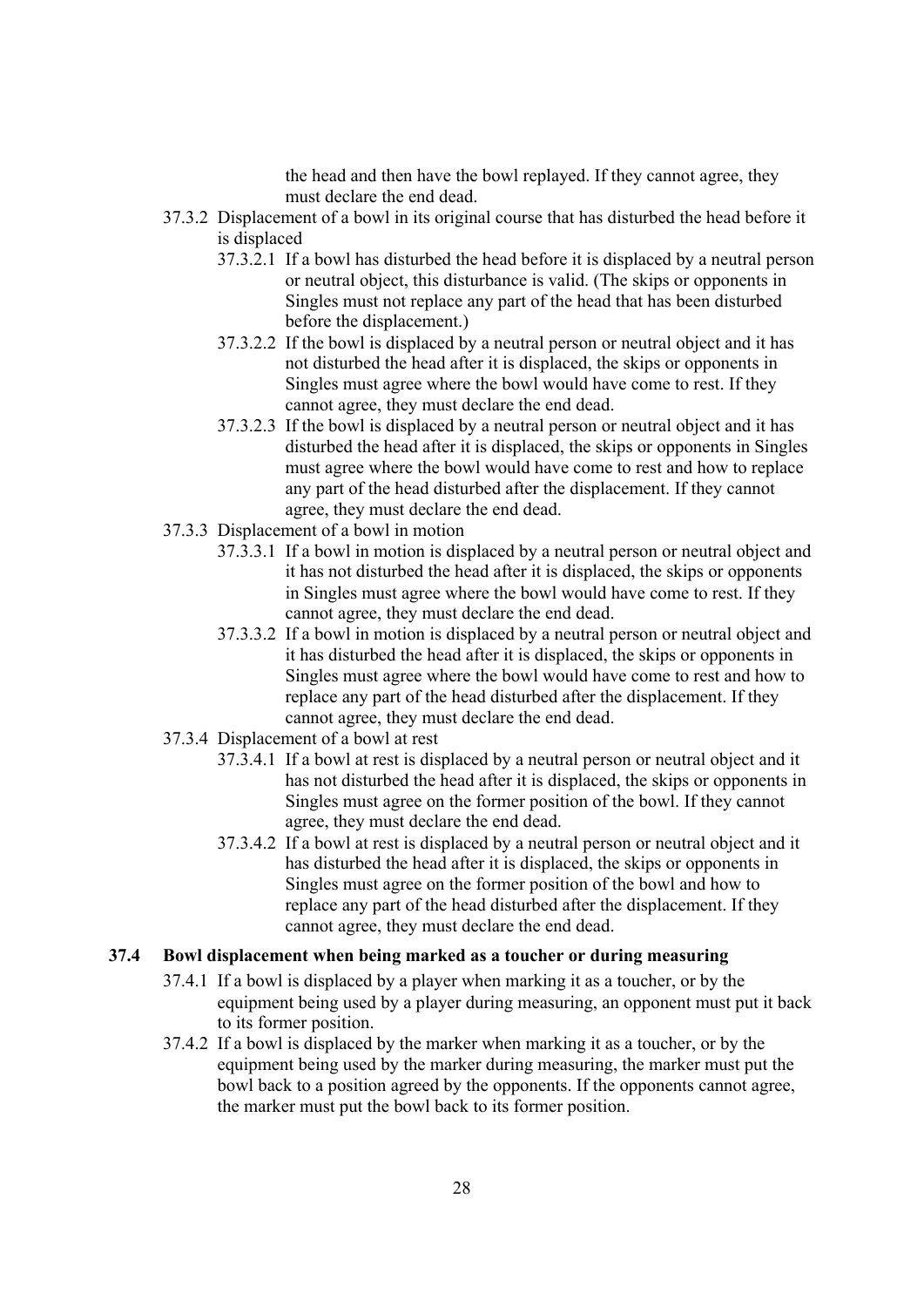37.4.3 If a bowl is displaced by the equipment being used by the umpire during measuring, the umpire must put the bowl back to its former position.

### **37.5 Bowl displacement by a rebounding non-toucher**

- 37.5.1 Displacement of a bowl in its original course
	- If a bowl in its original course is displaced by a non-toucher rebounding from the face of the bank, the skips or opponents in Singles must put the displaced bowl where they believe it would have come to rest. If they cannot agree on the bowl's final position, the end must be declared dead.
- 37.5.2 Displacement of a bowl in motion If a bowl in motion is displaced by a non-toucher rebounding from the face of the bank, the skips or opponents in Singles must put the displaced bowl where they believe it would have come to rest. If they cannot agree on the bowl's final position, the end must be declared dead.
- 37.5.3 Displacement of a bowl at rest

If a bowl at rest or a toucher in the ditch is displaced by a non-toucher rebounding from the face of the bank, an opponent or the marker must put it back to its former position.

#### **37.6 Bowl displacement by a bowl from a neighbouring rink**

- 37.6.1 If a bowl at rest on the rink is in danger of being moved by a bowl from a neighbouring rink, any player at the head must choose whether to:
	- 37.6.1.1 lift the bowl at rest to allow the other bowl to pass and then replace it, as long as this action would not influence the outcome of the head; or
	- 37.6.1.2 stop the bowl from the neighbouring rink.
- 37.6.2 If, during a Singles game, a bowl at rest on the rink is in danger of being moved by a bowl from a neighbouring rink, the marker must stop the bowl from the neighbouring rink.
- 37.6.3 If a bowl that has been stopped was in its original course and was delivered on a bias that would have taken it back into its own rink, it must be replayed.

### **37.7 Bowl displacement by a dead bowl**

If a toucher in the ditch is displaced by a dead bowl from the rink of play, an opponent or the marker must put it back to its former position.

### **38 Jack displacement**

(See the displacement chart in Appendix C for a quick-reference guide to laws 38.1, 38.2 and 38.3.)

#### **38.1 Jack displacement by another player**

- 38.1.1 Displacement of a jack in its original course
	- 38.1.1.1 If a jack in its original course is displaced by a member of the team that delivered the jack, the opposing lead must place the mat as described in law 6.1.1 and re-deliver the jack, making sure that it is centred, but must not play first.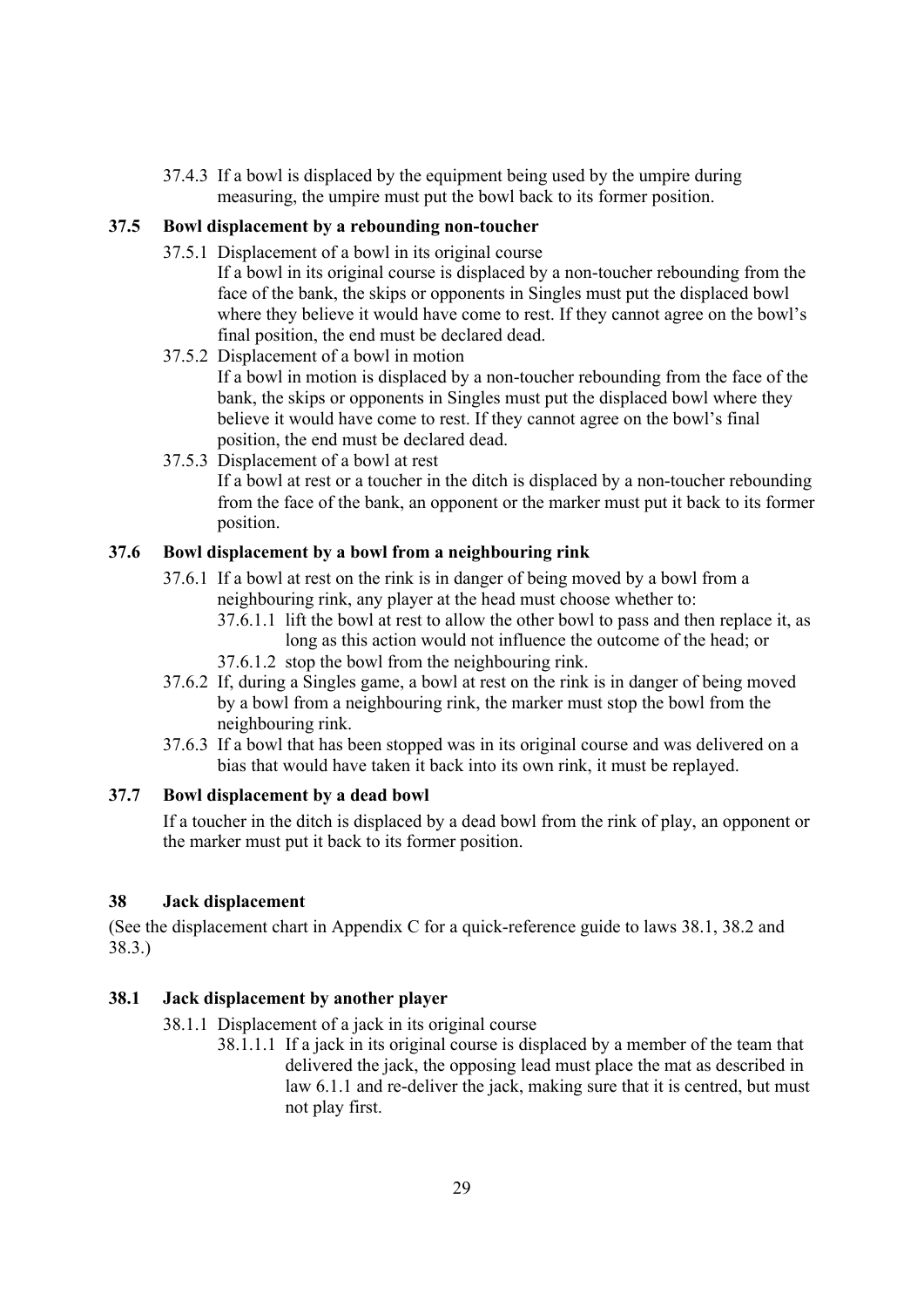- 38.1.1.2 If a jack in its original course is displaced by an opponent, it must be re-delivered by the same player.
- 38.1.2 Displacement of a jack in motion

If a jack in motion is displaced by a player, the opposing skip or opponent in Singles must choose whether to:

- 38.1.2.1 place the jack where they believe it would have come to rest and replace any part of the head disturbed by the displaced jack; or
- 38.1.2.2 declare the end dead.
- 38.1.3 Displacement of a jack at rest

If a jack at rest within the rink of play is displaced by a player, the opposing skip or opponent in Singles must put the jack back to its former position.

#### **38.2 Jack displacement by a disabled player's equipment or assistant**

If a jack is displaced by a disabled player's equipment or assistant as described in law 41, the equipment or assistant must be treated as if it was the player for all purposes under law 38.1.

### **38.3 Jack displacement by a neutral person or neutral object**

38.3.1 Displacement of a jack in its original course

If a jack in its original course is displaced by a neutral person or neutral object, it must be re-delivered by the same player.

38.3.2 Displacement of a jack in motion

If a jack in motion is displaced by a neutral person or neutral object, the skips or opponents in Singles must place the jack where they believe it would have come to rest. If they cannot agree on the jack's final position, the end must be declared dead.

38.3.3 Displacement of a jack at rest

If a jack at rest within the rink of play is displaced by a neutral person or neutral object, it must be put back to its former position. If the skips or opponents in Singles cannot agree on the jack's former position, the end must be declared dead.

#### **38.4 Jack displacement during measuring**

- 38.4.1 If the jack is displaced by the equipment being used by a player during measuring, an opponent must put it back to its former position.
- 38.4.2 If the jack is displaced by the equipment being used by the marker during measuring, the marker must put the jack back to a position agreed by the opponents. If the opponents cannot agree, the marker must put the jack back to its former position.
- 38.4.3 If the jack is displaced by the equipment being used by the umpire during measuring, the umpire must put the jack back to its former position.

### **38.5 Jack displacement by a non-toucher**

- 38.5.1 If a jack in motion is displaced by a non-toucher rebounding from the face of the bank, the skips or opponents in Singles must put the jack where they believe it would have come to rest. If they cannot agree on the jack's final position, the end must be declared dead.
- 38.5.2 If a jack at rest on the rink is displaced by a non-toucher rebounding from the face of the bank, an opponent or the marker must put it back to its former position.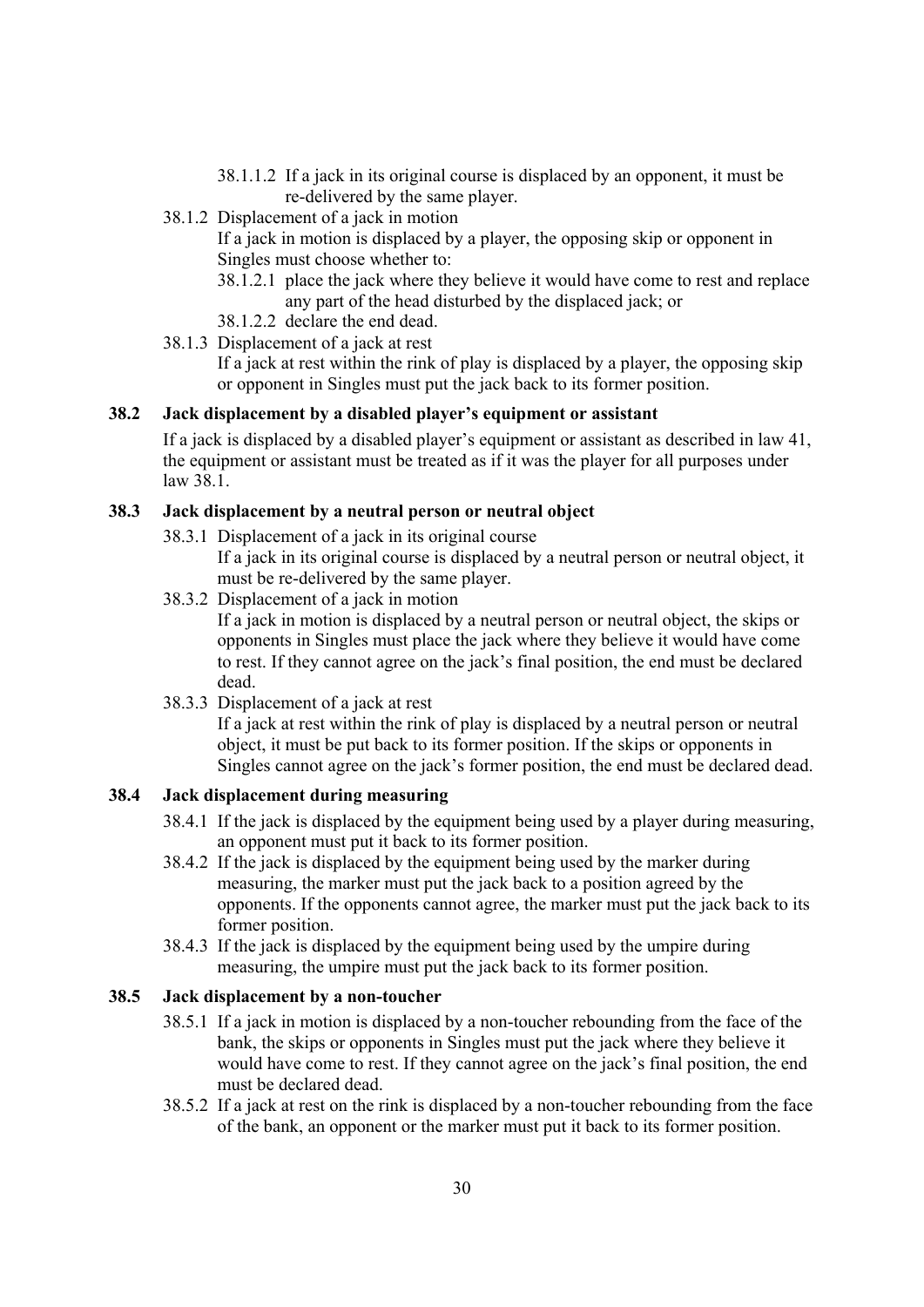38.5.3 If a jack at rest in the ditch is displaced by a non-toucher entering the ditch*,* an opponent or the marker must put it back to its former position.

### **38.6 Jack displacement by a bowl from a neighbouring rink**

If a jack at rest on the rink is in danger of being moved by a bowl from a neighbouring rink, any player at the head or the marker must stop the bowl. If the bowl was in its original course and was delivered on a bias that would have taken it back into its own rink, it must be replayed.

### **Section 2.4 – Defaults by players**

#### **39 Absentee players in a team or side**

### **39.1 In a team game**

- 39.1.1 In a team game, the Controlling Body will decide on the eligibility of each member of the team. If a team introduces an ineligible player, the defaulting team will forfeit the game to their opponents.
- 39.1.2 If, 30 minutes after the scheduled start time for a game, or sooner if the Controlling Body decides, one or more players are absent from a team, the defaulting team will forfeit the game to their opponents.

### **39.2 In a side game**

- 39.2.1 In a side game, the Controlling Body will decide on the eligibility of each member of the side. If a side introduces an ineligible player, the defaulting side will forfeit the game to their opponents.
- 39.2.2 If, 30 minutes after the scheduled start time for a game, or sooner if the Controlling Body decides, one player is absent from one or more teams in a side, the game must continue but:
	- 39.2.2.1 the number of bowls played by each defaulting team must be made up by the lead and second, both playing three bowls singly and in turn; and
	- 39.2.2.2 one fourth of the total shots scored (including decimal places) by each defaulting team must be deducted from their score after the game has finished.
- 39.2.3 For domestic play, Member National Authorities can approve regulations which are different from those mentioned in law 39.2.2.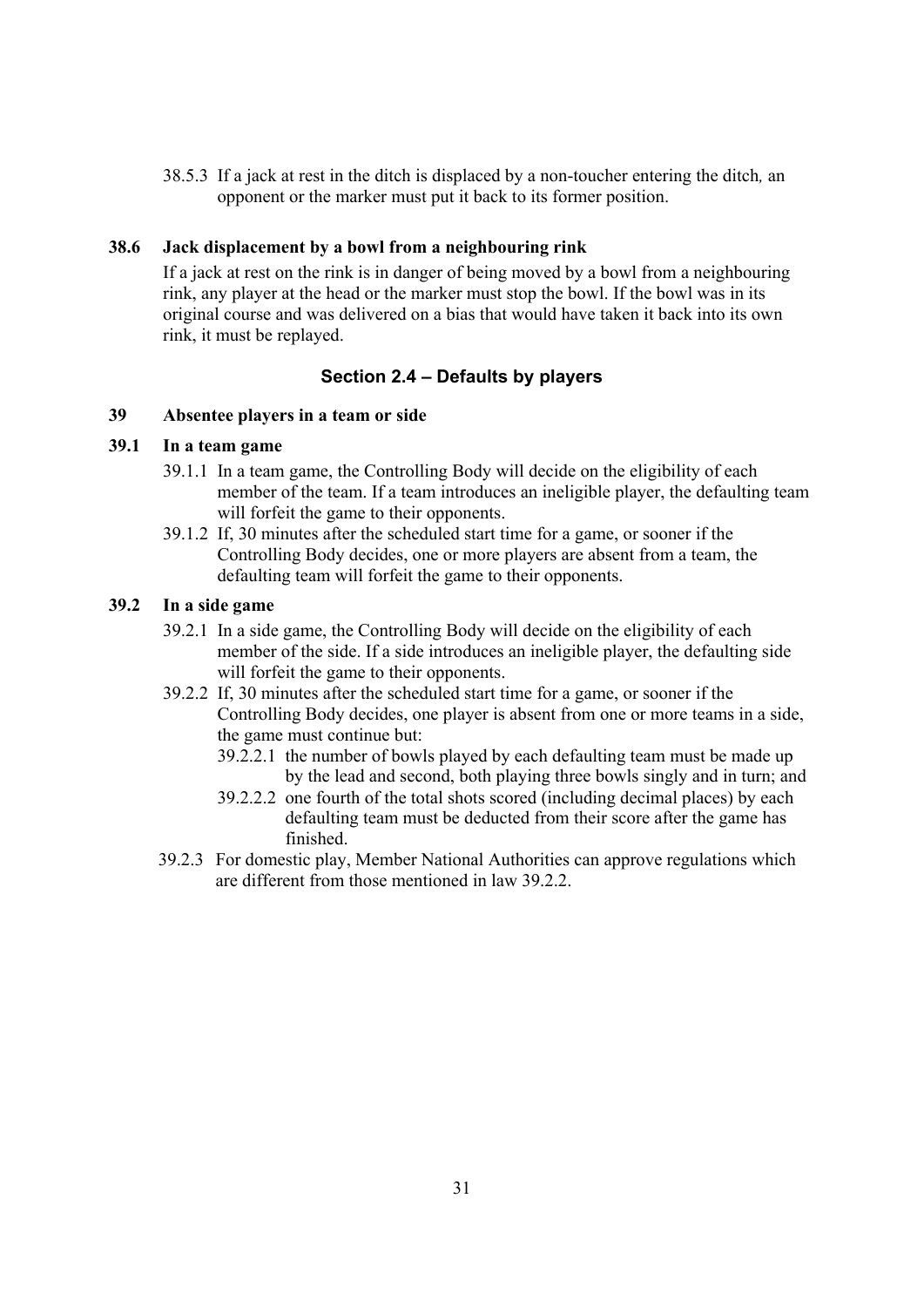# **Section 3 – Duties of players and officials**

### **Section 3.1 – Players and their duties**

### **40 Players' duties**

#### **40.1 The skip**

- 40.1.1 The skip will have sole charge of the team and all players in the team must follow the skip's instructions.
- 40.1.2 The skip must decide all disputed points with the opposing skip, making sure that any decision reached is in line with the Laws of the Sport of Bowls.
- 40.1.3 If the skips need to check any part of the Laws of the Sport of Bowls before reaching a decision, they must ask the umpire for an explanation.
- 40.1.4 If the umpire considers that a decision reached by the skips is not in line with the Laws of the Sport of Bowls, the umpire must overrule that decision so that it is in line with the laws.
- 40.1.5 If the skips cannot reach agreement on any disputed point, they must ask the umpire to make a decision. The umpire's decision is final.
- 40.1.6 If the Controlling Body has not appointed an umpire, the skips must choose a competent neutral person to act as the umpire.
- 40.1.7 The skip must:
	- 40.1.7.1 be responsible for the score card supplied by the Controlling Body while play is in progress;
	- 40.1.7.2 make sure that the names of all players of both teams are correctly entered on the score card;
	- 40.1.7.3 record, on the score card, all shots scored for and against both teams as each end is completed;
	- 40.1.7.4 compare and agree the score card with that of the opposing skip as each end is completed; and
	- 40.1.7.5 at the end of the game, record on the score card the time that the game finished and then sign their own and the opposing skip's score cards.
- 40.1.8 For domestic play, Member National Authorities can decide the procedures for using a scoreboard instead of one of the score cards.
- 40.1.9 For domestic play, Member National Authorities can transfer the skip's duties described in law 40.1.7 to other members of the team. However, they must make sure that the duties are transferred to players whose positions, in order of play, are the same in each team.
- 40.1.10 Skips can, at any time, delegate their own powers and any of their own duties (except those described in law 40.1.7) to any other members of the team as long as they tell the opposing skip immediately.

### **40.2 The third**

- 40.2.1 The third can measure any and all disputed shots.
- 40.2.2 The third can tell the skip the number of shots scored for or against their team as each end is completed.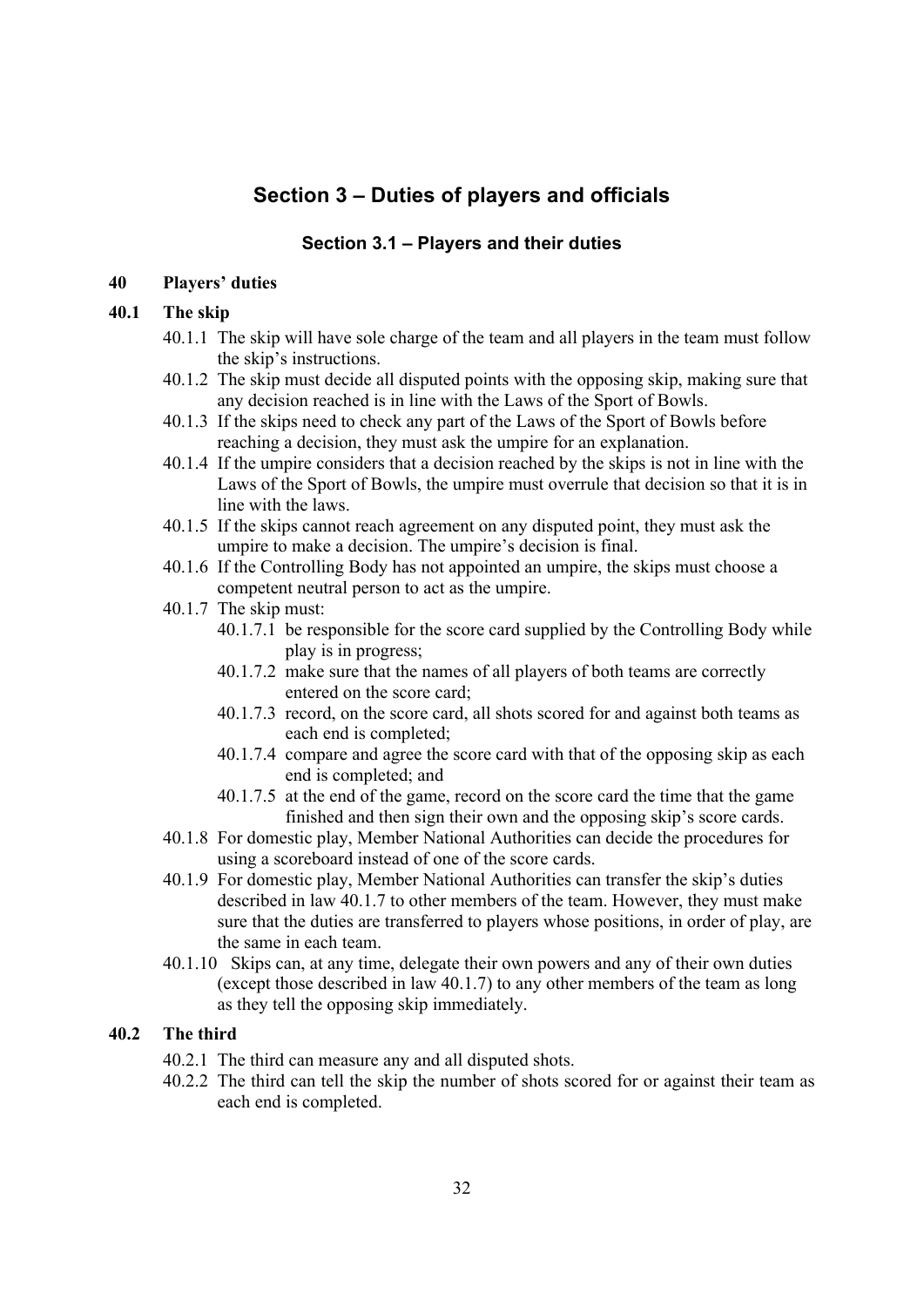# **40.3 The lead**

The lead of the team to play first in an end must:

- 40.3.1 place the mat as described in law 6.1.1; and
- 40.3.2 deliver the jack and make sure that it is centred before delivering the first bowl of the end.

### **40.4 Other duties**

Along with the duties mentioned in the previous paragraphs of law 40, players can carry out any other duties assigned to them by their skip as described in law 40.1.10.

## **41 Players with disabilities**

- 41.1 Wheelchairs must be of a type approved by both WB and the Governing Body for wheelchair bowlers in the country in which the player is playing.
- 41.2 Wheelchair bowlers can use any form of assistance necessary (including having an assistant with them) to allow them to take part in the sport of bowls, as long as the assistance is approved by the Governing Body for wheelchair bowlers in the country in which the player is playing.
- 41.3 Players who are classified partially sighted or blind by their National Governing Body for partially sighted and blind bowlers can use any form of assistance necessary (including having an assistant with them, and having a white, breakable string placed on the surface of the green, along the centre line of the rink) to allow them to take part in the sport of bowls, as long as the assistance is approved by the Governing Body for partially sighted and blind bowlers in the country in which the player is playing.
- 41.4 The person assisting a partially sighted or blind bowler will not be breaking law 13.2 or law 45.3 if the assistant:
	- 41.4.1 repeats the skip's instructions to the player;
	- 41.4.2 helps to direct the player; or
	- 41.4.3 tells the player where the jack or a bowl came to rest.
- 41.5 A player who has a physical disability will be allowed to use a support or an artificial device (or both) when delivering the jack or a bowl, or when walking on the green. The support must have a base covered with rubber or a similar material. This base must measure at least 76 millimetres across, and it can be placed on or next to the mat.
- 41.6 A player who has a physical disability will be allowed to kneel on the green to deliver the jack or their bowls. One or both knees must be positioned either in front of the mat with all or part of at least one foot on the mat, or on the mat with all or part of at least one foot on the green behind the mat.
- 41.7 Players with a hearing disability can use electronic devices to communicate with each other while on the rink of play. Electronic devices must be used in line with the regulations set out in the Conditions of Play by the Controlling Body.
- 41.8 For domestic play, Member National Authorities can approve the use of artificial devices for delivering the jack or a bowl.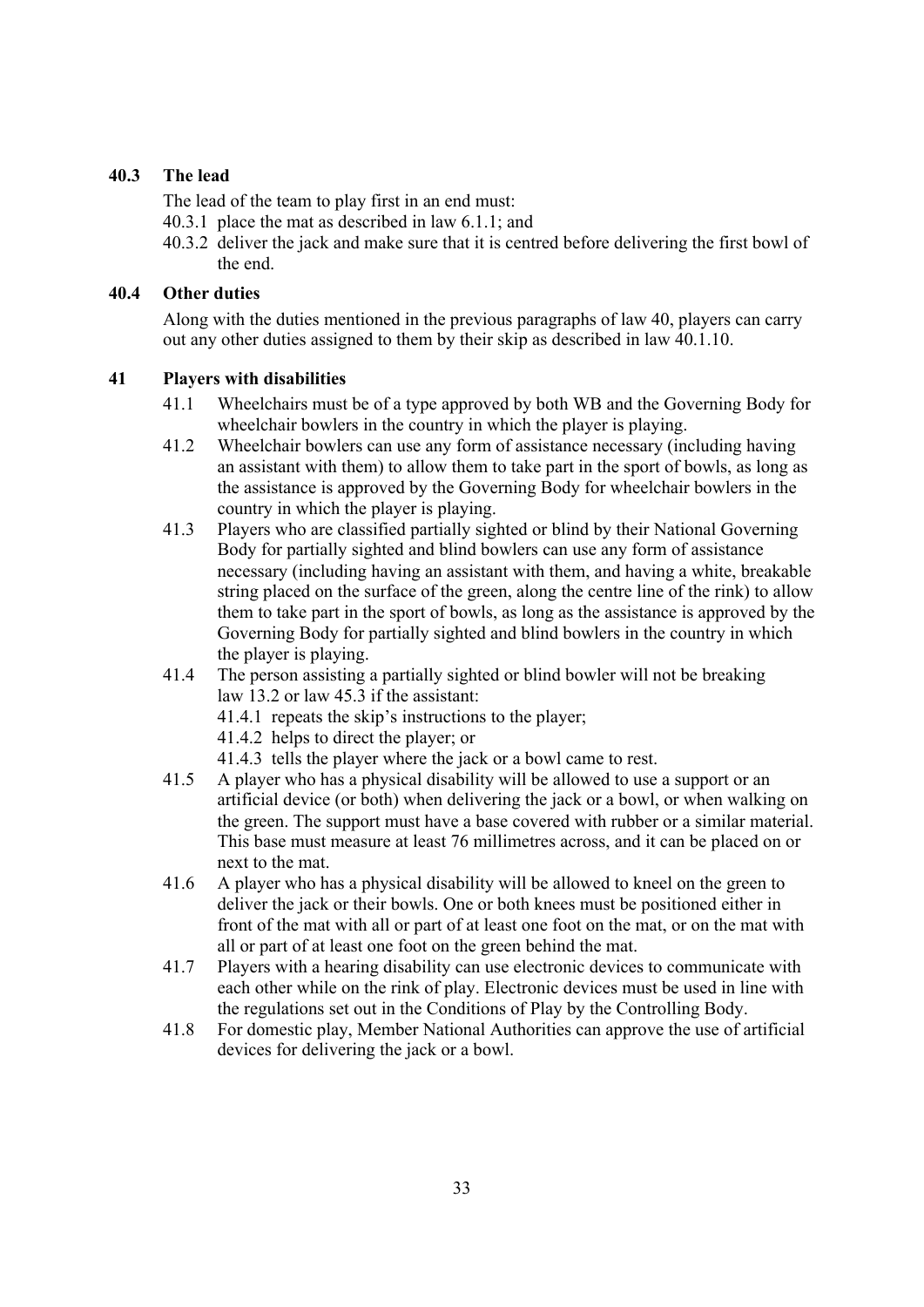#### **Section 3.2 – Officials and their duties and spectators**

#### **42 The marker's duties**

- 42.1 In the absence of an umpire, the marker must:
	- 42.1.1 make sure that all aspects of play are carried out in line with the Laws of the Sport of Bowls;
	- 42.1.2 make sure, before the game starts, that:
		- 42.1.2.1 all bowls have a clearly visible, valid World Bowls Stamp imprinted on them;
		- 42.1.2.2 the rink of play is the correct width in line with law 49.1 by measuring it; and
		- 42.1.2.3 the pegs or discs on the side banks in the direction of play are the correct distances in line with law 49.12 by measuring them.
- 42.2 The marker must:
	- 42.2.1 centre the jack;
	- 42.2.2 make sure that the jack is at least 23 metres from the mat line after it has been centred;
	- 42.2.3 place a jack that comes to rest less than 2 metres from the front ditch as described in law 9.2;
	- 42.2.4 stand to one side of the rink, behind the jack and away from the head;
	- 42.2.5 answer any specific question about the state of the head which is asked by the player in possession of the rink;
	- 42.2.6 when asked, tell or show the player in possession of the rink the position of the jack;
	- 42.2.7 when asked, tell or show the player in possession of the rink which bowl or bowls the marker considers to be shot;
	- 42.2.8 when authorised by the Controlling Body, signal to players and spectators (using the appropriate number and colour of shot indicators or some other suitable method) which player's bowl or bowls the marker considers to be shot;
	- 42.2.9 mark all touchers with chalk and remove the chalk marks from nontouchers as soon as they come to rest;
	- 42.2.10 stop any bowl that is from a neighbouring rink and could move a jack or bowl that is at rest;
	- 42.2.11 if both players agree, remove all dead bowls from the rink of play;
	- 42.2.12 mark the position of a jack and any touchers which are in the ditch as described in laws 14.4 and 18.2;
	- 42.2.13 not move, or cause to be moved, either the jack or any bowls until the players have agreed the number of shots scored; and
	- 42.2.14 measure any disputed shot or shots when asked to do so by either player. If the players are not satisfied with the marker's decision, the marker must ask the umpire to do the measuring. If the Controlling Body has not appointed an umpire, the marker must choose a competent neutral person to act as the umpire. The umpire's decision is final.
- 42.3 When each end has been completed, the marker must:
	- 42.3.1 record the score on the score card;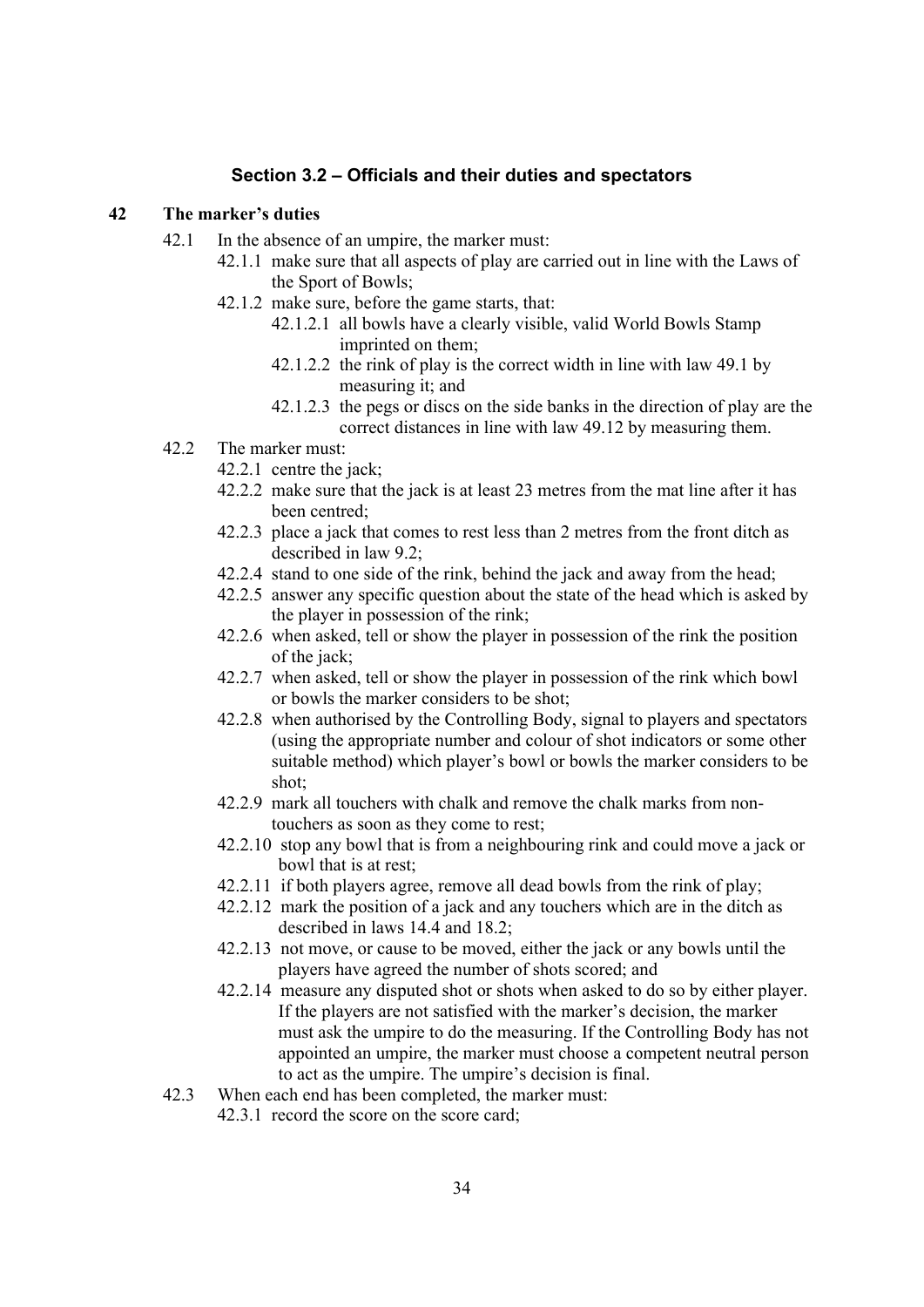- 42.3.2 if scoreboards are not being used, tell the players the running totals of the scores; and
- 42.3.3 remove from the rink the mat used during the previous end, if necessary.
- 42.4 When the game has been completed, the marker must make sure that the score card:
	- 42.4.1 contains the names and signatures of the players;
	- 42.4.2 contains the time at which the game was completed; and
	- 42.4.3 is dealt with in line with the Conditions of Play.

## **43 The umpire's duties**

- 43.1 An umpire must be appointed by, or on behalf of, the Controlling Body for the competition.
- 43.2 The umpire's duties are as follows.
	- 43.2.1 To make sure, before the game starts, that:
		- 43.2.1.1 all bowls have a clearly visible, valid World Bowls Stamp imprinted on them;
		- 43.2.1.2 the rink of play is the correct width in line with law 49.1 by measuring it; and
		- 43.2.1.3 the pegs or discs on the side banks in the direction of play are the correct distances in line with law 49.12 by measuring them.
	- 43.2.2 The umpire must measure any disputed shot or shots using suitable measuring equipment, such as that described in law 54.
	- 43.2.3 The umpire must decide whether the distance of the mat from the rear and front ditches and the distance of the jack or a bowl from the mat line are in line with the Laws of the Sport of Bowls or not.
	- 43.2.4 The umpire must decide whether a jack or a bowl is in play or not.
	- 43.2.5 The umpire must make sure that all aspects of play are in line with the Laws of the Sport of Bowls.
	- 43.2.6 The umpire's decision is final in all circumstances except those relating to the meaning or interpretation of a law, in which case there will be a right of appeal to the Controlling Body.

# **44 The coach**

Either the coach of a player, team or side or, in their absence, the coach's delegated deputy, can give advice to a player during the course of play as long as:

- 44.1 the umpire is given the names of the coach or the coach's delegated deputy as appropriate before the game starts;
- 44.2 only one person is present at the rink to give advice at any one time;
- 44.3 the person giving the advice does so when their team or side is in possession of the rink; and
- 44.4 the person giving the advice does so from outside the boundaries of the green.
- 44.5 If, in the umpire's opinion, this law has been broken, the umpire must ask the coach or delegated deputy concerned to stay within the law. If they do not stay within the law, the umpire must ask the Controlling Body to take immediate action to make sure that the offender stops breaking the law.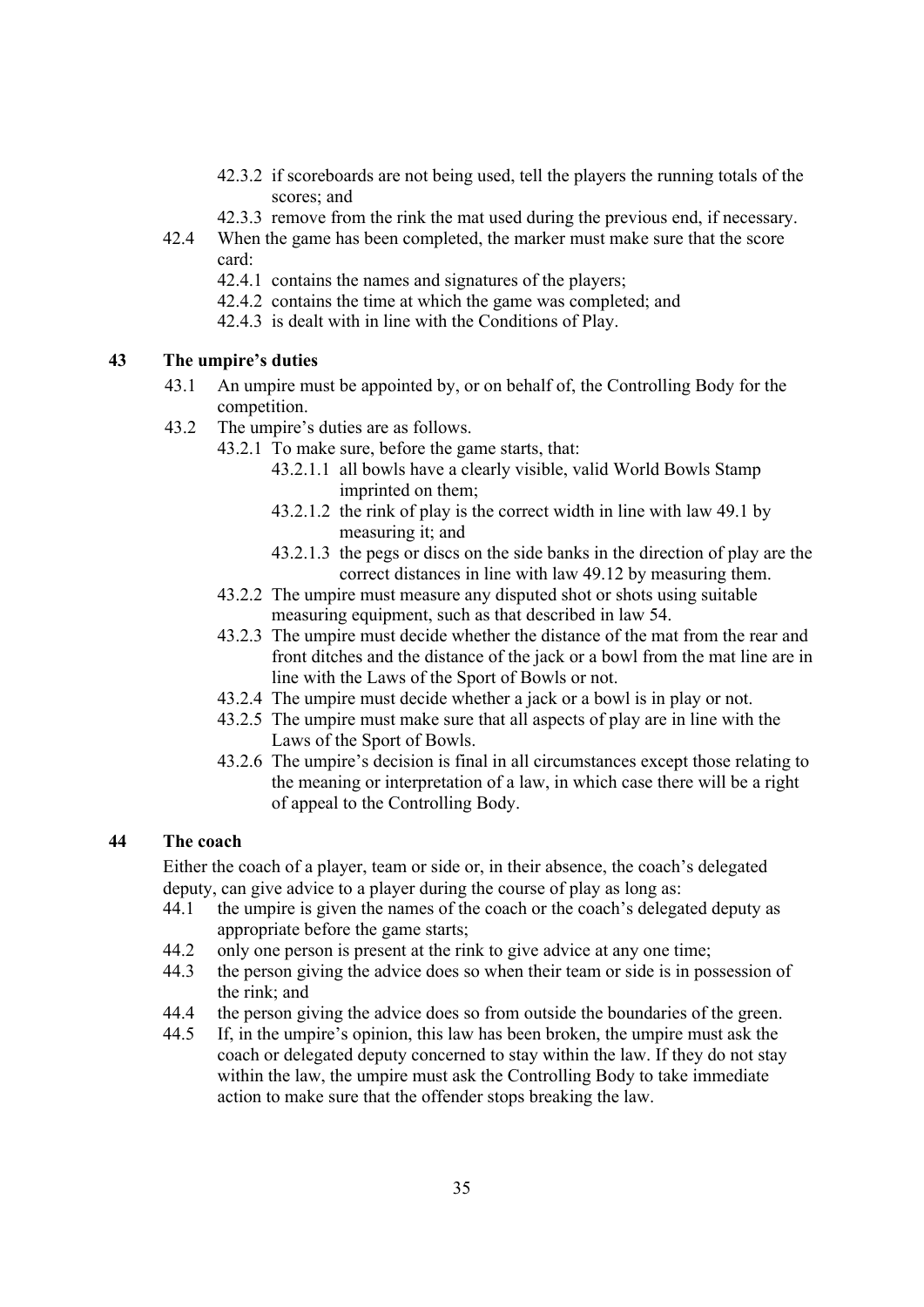#### **45 Spectators**

- 45.1 Spectators and anyone else not directly taking part in the game must stay outside the boundaries of the green and clear of the players.
- 45.2 If part of the green is being used for spectators, they must stay outside the boundaries of the rinks of play and clear of the players.
- 45.3 They must not disturb or advise the players in any way.
- 45.4 If, in the umpire's opinion, this law has been broken, the umpire must ask the spectator or spectators concerned to stay within the law. If they do not stay within the law, the umpire must ask the Controlling Body to take immediate action to make sure that the offender stops breaking this law, including escorting the offender away from the area immediately surrounding the green or away from the venue as appropriate.
- 45.5 Betting or gambling on any game or games will not be allowed or take place within the grounds of any club. (See World Bowls Regulations, Part VIII – Betting and match-fixing.)

# **Section 4 – Field of play and equipment**

## **Section 4.1 – The green, ditch, banks and rinks**

## **46 The green**

- 46.1 The green must be either rectangular or square.
- 46.2 The length of the green in the direction of play must be between 31 metres and 40 metres.
- 46.3 The green must have a suitable level playing surface.
- 46.4 The playing surface must be either vegetation or a synthetic surface approved by a Member National Authority.
- 46.5 For domestic play, Member National Authorities can decide the standards for greens constructed in line with previous editions of this law.

# **47 The ditch**

- 47.1 The green must be surrounded by a ditch.
- 47.2 The ditch must be:
	- 47.2.1 between 200 millimetres and 380 millimetres wide; and
	- 47.2.2 between 50 millimetres and 200 millimetres deep.
- 47.3 The ditch must have a holding surface which is free from obstacles and made of a material which will not damage the jack or the bowls.
- 47.4 For indoor greens and outdoor greens where play is possible in only one direction, only the end ditches in the direction of play must meet the standards mentioned in laws 47.2 and 47.3.

# **48 The bank**

- 48.1 The ditch must have a bank against its outer edge.
- 48.2 The top of the bank must be at least 230 millimetres above the surface level of the green.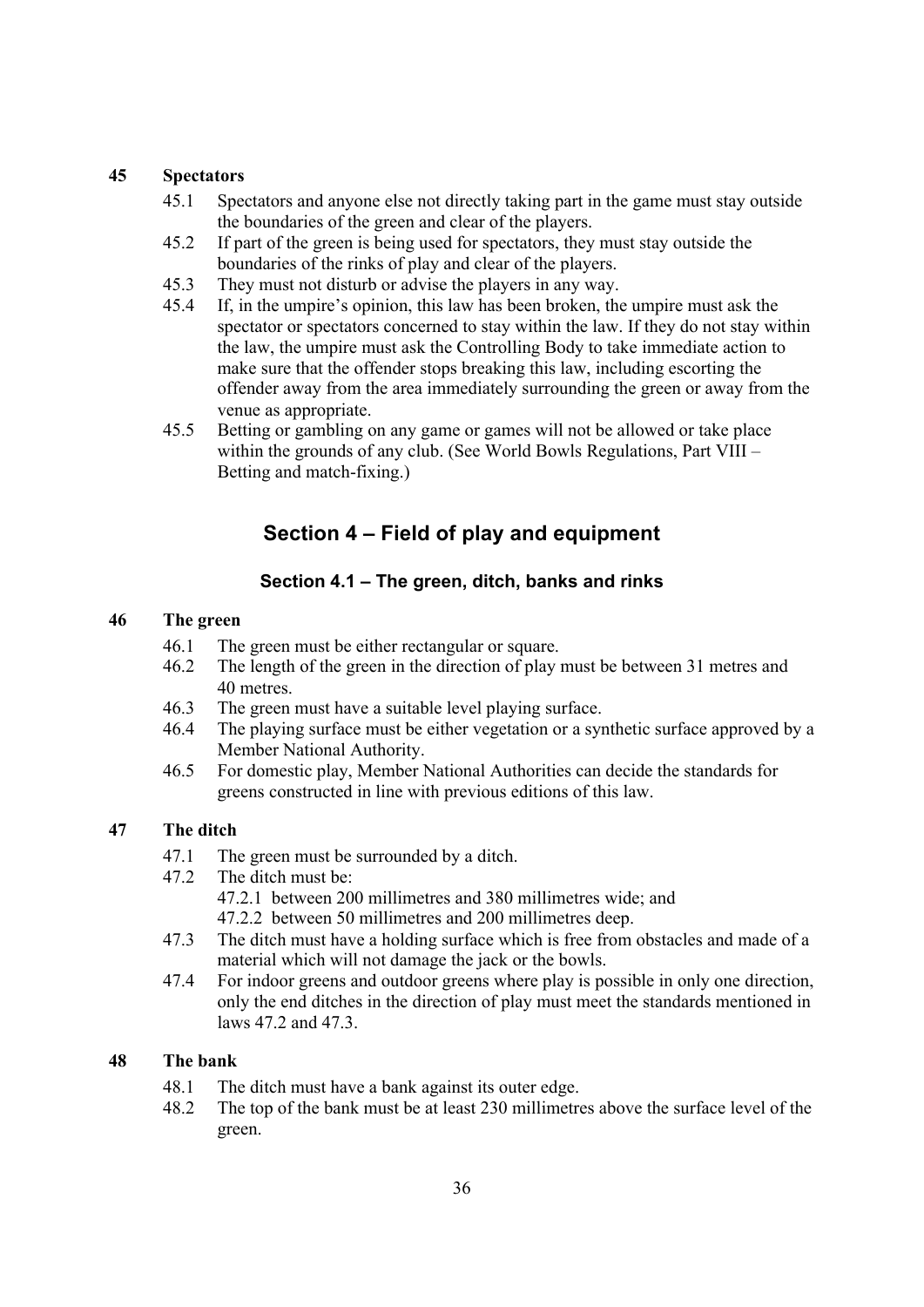- 48.3 The bank must be vertical and set at a right angle (90°) to the surface of the green, or sloped at an angle of not more than  $35^{\circ}$  from the vertical (see diagrams B.1.1, B.1.2 and B.1.3 in appendix B.1).
- 48.4 The surface of the face of the bank must be made of, or be covered with, a material which will not damage the jack or the bowls.
- 48.5 There must be no steps that could interfere with play either cut into or positioned against the face of the bank.
- 48.6 If advertising banners are fixed to the face of the bank, they must be made of a material which will not damage the jack or the bowls. Also, they must be fixed in a way that makes sure the specifications for the ditch and the bank, as described in laws 47 and 48, still apply. The banners will be considered to be part of the face of the bank for all purposes within the laws.

# **49 Division of the green**

The green must be divided into sections called rinks.

49.1 The rinks must be:

49.1.1 between 4.3 metres and 5.8 metres wide for outdoor play; and 49.1.2 between 4.6 metres and 5.8 metres wide for indoor play.

Wherever possible, all rinks on a green must be the same width. For domestic play, Member National Authorities can decide the standard for the minimum width of a rink.

49.2 The rinks must be numbered in order, with the centre of each rink being marked on the bank at each end by a peg, disc or other suitable device that has the rink number on it and is fixed vertically:

49.2.1 to the face of the bank and flat against it; or

49.2.2 on the top of the bank not more than 100 millimetres back from its face; or 49.2.2 on the wall behind the bank (for indoor play only).

49.3 The four corners of the rinks must be marked by white or brightly coloured boundary pegs that are fixed vertically:

49.3.1 to the face of the bank and flat against it; or

49.3.2 on the top of the bank not more than 100 millimetres back from its face.

- 49.4 The boundary pegs must be:
	- 49.4.1 not more than 50 millimetres wide and not more than 430 millimetres high if they are fixed to the face of the bank of an outdoor green; or
	- 49.4.2 not more than 25 millimetres wide and not less than 600 millimetres high if they are fixed on the top of the bank of either an outdoor or an indoor green (although this height limitation does not apply to flexible boundary pegs containing a spring or similar mechanism in their base that allows them to bend on contact with an object or person); or
	- 49.4.3 not more than 25 millimetres wide and the centre of the peg must be clearly marked by a thin black vertical line if they are fixed to the face of the bank of an indoor green.
- 49.5 For domestic play, Member National Authorities can decide:
	- 49.5.1 the standards for boundary pegs made in line with previous editions of this law; and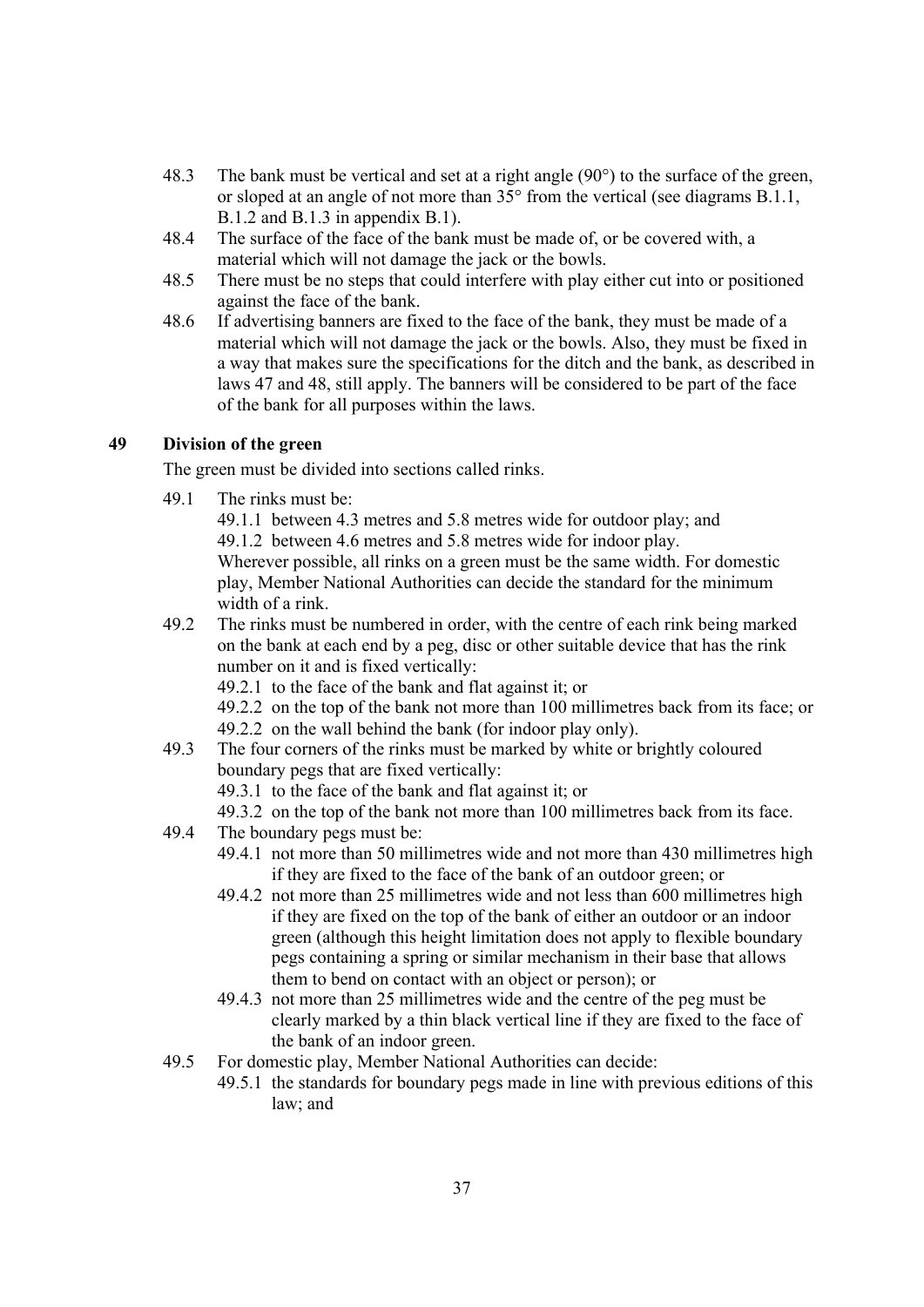- 49.5.2 the requirements for thin black vertical lines marking the centres of boundary pegs that are fixed to the face of the bank of an outdoor green or fixed on the top of the bank of either an outdoor or an indoor green.
- 49.6 The boundary pegs of an outside rink must be: 49.6.1 at least 600 millimetres from the side ditch for outdoor play; and 49.6.2 at least 460 millimetres from the side ditch for indoor play.
- 49.7 If a boundary peg is not vertical, it must be put so before a player or the umpire decides whether or not a jack or a bowl is within the boundary. (The requirement to put the peg vertical need not apply if the umpire uses a boundary scope to make the decision.)
- 49.8 If a player or the umpire finds a boundary peg in the wrong position, they must not move it until the end has been completed on any rinks affected. The peg must then be correctly positioned by the umpire or by agreement between the skips or opponents in Singles on the rinks affected.
- 49.9 For outdoor play, the side boundary of the rink of play can be marked by connecting the boundary pegs with a green thread drawn tightly along the surface of the green, leaving enough loose thread to reach the corresponding pegs on the face or on the top of the bank. For domestic outdoor play, Member National Authorities can decide not to use boundary threads.
- 49.10 The boundary thread (see law 49.9) must not be lifted or held down when the jack or a bowl is in its original course or in motion.
- 49.11 Pegs, discs and other types of markers used to mark the centre and corners of the rinks must be made of a material which will not damage the jack or bowls.
- 49.12 White or brightly coloured pegs, discs or other suitable markings must be fixed or marked vertically against the face of the side banks or fixed on top of the side banks in the direction of play to mark distances of 2 metres and 25 metres from the end ditches (see diagram B.4.1 in appendix B.4). Wherever possible, these must be the only pegs, discs or markings visible on the side banks.
- 49.13 The centre line of each rink can be marked along the surface of the green starting 2 metres from each end ditch and finishing at any point up to, but not less than, 25 metres from the opposite end ditch (see diagram B.2.1 in appendix B.2).
- 49.14 The centre line of the rink can be marked at a distance of 2 metres from each end ditch (see diagram B.2.2 in appendix B.2). The mark can be: 49.14.1 lines drawn in the form of a 'T'; or
	- 49.14.2 a small piece of suitable material inserted immediately below the surface of the green (for outdoor play only).
- 49.15 If part of the green is used for spectators, side ditches do not have to be used, but the distance markers on the side banks must be brought forward and fixed appropriately. They must be clearly visible to the players.
- 49.16 While there is temporary seating on the green, there must be a completely unrestricted area of the green that is at least 900 millimetres wide between the seated area and the outside boundary of the nearest rink.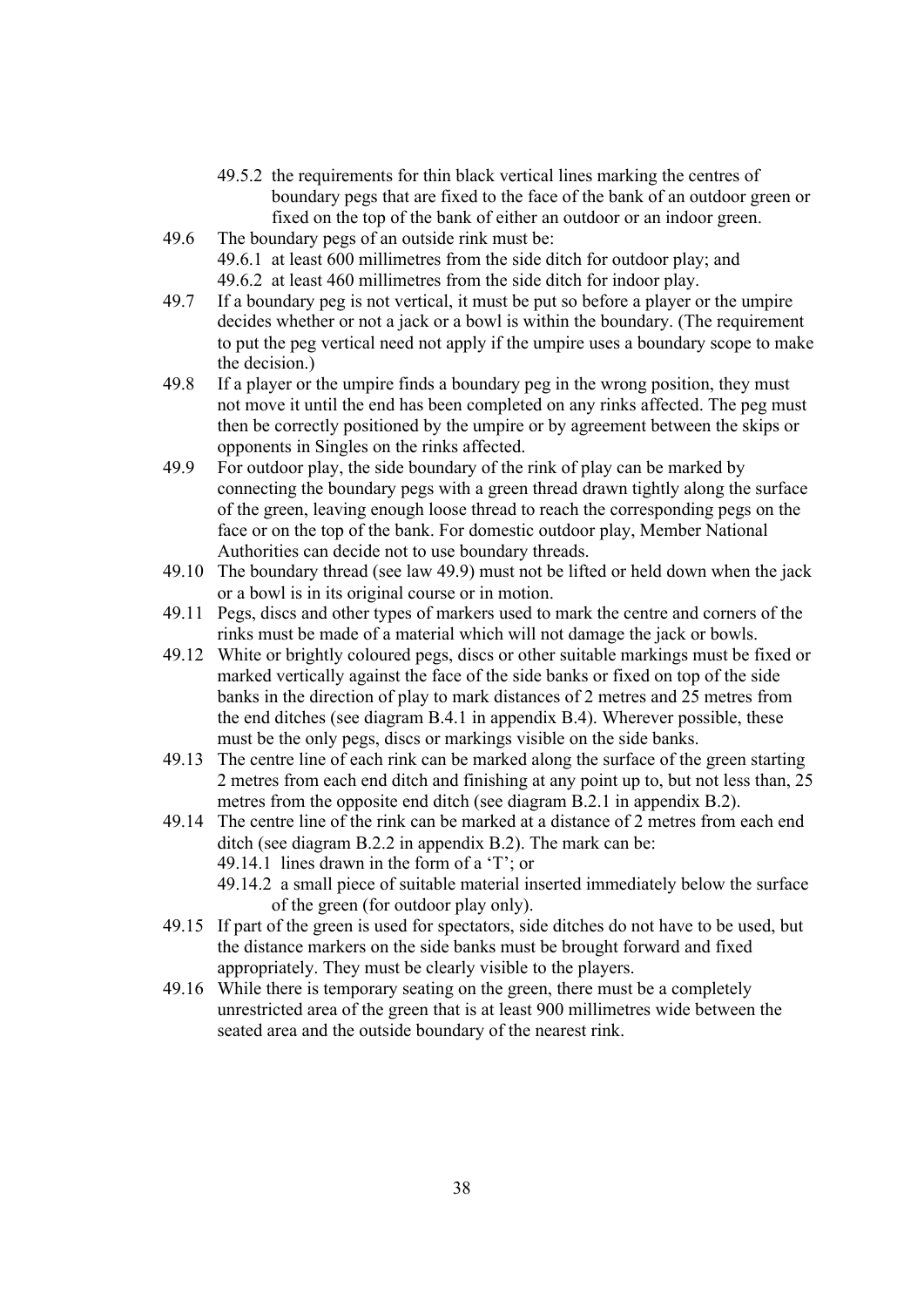## **Section 4.2 – Equipment: mat, jack, bowls and measures**

#### **50 Mat**

The mat must be 600 millimetres long and 360 millimetres wide.

### **51 Jack**

- 51.1 The jack must be a solid sphere (ball shaped) and either white or yellow.
- 51.2 For outdoor non-synthetic greens, the jack must:
	- 51.2.1 measure between 63 millimetres and 64 millimetres across (the diameter); and
	- 51.2.2 weigh between 225 grams and 285 grams.
- 51.3 For outdoor synthetic greens and indoor greens, the jack must:
	- 51.3.1 measure between 63 millimetres and 67 millimetres across (the diameter); and
	- 51.3.2 weigh between 382 grams and 453 grams.

#### **52 Bowls**

#### **52.1 Specifications**

- 52.1.1 Bowls must be made of wood (lignum vitae), rubber or plastic resin (called composition or plastic bowls) and must be any colour or combination of colours approved by WB. The basic colours are added during the manufacturing process.
- 52.1.2 Indentations designed to help the player grip the bowl during delivery (for example, grooved rings or dimples) can be incorporated during the manufacturing process. They can also be added at a later date, but only by a Licensed Manufacturer or a Licensed Tester.
- 52.1.3 Each set of bowls can carry a player's individual emblem, logo or engraving as a distinguishing mark inside the smallest grooved ring on both sides of every bowl.
- 52.1.4 The requirement for distinguishing marks applies to all bowls used in International Events, World Bowls Championships and Commonwealth Games.
- 52.1.5 For domestic play, Member National Authorities can decide the requirements for distinguishing marks.
- 52.1.6 Bowls made of wood must:
	- 52.1.6.1 measure between 116 millimetres and 134 millimetres across at their widest points; and
	- 52.1.6.2 weigh up to 1.59 kilograms.
- 52.1.7 Bowls made of rubber or plastic resin must:
	- 52.1.7.1 measure between 116 millimetres and 131 millimetres across at their widest points; and
	- 52.1.7.2 weigh up to 1.59 kilograms.
- 52.1.8 The Controlling Body can supply adhesive (stick-on) markings for players to temporarily fix to both sides of their bowls, or allow players to use their own markings. When these markings are used:
	- 52.1.8.1 they are part of the bowl for all purposes under the Laws of the Sport of Bowls;
	- 52.1.8.2 there must be only one layer of markings fixed to either side of the bowl;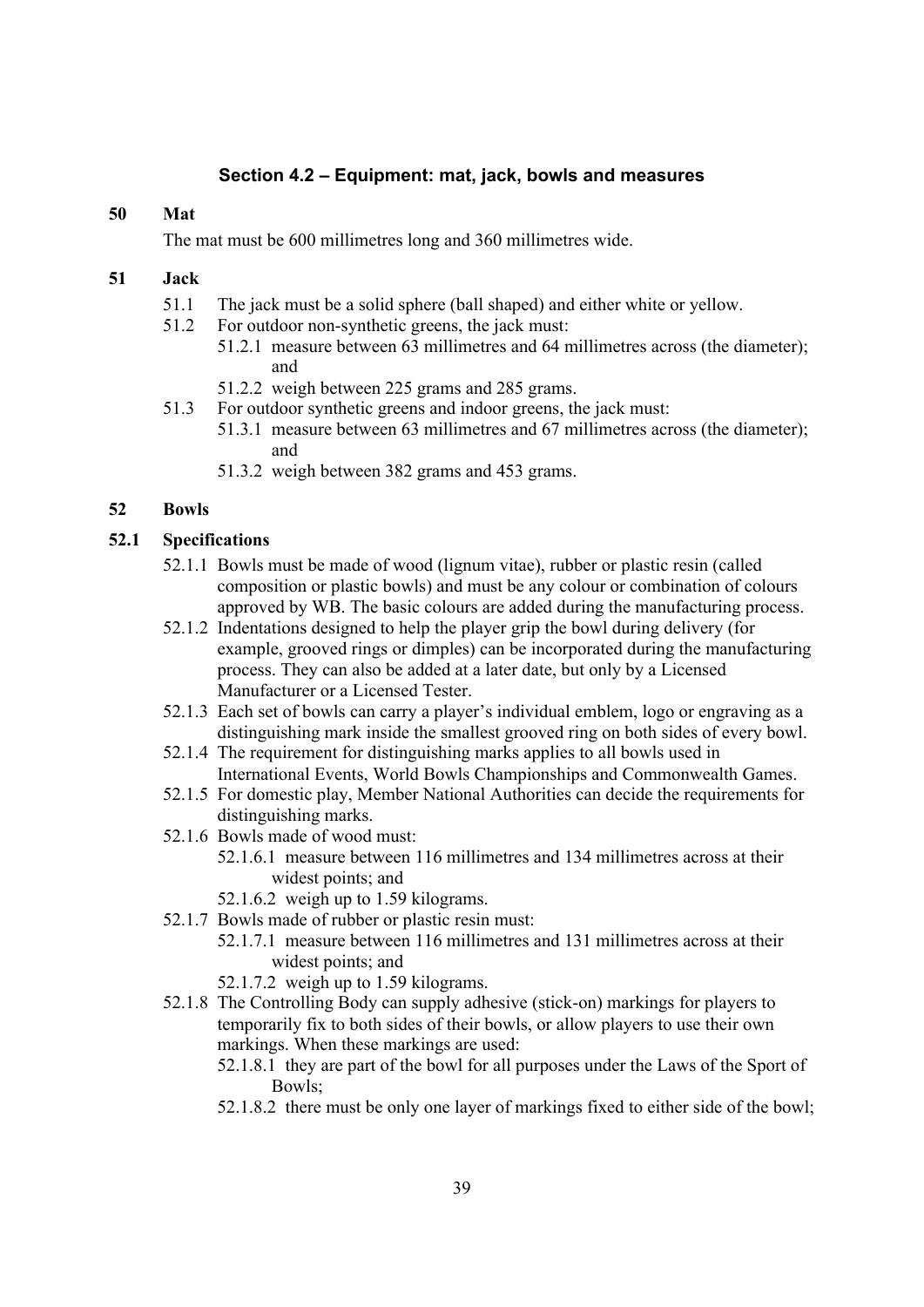- 52.1.8.3 they must not be put over the serial number and the World Bowls Stamp which are present on the bias side of the bowl; and
- 52.1.8.4 all bowls belonging to players within a team or side must have these markings on them and the markings must all be the same design and colour. However, players may use markings which are different in size from those used by other players in their team or side where this is necessary due to differences in the sizes of the manufacturers' rings on the bowls.
- 52.1.8.5 If opposing teams or sides have the same design or colour of markings and an alternative is not available, players in the team or side listed second in the draw must remove their markings.
- 52.1.9 In all games, each player must play with the appropriate number of bowls from the same set.

### **52.2 Bias of bowls**

- 52.2.1 A Working Reference Bowl will have a bias approved by WB. All bowls must have a bias that is not less than that of a Working Reference Bowl and must be imprinted with the registered World Bowls Stamp.
- 52.2.2 To check the accuracy of the bias and the visibility of the World Bowls Stamp, all bowls must be re-tested and re-stamped at least once every 10 years, or earlier if the date of the stamp is not clearly legible.
- 52.2.3 For domestic play, Member National Authorities can decide the requirements for re-testing and re-stamping bowls.

## **52.3 Alteration to bias**

- 52.3.1 A player must not alter, or cause to be altered other than by a Licensed Tester, any bowl imprinted with the registered World Bowls Stamp in any way that would alter the bias of the bowl.
- 52.3.2 Any player breaking this law will be suspended from playing for as long as the Member National Authority of which the player's club is a member decides.
- 52.3.3 The Member National Authority which suspended the player must give WB details of the suspension, and the suspension will apply among all Member National Authorities.
- 52.3.4 Players or owners who colour the grooved rings or dimples on a bowl for decoration are not breaking this law.

### **52.4 Lodging a challenge to bowls**

- 52.4.1 Any challenge to bowls must be based on the grounds that they do not meet one or more of the requirements of laws 52.1 and 52.2.
- 52.4.2 A challenge can be lodged by a player, the coach in a side game, the umpire or the Controlling Body.
- 52.4.3 No challenge, or notice that a challenge will be made, must be lodged during the trial ends or during a game. If the person making such a challenge is a player, that person will be disqualified and the game will be forfeited to the opponent.
- 52.4.4 If a challenge is lodged:

52.4.4.1 it must be lodged with the umpire or the Controlling Body;

52.4.4.2 it must be made not later than 10 minutes after the final end in which the bowls were used is completed; and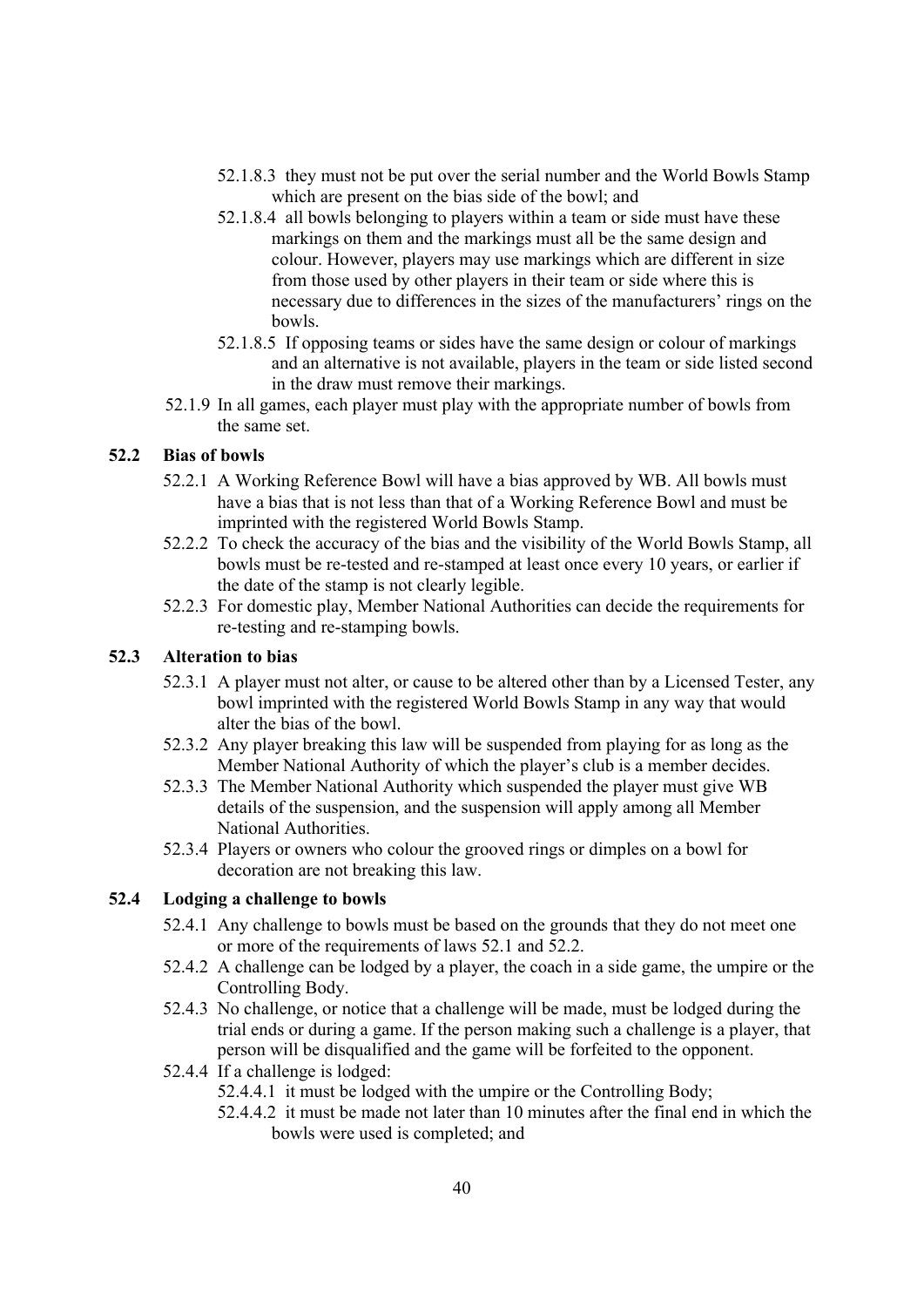- 52.4.4.3 the person making the challenge, if they are an opponent or the coach in a side game, must pay a deposit to the umpire or the Controlling Body for a fixed amount decided each year by WB or the relevant Member National Authority.
- 52.4.5 Once a challenge is lodged and the deposit paid, it cannot be withdrawn.

#### **52.5 Following up a challenge to bowls**

- 52.5.1 The umpire or the Controlling Body must ask the player using the bowls concerned (the user) or the person who owns the bowls concerned (the owner) to hand over the set of bowls so that the Controlling Body can send them for testing by a Licensed Tester.
- 52.5.2 Bowls sent for testing must be in sets of four.
- 52.5.3 The bowls do not have to be sent to a Licensed Tester if the challenge relates to the bowls not meeting the requirements of law 52.1.9. In this case, the challenge can be dealt with by the Controlling Body (for example, by checking the serial numbers).
	- 52.5.3.1 If the Controlling Body finds that the bowls meet the requirements of law 52.1.9, law 52.5.7 will apply.
	- 52.5.3.2 If the Controlling Body finds that the bowls do not meet the requirements of law 52.1.9, law 52.6.1.3 will apply.
- 52.5.4 If the user or owner of the challenged set of bowls refuses to hand the whole set over to the umpire, the game will be forfeited to the opponent.
- 52.5.5 Neither the user nor the owner must use the challenged set of bowls in any game controlled or permitted by the Controlling Body until the set of bowls has been tested by a Licensed Tester.
- 52.5.6 When the umpire has received the challenged set of bowls, they must take immediate steps to pass the set to the Secretary of the Controlling Body who must arrange for them to be tested by a Licensed Tester as soon as possible. The test must be carried out in the presence of representatives of any of the following: WB, the Member National Authority, the Controlling Body, and the user or owner if they want to attend.
- 52.5.7 If a Licensed Tester finds that the challenged set of bowls meets the requirements of laws 52.1 and 52.2:
	- 52.5.7.1 the set of bowls must be returned to the user or owner by the Controlling Body; and
	- 52.5.7.2 the person who lodged the challenge must lose their deposit and pay the Controlling Body for all expenses in having the tests done.

### **52.6 Bowls failing a test**

- 52.6.1 Failing a test as a result of a challenge being lodged (see law 52.4)
	- 52.6.1.1 If a Licensed Tester finds that a bowl does not meet the requirements of laws 52.1 or 52.2, they must alter the bowl as necessary before returning it.
		- 52.6.1.2 If a Licensed Tester cannot alter a bowl to meet the requirements of laws 52.1 and 52.2, they must cancel any current stamp imprinted on the bowl by stamping an 'X' over it before returning it.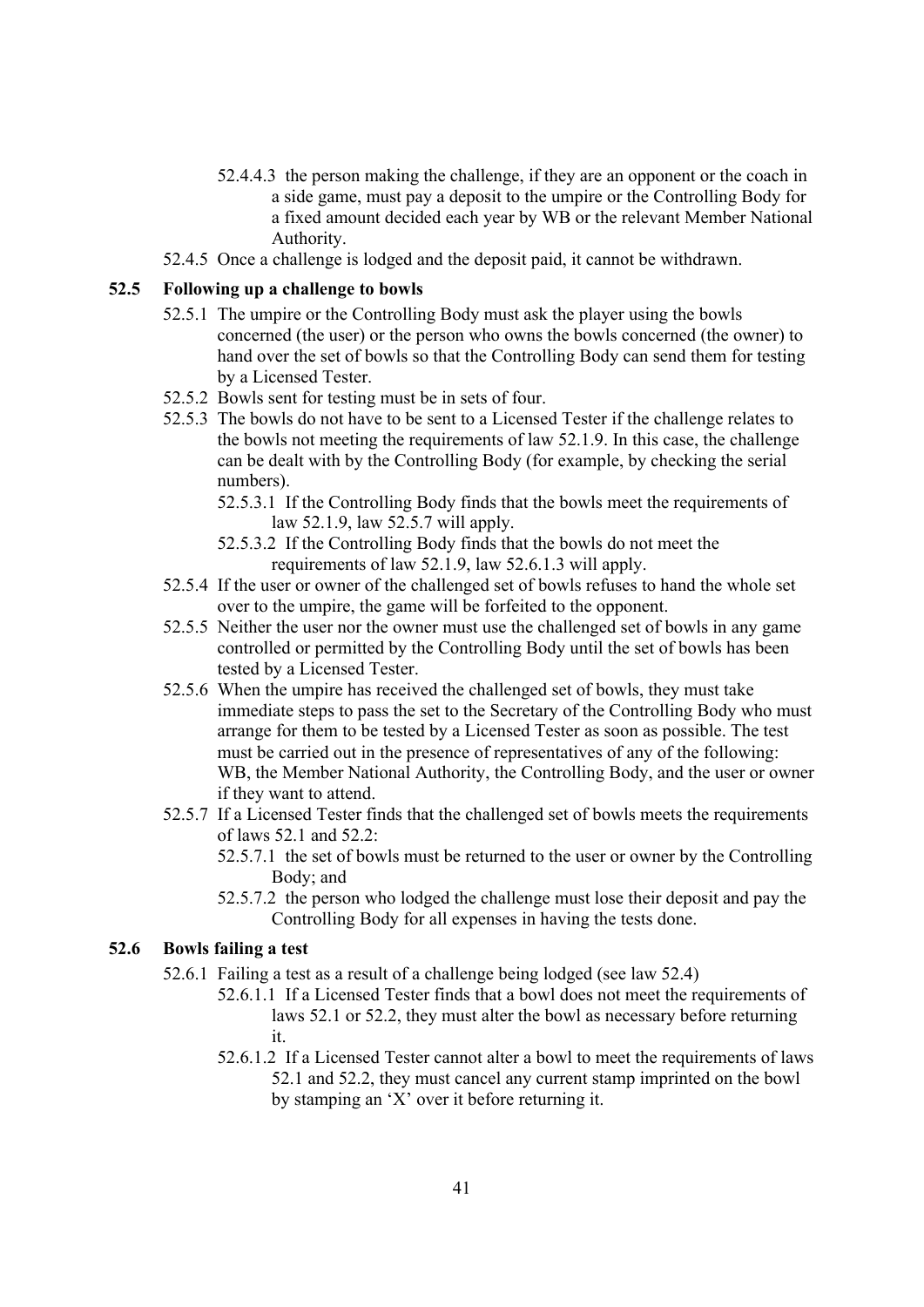- 52.6.1.3 If a Licensed Tester tests a challenged set of bowls and finds that they do not meet the requirements of laws 52.1 and 52.2:
	- 52.6.1.3.1 the game in which they were used must be forfeited to the opponent;
	- 52.6.1.3.2 the deposit must be returned to the person who lodged the challenge; and
	- 52.6.1.3.3 the user or owner of the set of bowls must pay the Controlling Body for all expenses in having the tests done.
- 52.6.2 Failing a test as a result of routine re-testing (see law 52.2.2)
	- 52.6.2.1 If a Licensed Tester finds that a bowl does not meet the requirements of laws 52.1 or 52.2, the user or owner of the set of bowls must choose whether to:
		- 52.6.2.1.1 have the Licensed Tester alter the bowl as necessary before returning it; or
		- 52.6.2.1.2 leave the bowl unaltered and have the Licensed Tester cancel any current stamp imprinted on the bowl by stamping an 'X' over it before returning it.
	- 52.6.2.2. If a Licensed Tester cannot alter a bowl to meet the requirements of laws 52.1 and 52.2, they must cancel any current stamp imprinted on the bowl by stamping an 'X' over it before returning it.

#### **53 Bowls: World Bowls Stamp**

53.1 Licensed Manufacturers and Licensed Testers are entitled to imprint the registered World Bowls Stamp between the inner and outer rings of bowls. Imprints on the running surfaces of bowls must be avoided wherever possible.



| <b>WB</b>           | World Bowls                                                                                                  |
|---------------------|--------------------------------------------------------------------------------------------------------------|
| $\mathbf{A}$        | is the code letter of the Licensed Manufacturer or the                                                       |
|                     | Licensed Tester                                                                                              |
| <b>Numbers</b><br>R | is the year that the stamp expires (in this example, 2017)<br>shows that the stamp is a registered trademark |

- 53.2 The current World Bowls Stamp was introduced on 1 April 2002 and must be used on all new and re-tested bowls from that date.
- 53.3 Both the International Bowling Board (IBB) and the World Bowls Board (WBB) stamps, which were used before the current World Bowls Stamp, will be valid until the end of the year that the stamp expires. (For example, the stamp in the above illustration would not be valid after 31 December 2017.)
- 53.4 If bowls are imprinted with the registered World Bowls Stamp and are in line with the Laws of the Sport of Bowls in all other ways, they can be used in all games under the control of WB or any Member National Authority.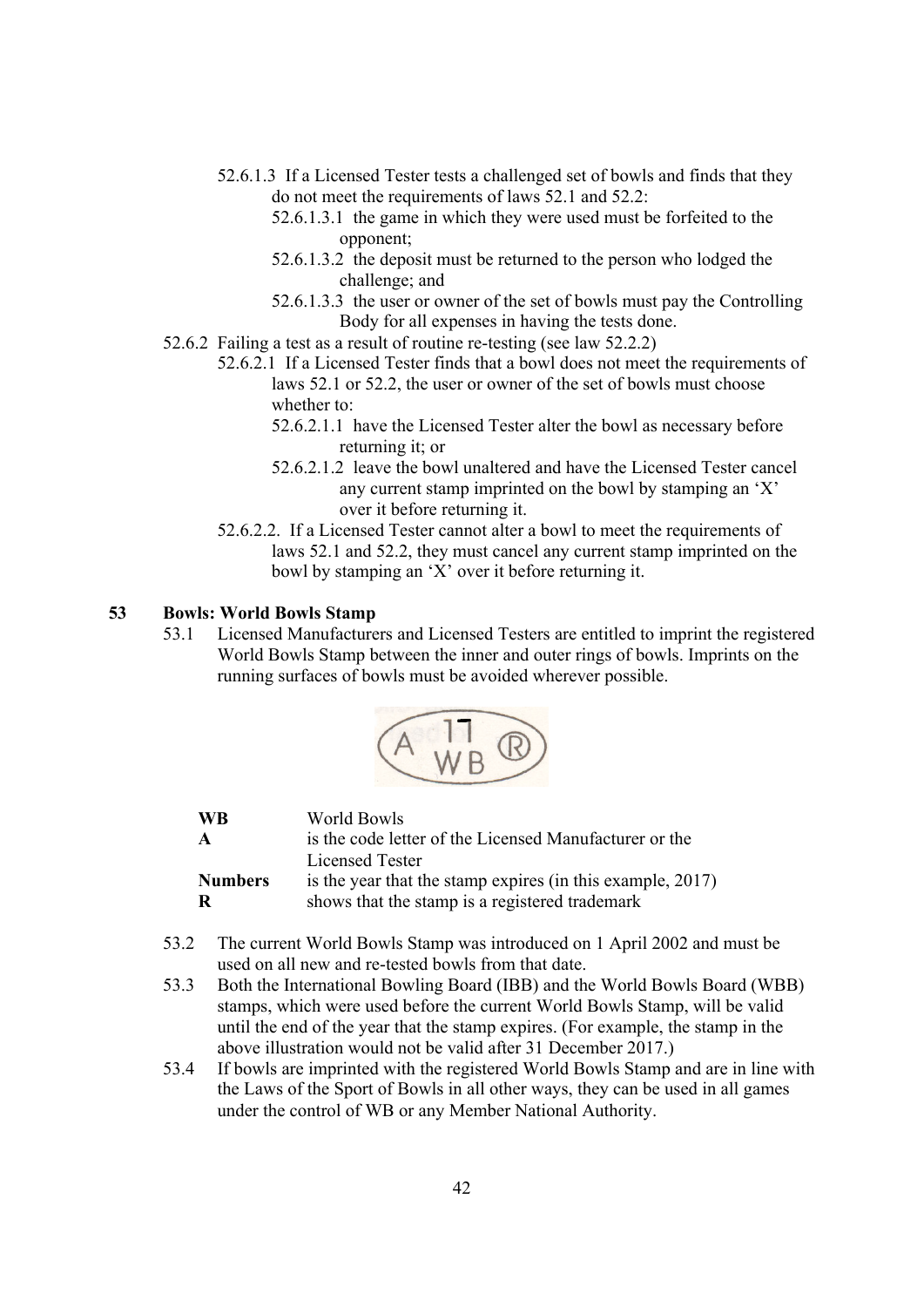53.5 For domestic play, Member National Authorities can decide the requirements for the stamps on bowls.

### **54 Measuring equipment**

The umpire must bring, or be provided with by the club on whose green the game is being played, suitable equipment to carry out the duties described in law 43. This equipment must at least include:

- 54.1 a copy of the current Laws of the Sport of Bowls;
- 54.2 a tape measure at least 25 metres long;
- 54.3 equipment for measuring between the jack and bowls when the distances between them are beyond the range of a flexible measure (for example, a string measure);
- 54.4 a flexible measure (for example, a box measure or a bullet measure);
- 54.5 callipers;
- 54.6 feeler gauges;
- 54.7 wedges (for supporting leaning bowls); and
- 54.8 equipment (for deciding whether or not the jack or a bowl is within the side boundary of the rink when the side boundary is not marked by a green thread as described in law 49.9) such as:
	- 54.8.1 a portable, retractable line;
	- 54.8.2 a mirror and a square (both with a levelling bubble);
	- 54.8.3 a liner siter; or
	- 54.8.4 a boundary scope.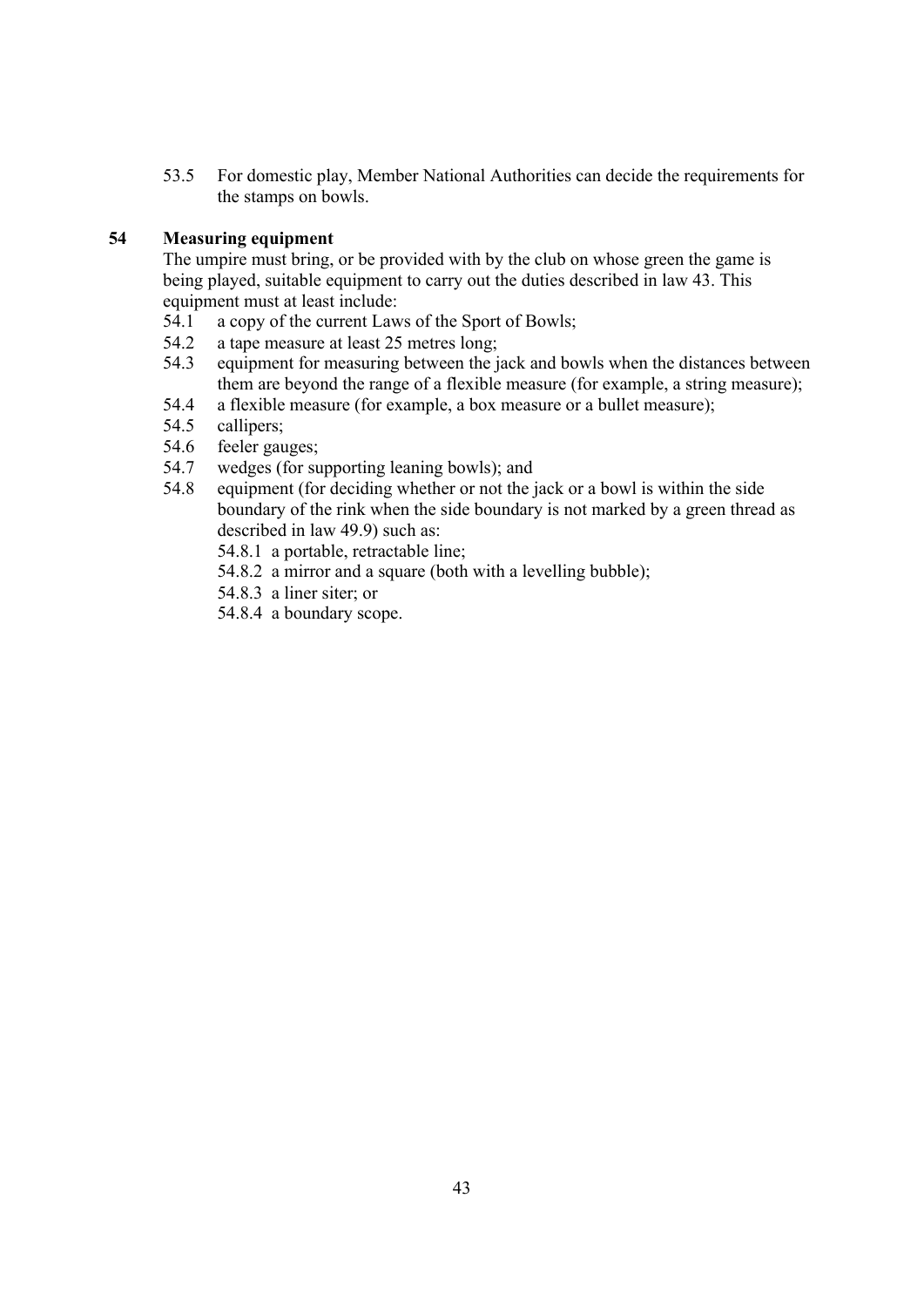# **Section 5 – Administration**

# **Section 5.1 – Playing formats**

### **55 Formats of play**

### **55.1 World events and Commonwealth Games**

- 55.1.1 Singles will be 21 shots (shots scored over 21 will not be counted), sets play or any other format decided beforehand by WB. Four bowls will be played, with each player playing in turn.
- 55.1.2 Pairs will be 18 ends, sets play or any other format decided beforehand by WB. Two, three or four bowls can be played, with each player playing in turn.
- 55.1.3 For Triples, two or three bowls can be played, with each player playing in turn. The format of play will be 18 ends (each player plays two bowls), 15 ends (each player plays three bowls), sets play, or any other format decided beforehand by WB.
- 55.1.4 Fours will be 18 ends, sets play or any other format decided beforehand by WB. Two bowls must be played, with each player playing in turn.
- 55.1.5 There can be a time limit on play. The Controlling Body will decide the time limit before the game begins. The game will end:
	- 55.1.5.1 when the pre-arranged number of shots has been scored;
	- 55.1.5.2 when the pre-arranged number of ends has been completed; or
	- 55.1.5.3 if an end is in progress when a pre-arranged time limit is reached, when that end has been completed.
- 55.1.6 The Controlling Body has the power to include in its Conditions of Play regulations for introducing substitutes which are different from those described in laws 32 and 33, if that Controlling Body decides that this is essential to successfully carry out its Championship. The Controlling Body can also decide on the regulations for introducing reserve or replacement players to take the place of players who cannot play in any round after the first round.
- 55.1.7 Changing the programme

The Controlling Body has the power to alter or amend the programme of the Championship as it considers necessary or appropriate if the weather or other conditions are unsuitable. The Controlling Body can also suspend play temporarily in any game or abandon any game, and it can also alter any of the conditions of its programme if it decides that this is essential to successfully carry out or finish the Championship.

#### **55.2 International events**

- 55.2.1 Singles will be 21 shots (shots scored over 21 will not be counted), sets play or any other format agreed beforehand by WB. Four bowls will be played, with each player playing in turn.
- 55.2.2 Pairs will be 18 ends, sets play or any other format agreed beforehand by WB. Two, three or four bowls can be played, with each player playing in turn.
- 55.2.3 For Triples, two or three bowls can be played, with each player playing in turn. The format of play will be 18 ends (each player plays two bowls), 15 ends (each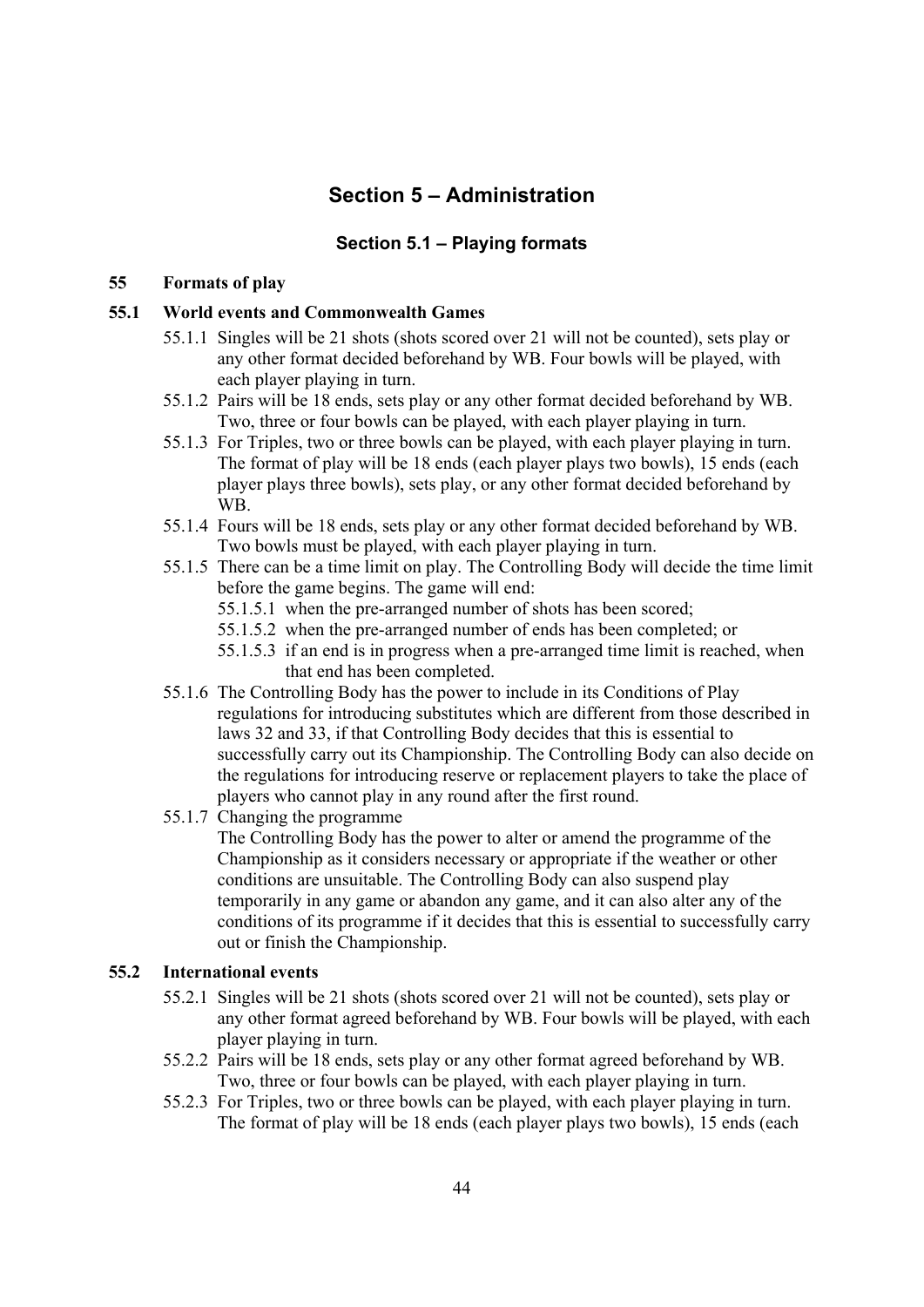player plays three bowls), sets play, or any other format decided beforehand by WB.

- 55.2.4 Fours will be 18 ends, sets play or any other format agreed beforehand by WB. Two bowls must be played, with each player playing in turn.
- 55.2.5 The formats of play for Singles, Pairs, Triples and Fours which are played as part of a side game will be the same as those described in laws 55.2.1, 55.2.2, 55.2.3 and 55.2.4 as appropriate.
- 55.2.6 There can be a time limit on play. The Controlling Body will decide the time limit before the game begins. The game will end:
	- 55.2.6.1 when the pre-arranged number of shots has been scored;
	- 55.2.6.2 when the pre-arranged number of ends has been completed; or
	- 55.2.6.3 if an end is in progress when a pre-arranged time limit is reached, when that end has been completed.
- 55.2.7 The Controlling Body has the power to include in its Conditions of Play regulations for introducing substitutes which are different from those described in laws 32 and 33, if that Controlling Body decides that this is essential to successfully carry out its Championship. The Controlling Body can also decide on the regulations for introducing reserve or replacement players to take the place of players who cannot play in any round after the first round.
- 55.2.8 Changing the programme

The Controlling Body has the power to alter or amend the programme of the Championship as it considers necessary or appropriate if the weather or other conditions are unsuitable or, in the case of indoor play, if there is a power failure and the lighting is affected. The Controlling Body can also suspend play temporarily in any game or abandon any game, and it can also alter any of the conditions of its programme if it decides that this is essential to successfully carry out or finish the Championship.

#### **55.3 Domestic events**

- 55.3.1 The formats of play for Singles, Pairs, Triples, Fours and side games will be decided by the Controlling Body.
- 55.3.2 There can be a time limit on play. The Controlling Body will decide the time limit before the game begins. The game will end:
	- 55.3.2.1 when the pre-arranged number of shots has been scored;
	- 55.3.2.2 when the pre-arranged number of ends has been completed; or
	- 55.3.2.3 if an end is in progress when a pre-arranged time limit is reached, when that end has been completed.
- 55.3.3 The Controlling Body has the power to include in its Conditions of Play regulations for introducing substitutes which are different from those described in laws 32 and 33, if that Controlling Body decides that this is essential to successfully carry out its Championship. The Controlling Body can also decide on the regulations for introducing reserve or replacement players to take the place of players who cannot play in any round after the first round.
- 55.3.4 Changing the programme

The Controlling Body has the power to alter or amend the programme of the event as it considers necessary or appropriate if the weather or other conditions are unsuitable or, in the case of indoor play, if there is a power failure and the lighting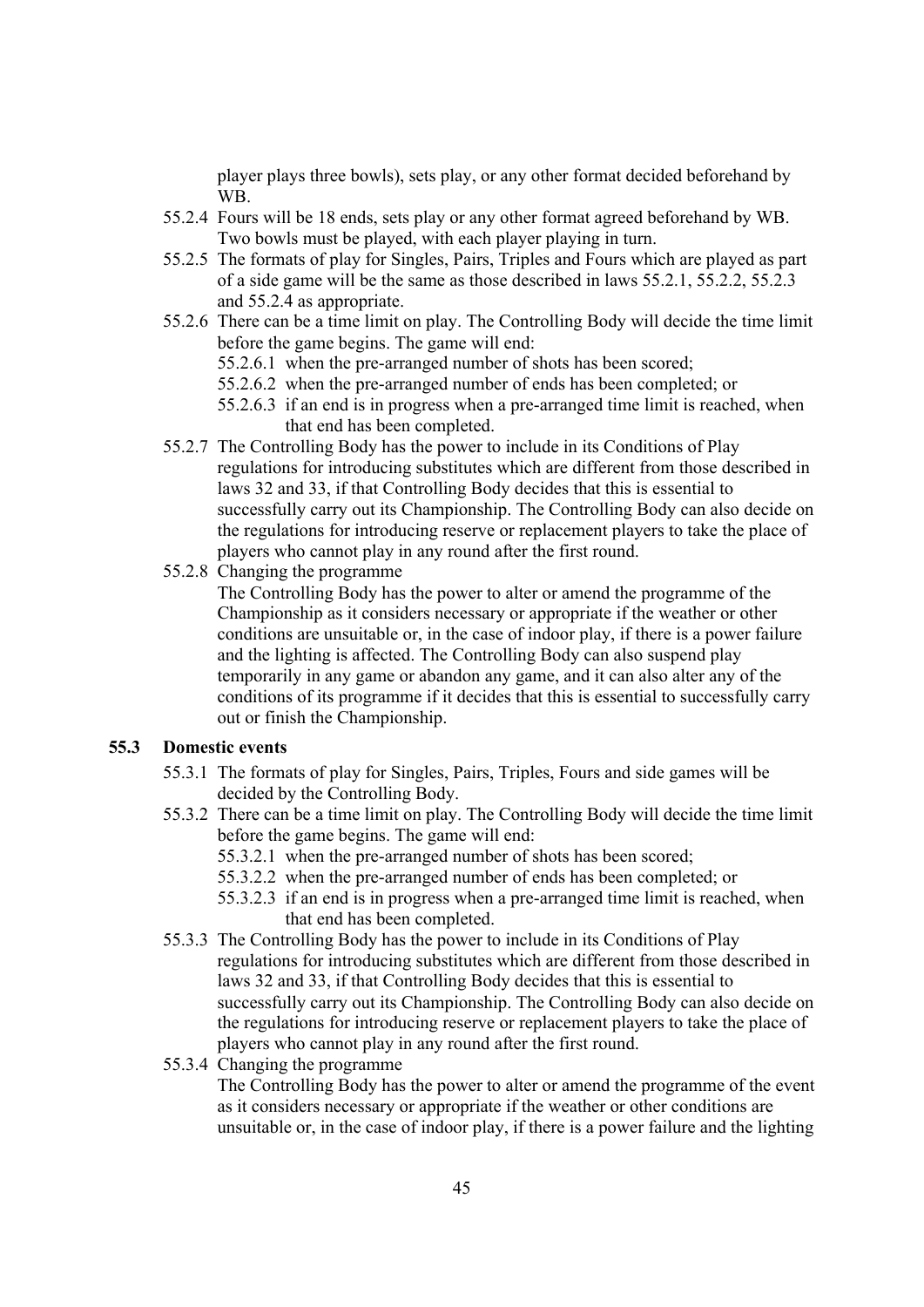is affected. The Controlling Body can also suspend play temporarily in any game or abandon any game, and it can also alter any of the conditions of its programme if it decides that this is essential to successfully carry out or finish the event.

### **56 Sets play**

#### **56.1 Format of play**

- 56.1.1 Competitions played in the sets format must consist of sectional play, knockout (eliminating) play or a combination of both.
- 56.1.2 Each game must be played over the better of two sets, with each set consisting of nine ends or any other format agreed beforehand by the Controlling Body.
- 56.1.3 The winner of a set will be the player or team with the highest number of shots when the ninth end is completed.
- 56.1.4 If the shot scores are tied after the ninth end of a set, the set will be a draw.
- 56.1.5 During sectional play, all nine ends of a set must be completed.
- 56.1.6 During knockout play, there must be no further play in a set if, at any point, it becomes impossible for one player or team to draw or win the set, given the number of ends left.

### **56.2 Tie-breaker**

- 56.2.1 If the game is tied after the two sets have been completed (each player or team having won one set or both sets having been drawn), a tie-breaker consisting of three ends must be played to decide the winner.
- 56.2.2 The winner of the tie-breaker will be the player or team with the highest number of shots when the third end is completed.
- 56.2.3 There must be no further play in the tie-breaker if, at any point, it becomes impossible for one player or team to draw or win the tie-breaker, given the number of ends left.
- 56.2.4 If the shot scores are tied after the third end of the tie-breaker, the players or teams must play a fourth tie-breaker end to decide the winner.
- 56.2.5 If the fourth end of a tie-breaker is a tied end, the players or teams will play more tie-breaker ends until a winner is found.

#### **56.3 Winners of sectional play**

- 56.3.1 Points will be awarded as follows.
	- 56.3.1.1 Three game points will be awarded for each game won. No game points are awarded for any game lost.
	- 56.3.1.2 One set point will be awarded for each set won. A half set point will be awarded for each set drawn. No set points are awarded for any set lost. (The tie-breaker is not a set.)
	- 56.3.1.3 If a game is forfeited, the non-offending player or team will be awarded three game points, two set points and a net total of shots that is equal to the average net total of shots scored by the winners of all other games played in the same round of the same section.
- 56.3.2 Section winners will be decided as follows.
	- 56.3.2.1 Highest number of game points scored.
	- 56.3.2.2 If game points are equal, the player or team with the highest number of sets won.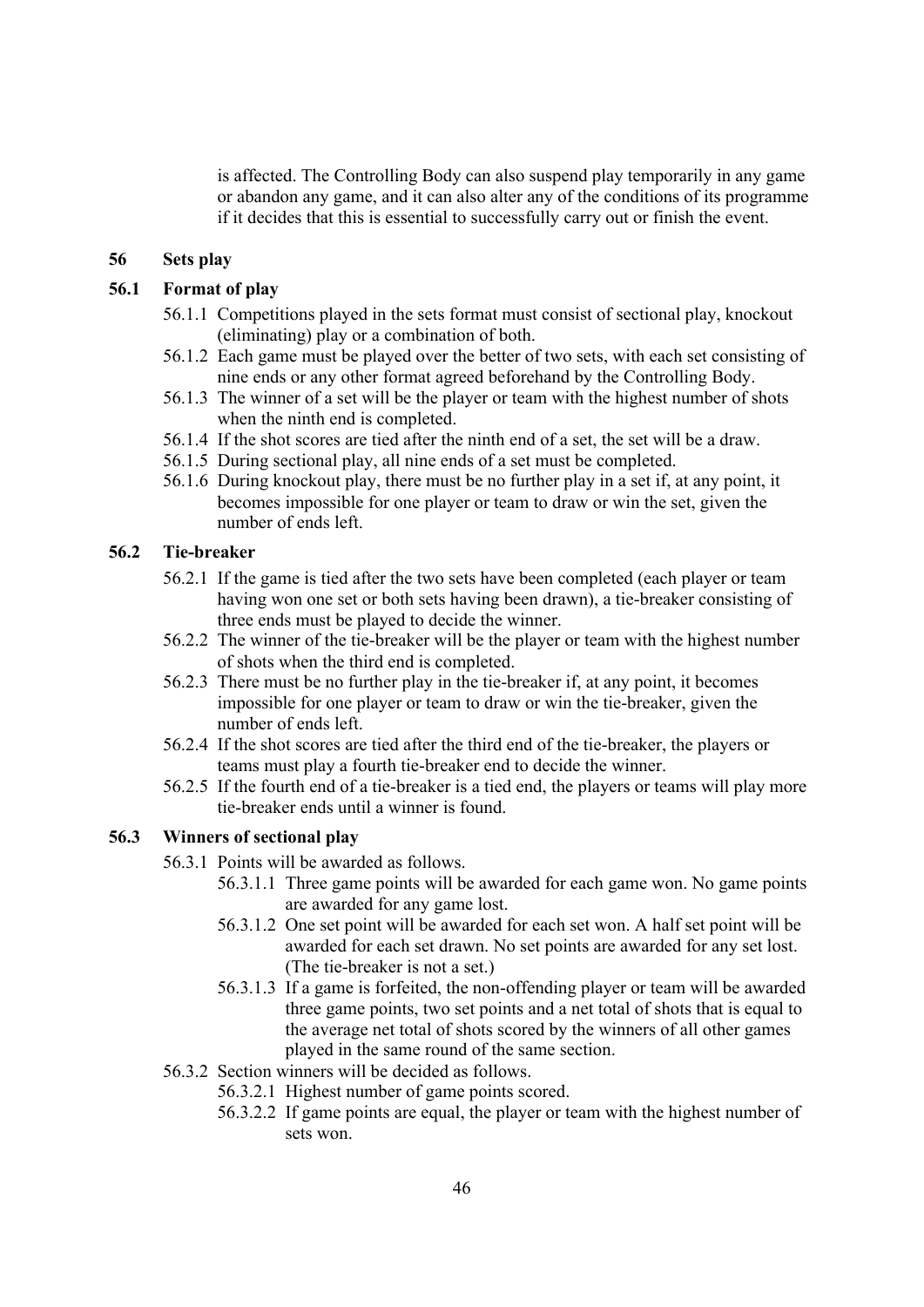- 56.3.2.3 If game points and sets won are equal, the player or team with the highest net total of set points over all games in the section.
- 56.3.2.4 If game points, sets won and net totals of set points are equal, the player or team with the highest net total of shots over all games in the section (not including tie-breaker ends).
- 56.3.2.5 If game points, sets won, net totals of set points and net totals of shots are equal, the player or team that won the game between the players or teams that are equal.

## **56.4 First to play**

- 56.4.1 First set: the skips or opponents in Singles must toss a coin and the winner of the toss has the options described in law 5.2.2.
- 56.4.2 Second set: the winner of the first set must place the mat and then deliver the jack and the first bowl. If the first set is a draw, the winner of the last scoring end in that set must place the mat and then deliver the jack and the first bowl.
- 56.4.3 First, fourth and any further ends of a tie-breaker: the skips or opponents in Singles must toss a coin and the winner of the toss has the options described in law  $5.2.2$
- 56.4.4 In all ends after the first in each set (including tie-breaker ends), the winner of the previous scoring end must place the mat and then deliver the jack and the first bowl. If, however, the first end of the first set or the first end of a tie-breaker is a tied end, the first to play in that end must also play first in the second end of the first set or the second end of the tie-breaker.

## **56.5 Re-spotting the jack**

- 56.5.1 If a jack in motion passes completely outside the boundaries of the rink of play, comes to rest in any hollow in the face of the bank, or rebounds to a distance of less than 20 metres from the mat line, the end must not be declared dead. Instead, the jack must be placed with the nearest point of the jack to the mat line at the appropriate spot described in either law 56.5.2 or 56.5.3, and play must continue.
- 56.5.2 Three re-spot positions

56.5.2.1 If the jack passes outside the side boundary on the right of the rink, it must be placed with the nearest point of the jack to the mat line at a spot on the rink which is 2 metres from the front ditch and 1.5 metres to the right of the centre line.

56.5.2.2 If the jack passes outside the side boundary on the left of the rink, it must be placed with the nearest point of the jack to the mat line at a spot on the rink which is 2 metres from the front ditch and 1.5 metres to the left of the centre line.

56.5.2.3 If the jack passes above the face of the bank that is within the side boundaries of the rink of play, or comes to rest in any hollow in the face of the bank, it must be placed with the nearest point of the jack to the mat line at a spot on the rink which is 2 metres from the front ditch and on the centre line. 56.5.2.4 If the jack rebounds to a distance of less than 20 metres from the mat line, it must be placed:

56.5.2.4.1 with the nearest point of the jack to the mat line at the appropriate spot described in laws 56.5.2.1 and 56.5.2.2; or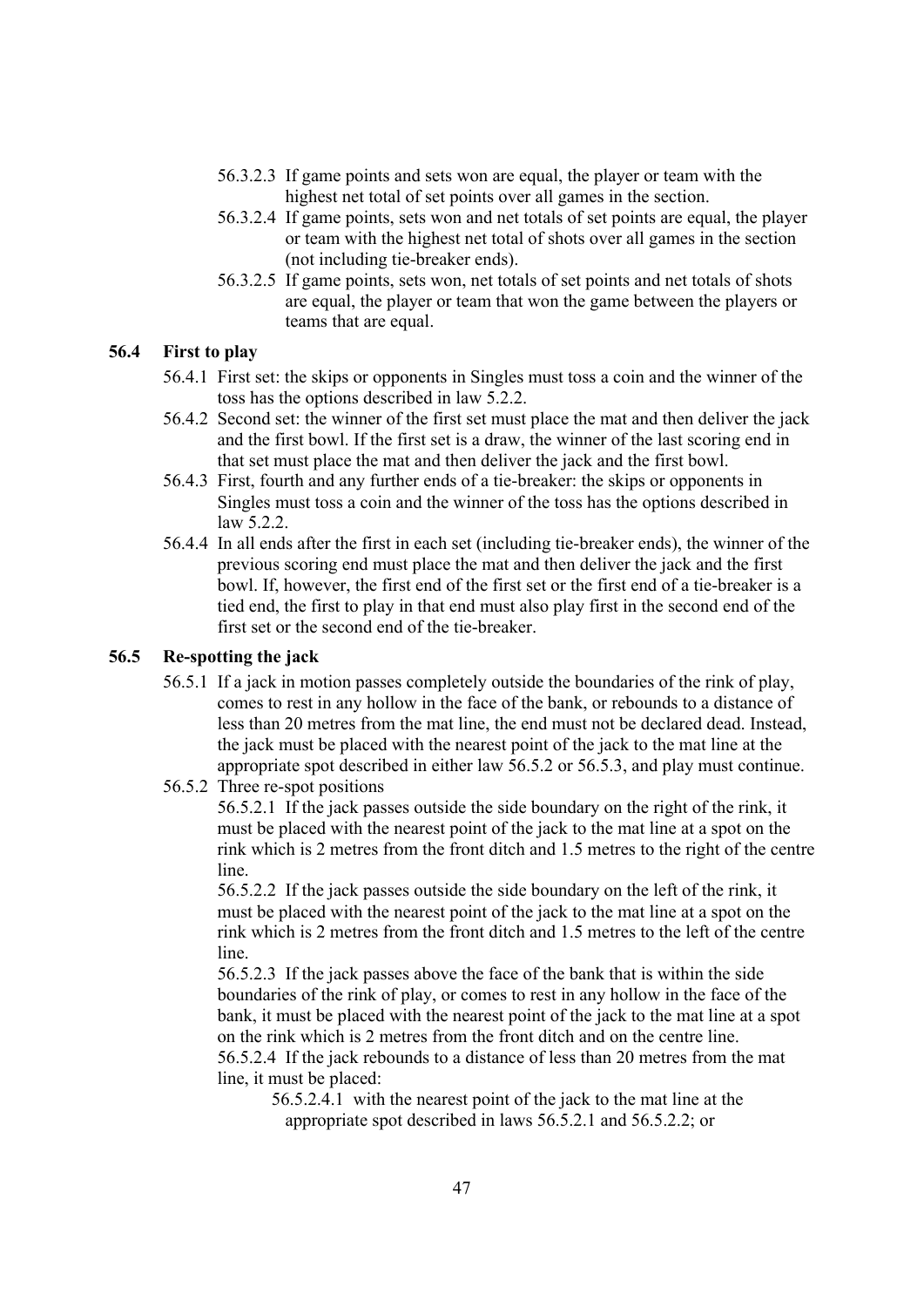56.5.2.4.2 with the nearest point of the jack to the mat line at the spot described in law 56.5.2.3 if it comes to rest on the centre line.

56.5.3 One re-spot position

A single re-spot position which is 2 metres from the front ditch and on the centre line can be used as an alternative to the three re-spot positions described in law 56.5.2.

- 56.5.4 If any of the spots mentioned in laws 56.5.2 and 56.5.3 are partly or completely covered by a bowl, the jack must be placed as close as possible to the covered spot, between and in line with that spot and the corresponding spot at the opposite end of the rink, without touching a bowl.
- 56.5.5 The spots mentioned in laws 56.5.2 and 56.5.3 must be marked using chalk or some other suitable method (see diagrams B.2.3.1 and B.2.3.2 in appendix B.2).

#### **Section 5.2 – Game regulations**

## **57 Regulations for play**

### **57.1 Domestic regulations**

- 57.1.1 For domestic play, Member National Authorities can make regulations ('domestic regulations') to cover the following aspects of the sport:
	- 57.1.1.1 requirements for playing or practising on the same rink on the day of a competition or game (see law 3.4);
	- 57.1.1.2 requirements for using portable groundsheets as an alternative to fixed groundsheets (see law 6.1.5.6);
	- 57.1.1.3 the distance from the mat line within which a jack can come to rest for it to be considered to be improperly delivered (see law 10.5);
	- 57.1.1.4 substitute players (see law 33.9);
	- 57.1.1.5 absentee players in a side game (see law 39.2.3);
	- 57.1.1.6 the use of a scoreboard instead of one of the score cards (see law 40.1.8);
	- 57.1.1.7 transferring the skip's duties relating to score cards to other team members (see law 40.1.9);
	- 57.1.1.8 artificial devices for delivering the jack or a bowl (see law 41.8);
	- 57.1.1.9 the use of synthetic surfaces (see law 46.4);
	- 57.1.1.10 standards for greens constructed in line with previous editions of the Laws of the Sport of Bowls (see law 46.5):
	- 57.1.1.11 standards for the minimum width of a rink (see law 49.1);
	- 57.1.1.12 standards for boundary pegs made in line with previous editions of the Laws of the Sport of Bowls (see law 49.5);
	- 57.1.1.13 requirements for thin black vertical lines to mark the centres of boundary pegs that are fixed to the face of the bank of an outdoor green or fixed on the top of the bank of either an outdoor or an indoor green (see law 49.5);
	- 57.1.1.14 the use of boundary threads (see law 49.9);
	- 57.1.1.15 distinguishing marks on bowls (see law 52.1.5);
	- 57.1.1.16 re-testing and re-stamping bowls (see law 52.2.3);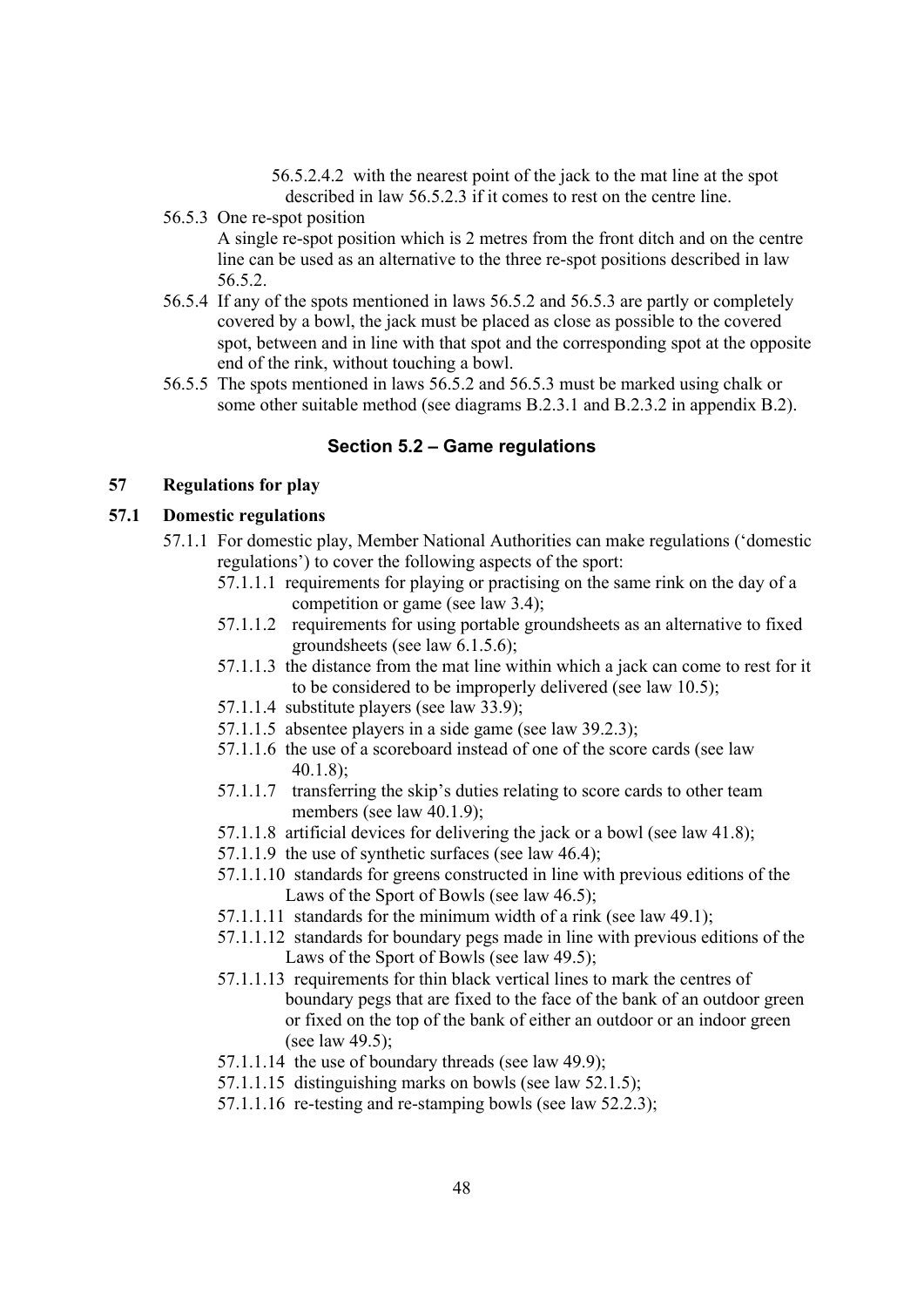- 57.1.1.17 the deposit to be paid when a challenge to bowls is lodged (see law 52.4.4.3);
- 57.1.1.18 requirements for the stamps on bowls (see law 53.5);
- 57.1.1.19 limits on financial rewards (see law 57.2.2);
- 57.1.1.20 colours for footwear and the types of sole (see appendix A.2.2); and
- 57.1.1.21 colours and types of clothing, including bowling gloves (see appendix A.3).
- 57.1.2 If there is no domestic regulation to cover a specific aspect of the sport listed in law 57.1.1, all games will be played in line with the Laws of the Sport of Bowls.
- 57.1.3 Member National Authorities must give a copy of their domestic regulations to all divisions and clubs within their authority.

## **57.2 Conditions of Play**

- 57.2.1 Controlling Bodies must decide what Conditions of Play are necessary to govern their competitions.
- 57.2.2 Controlling Bodies that govern club competitions which are purely social or recreational (that is, competitions that do not directly or indirectly lead to the winners being awarded a club title, qualifying to compete for a district, national or international title, or receiving financial rewards within limits set by the Member National Authority) can set Conditions of Play which include aspects of play that are different from those described within the Laws of the Sport of Bowls.
- 57.2.3 Controlling Bodies that govern competitions other than the types of club competitions described in law 57.2.2 must make sure that their Conditions of Play are in line with the requirements described in appendix A.1.

# **Section 5.3 – Administrative matters**

### **58 International tours and competitions**

(World Bowls Regulations Part V – Laws of the Sport, Clause 9 – International Tours and Competitions.)

- 58.1 An International Event needs written approval from WB.
- 58.2 The approval will only be granted if the players involved are affiliated to (in other words, members of) a Member National Authority.
- 58.3 If a Member National Authority competes against a National Authority that is not affiliated to WB, the Board of WB will penalise the Member National Authority (including disqualification from a future International Event) as they consider appropriate in the circumstances.

# **59 Regulating Singles, Pairs, Triples and Fours games**

Where appropriate, all Laws of the Sport of Bowls will apply to Singles, Pairs, Triples and Fours games.

# **60 Contracting out of the Laws of the Sport of Bowls**

No Controlling Body or individual has the right or power to contract out of any of the Laws of the Sport of Bowls.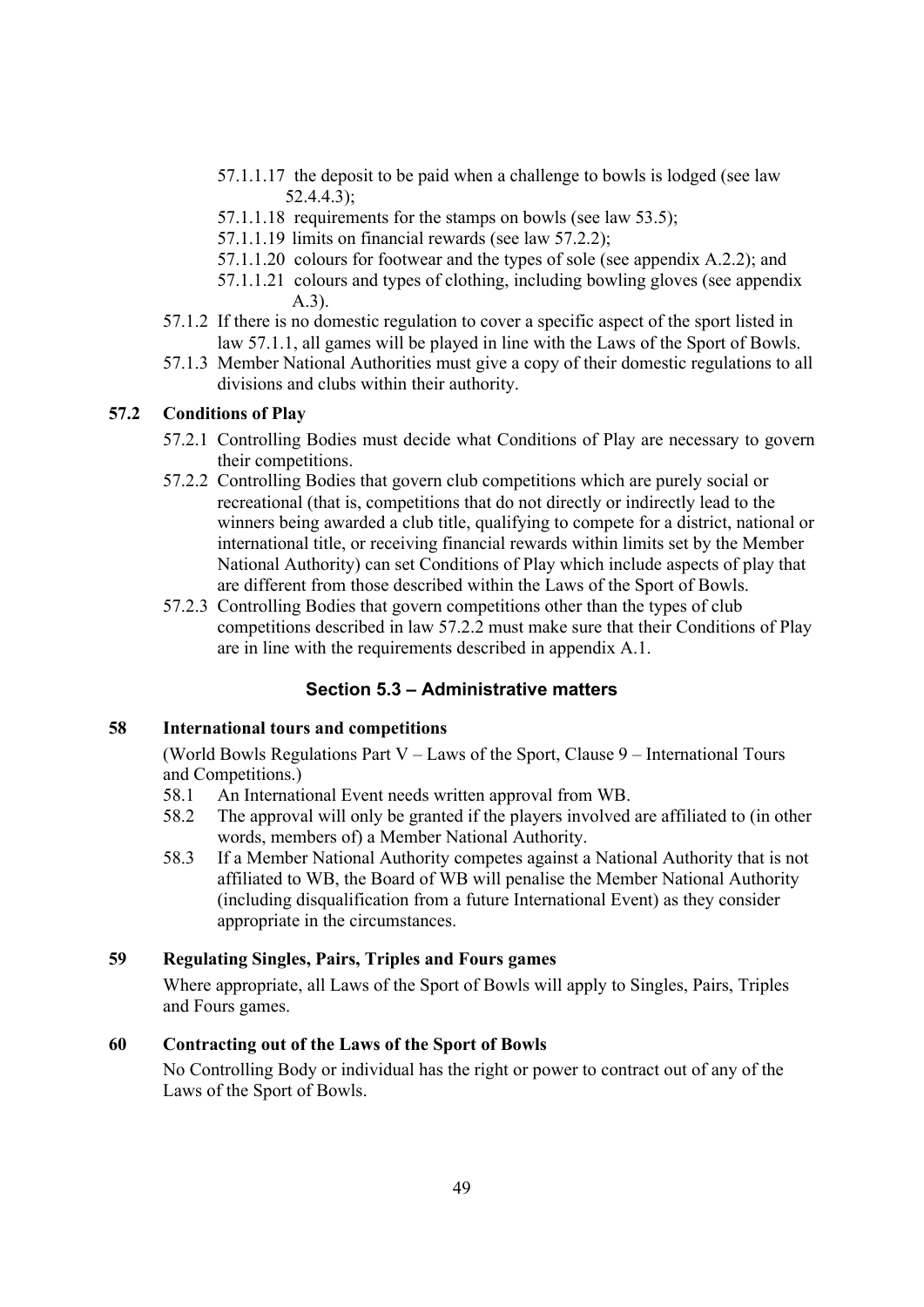# **Appendices**

# **Appendix A**

### **A.1 Conditions of Play**

- A.1.1 The Controlling Body must decide on the Conditions of Play for an event before details of the event are publicised.
- A.1.2 The Conditions of Play must be available to umpires and to entrants who ask for them and must be clearly displayed at all venues throughout the course of the event.
- A.1.3 Conditions of Play must at least include the following.
	- A.1.3.1 The type of event (for example, Invitation Pairs Tournament, Mixed Fours and so on).
	- A.1.3.2 Start and finish dates and times.
	- A.1.3.3 Venue (or venues).
	- A.1.3.4 Entry conditions (for example, open or restricted entry, player eligibility and so on).
	- A.1.3.5 Format of play (such as sectional or knockout).
	- A.1.3.6 Length of games (such as the number of bowls, ends, shots, sets, time limits and so on).
	- A.1.3.7 Arrangements for trial ends.
	- A.1.3.8 Footwear and clothing (including any sponsors' requirements). (See appendices A.2 and A.3.)
	- A.1.3.9 Requirements for the stamps on bowls.
	- A.1.3.10 Statement that all games will be played in line with the Laws of the Sport of Bowls.
- A.1.4 If appropriate, details of the following must also be included in the Conditions of Play.
	- A.1.4.1 Statement that the event has either written approval from WB or a licence or approval from a Member National Authority or a division within a Member National Authority as appropriate.
	- A.1.4.2 Alterations to the format or length of the game (or both) if the game has to be stopped.
	- A.1.4.3 Arrangements for re-spotting the jack.
	- A.1.4.4 Arrangements for deciding the winners of tournament games and games in a series. If points are to be awarded for games won or drawn, the number of points awarded must be three and one respectively.
	- A.1.4.5 Arrangements for the use of electronic devices by players with a hearing disability.
	- A.1.4.6 Arrangements for practice.
	- A.1.4.7 Arrangements for players to 'warm up'.
	- A.1.4.8 The period, immediately after the scheduled start time of a game, during which players must be present.
	- A.1.4.9 Arrangements for absentee players in a side game.
	- A.1.4.10 Arrangements for substitutes.
	- A.1.4.11 Arrangements for dealing with slow play (see appendix A.5).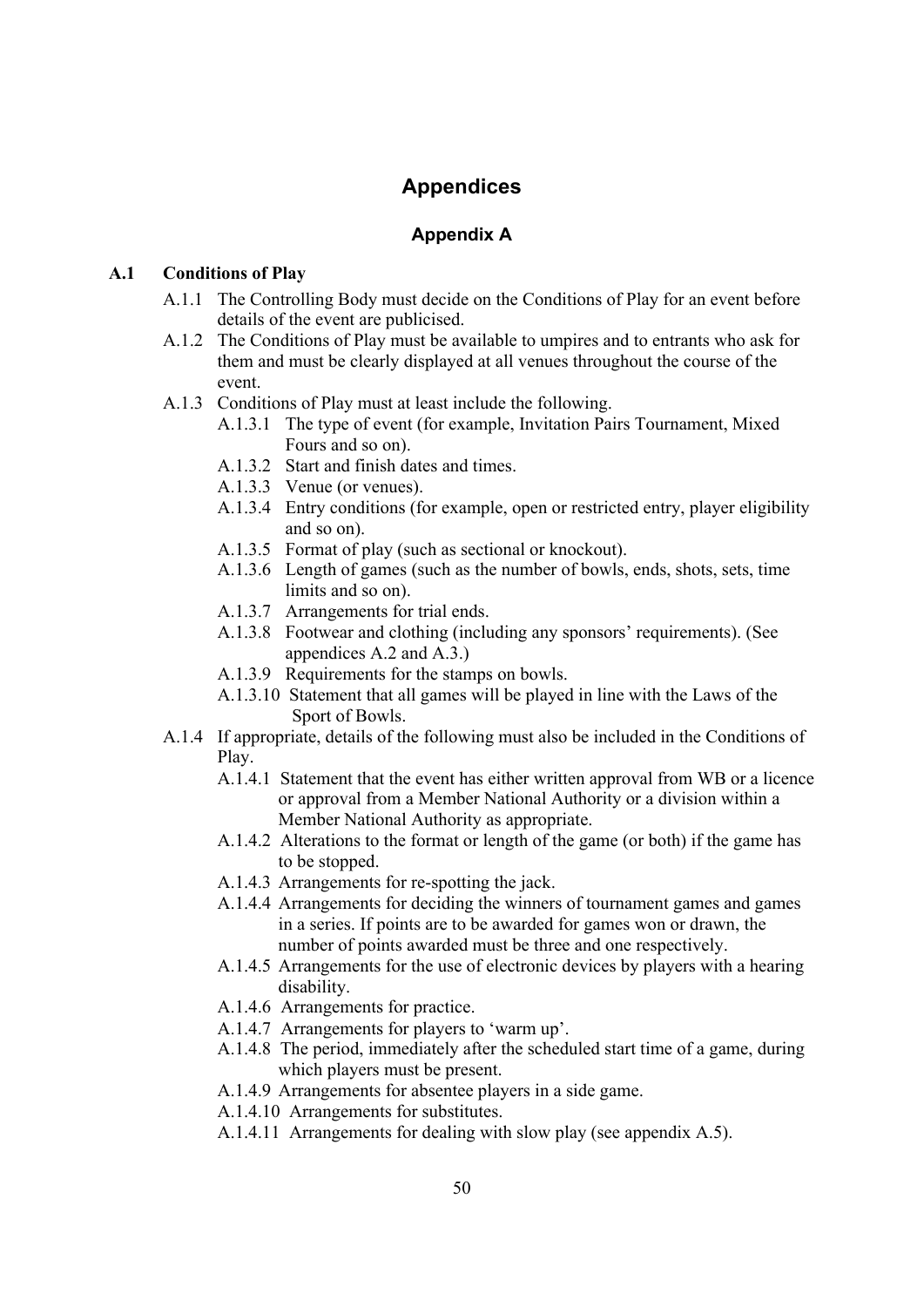- A.1.4.12 Arrangements for restricting the movement of players during play (see appendix A.4).
- A.1.4.13 Policy on tobacco and alcohol at each venue.
- A.1.4.14 Arrangements for drug testing.
- A.1.4.15 Code of conduct and disciplinary procedures.
- A.1.4.16 Emergency committee and disputes committee.
- A.1.4.17 Prizes and awards.

#### **A.2 Footwear**

- A.2.1 Players, umpires and markers must wear flat-soled ('heel-less') footwear when they play on the green or act as umpires or markers.
- A.2.2 WB and Member National Authorities can approve specific colours for footwear and the types of sole.

### **A.3 Clothing**

WB and Member National Authorities can approve specific colours and types of clothing (including bowling gloves) for players, umpires and markers when they play on the green or act as umpires or markers.

### **A.4 Restricting the movement of players during play**

If a Controlling Body decides that it is appropriate to restrict the movement of players during play, provision for this must be included within the Conditions of Play. Controlling Bodies can adopt or adapt the following.

### A.4.1 After delivering their first bowl, players will only be allowed to walk up to the head under the following circumstances.

A.4.1.1 Singles game

- A.4.1.1.1 the opponents: after delivery of their third and fourth bowls.
- A.4.1.2 Pairs game (each player playing four bowls)
	- A.4.1.2.1 the leads: after delivery of their third and fourth bowls; and

A.4.1.2.2 the skips: after delivery of their second, third and fourth bowls.

- A.4.1.3 Pairs game (each player playing three bowls)
	- A.4.1.3.1 the leads: after delivery of their third bowl; and
	- A.4.1.3.2 the skips: after delivery of their second and third bowls.
- A.4.1.4 Pairs game (each player playing two bowls)
	- A.4.1.4.1 the leads: after delivery of their second bowl; and
	- A.4.1.4.2 the skips: after delivery of each of their bowls.
- A.4.1.5 Triples game (each player playing three bowls)
	- A.4.1.5.1 the leads: after delivery of their third bowl;
	- A.4.1.5.2 the seconds: after delivery of their second and third bowls; and
	- A.4.1.5.3 the skips: after delivery of each of their bowls.
- A.4.1.6 Triples game (each player playing two bowls)
	- A.4.1.6.1 the leads: after delivery of their second bowl;
	- A.4.1.6.2 the seconds: after delivery of their second bowl; and
	- A.4.1.6.3 the skips: after delivery of each of their bowls.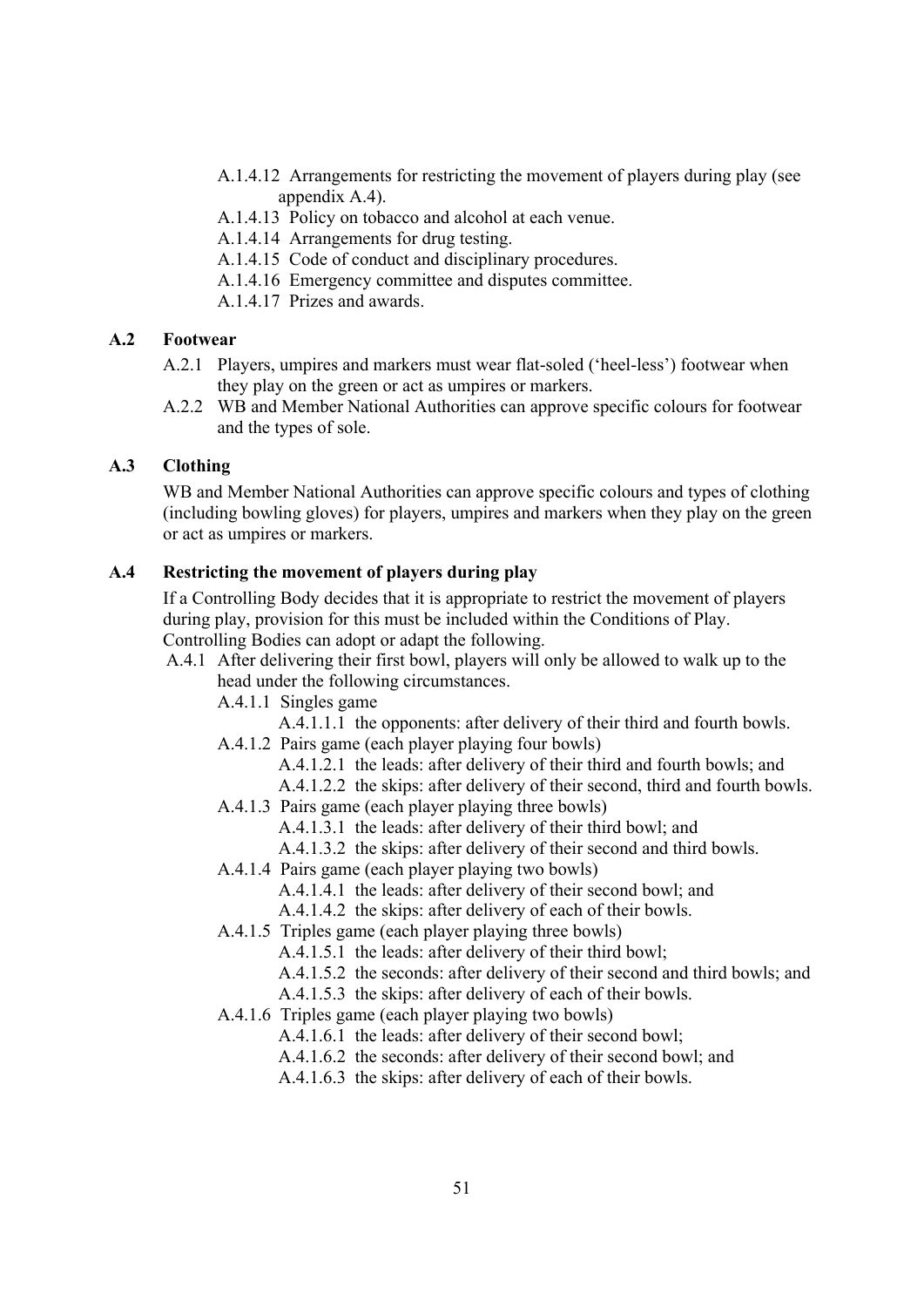- A.4.1.7 Fours game
	- A.4.1.7.1 the leads: after the second player in their team has delivered their second bowl;
	- A.4.1.7.2 the seconds: after delivery of their second bowl;
	- A.4.1.7.3 the thirds: after delivery of their second bowl; and
	- A.4.1.7.4 the skips: after delivery of each of their bowls.
- A.4.2 In exceptional and limited circumstances, a Singles player can ask the marker for permission to walk up to the head, or a skip can ask that a player walks up to the head earlier than described in law A.4.1.
- A.4.3 When a player at the head walks up to the mat to deliver their first bowl, their direct opponent can remain at the head until that bowl has come to rest before walking up to the mat to deliver their own first bowl.
- A.4.4 If a player does not meet the terms of this law, law 13 will apply.

### **A.5 Delaying (slow) play**

If a Controlling Body decides that it is appropriate to include regulations for dealing with slow play, provision for this must be included within the Conditions of Play. Controlling Bodies can adopt or adapt the following regulations (which are based on a 15-end game being played within a two-and-one-quarter hour time limit).

Players must play without undue delay and in a way which does not prevent their opponents from being able to complete the required number of ends within the time limit decided by the Controlling Body. The following conditions will apply in cases where players fail to meet this requirement.

- 1) If one of the skips or one of the coaches makes an appeal that, due to the actions of their opponents their team is being prevented from playing all their bowls within the time decided for the game, the umpire will tell the offending team that they are being 'put on the stopwatch' when any end in progress has been completed. This will also happen if the Controlling Body appeals as a result of its own observation.
- 2) Once the offending team has been put on the stopwatch, they will be required to deliver all their bowls in each of the remaining ends within a four-minute period (timed by an official specifically allocated for that purpose).
- 3) In each end, timing will start as soon as the jack has been properly delivered and centred (if the offending team is the first to play in an end) or as soon as the nonoffending team's first bowl has come to rest (if the non-offending team is the first to play in an end). Timing will then continue whenever the offending team is in possession of the rink, and will stop when the offending team's last bowl of the end has been delivered.
- 4) Timing will stop during any interventions by the umpire (for example, to check a short jack or a line bowl) or any interventions by a coach.
- 5) A skip can call for a maximum of two time-outs during the period in which timing is being carried out. When a time-out is called, the time allowed to complete an end will be extended from four minutes to five minutes. If two time-outs are called in the same end, the time allowed to complete an end will be extended from four minutes to six minutes.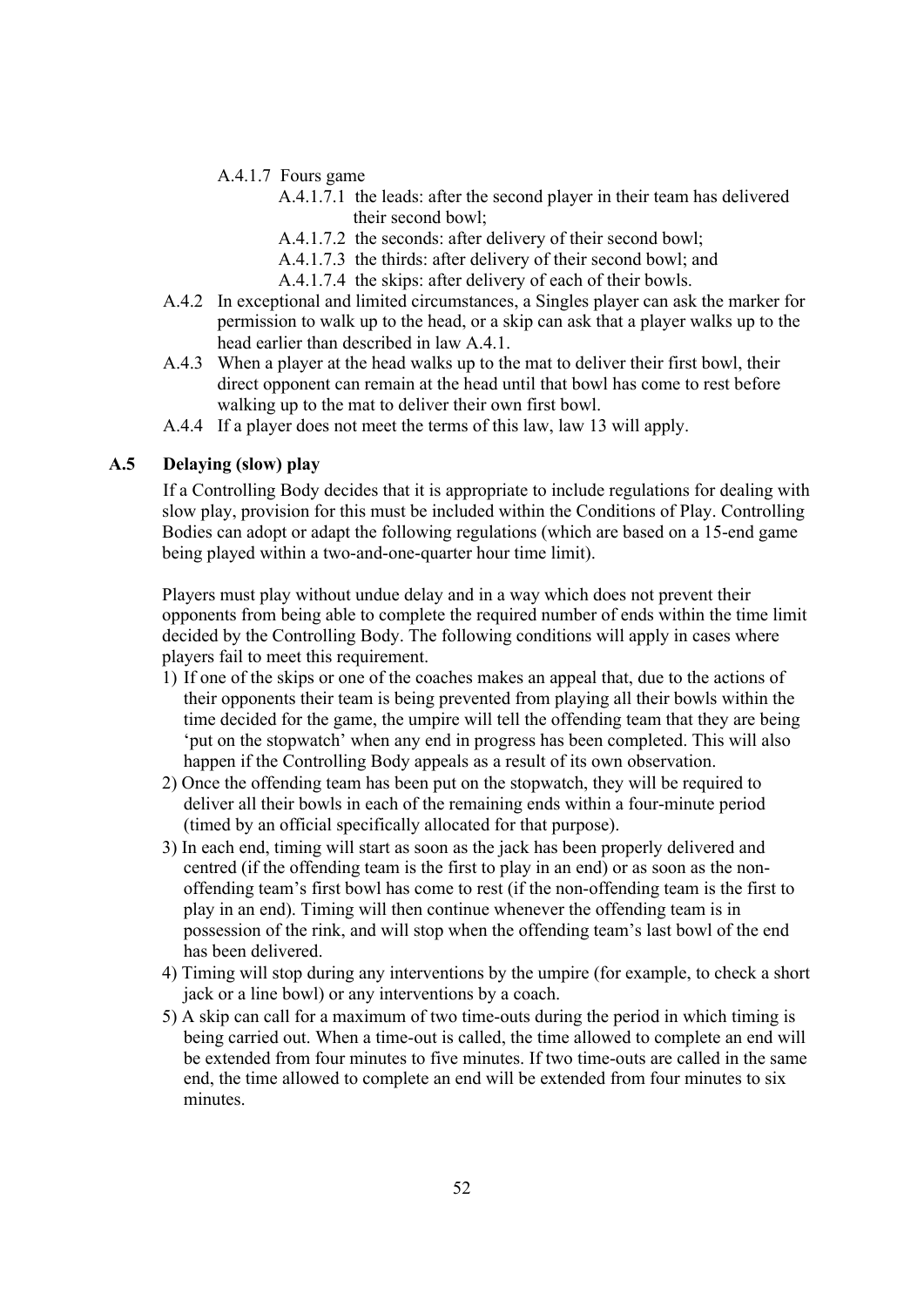- 6) The timing official will tell the offending team when the time remaining in any end reaches one minute.
- 7) At the end of the four-minute period (five-minute or six-minute period if time-outs have been called) the offending team will forfeit any bowls remaining to be delivered in that end. However, the non-offending team will deliver their remaining bowls to complete the end.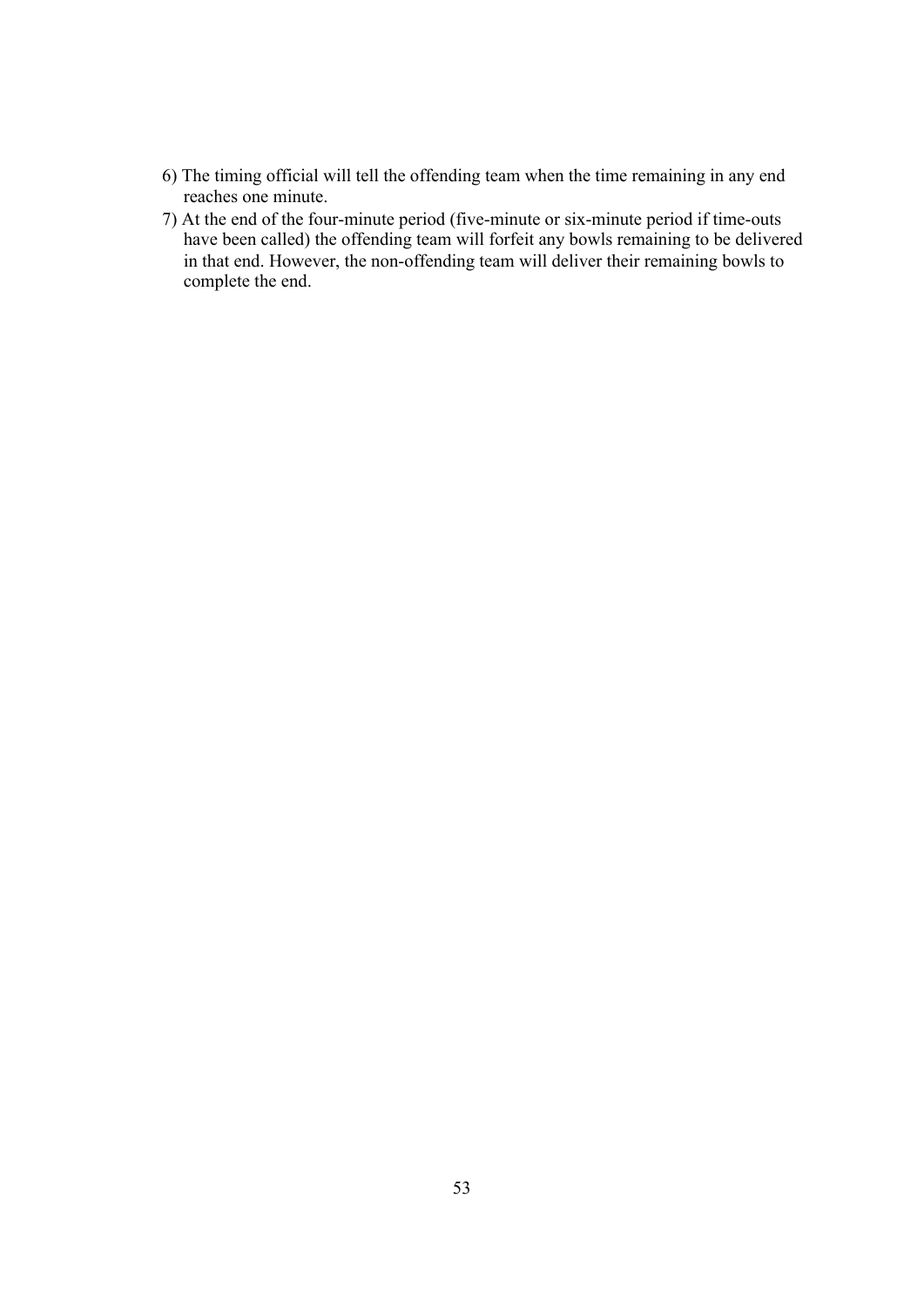#### **Appendix B**

### **B.1 Position of the bank**

B.1.1 Vertical



#### B.1.2 Sloped inwards towards the green



#### B.1.3 Sloped outwards from the green



The standard described in diagram B.1.3 above applies only to banks constructed in line with previous editions of the laws. After the introduction of the Crystal Mark Edition of the Laws of the Sport of Bowls (1 September 2006 in the southern hemisphere and 1 April 2007 in the northern hemisphere), all new banks that are constructed, and all existing banks that are replaced, must meet the standard described in either diagram B.1.1 or diagram B.1.2 above.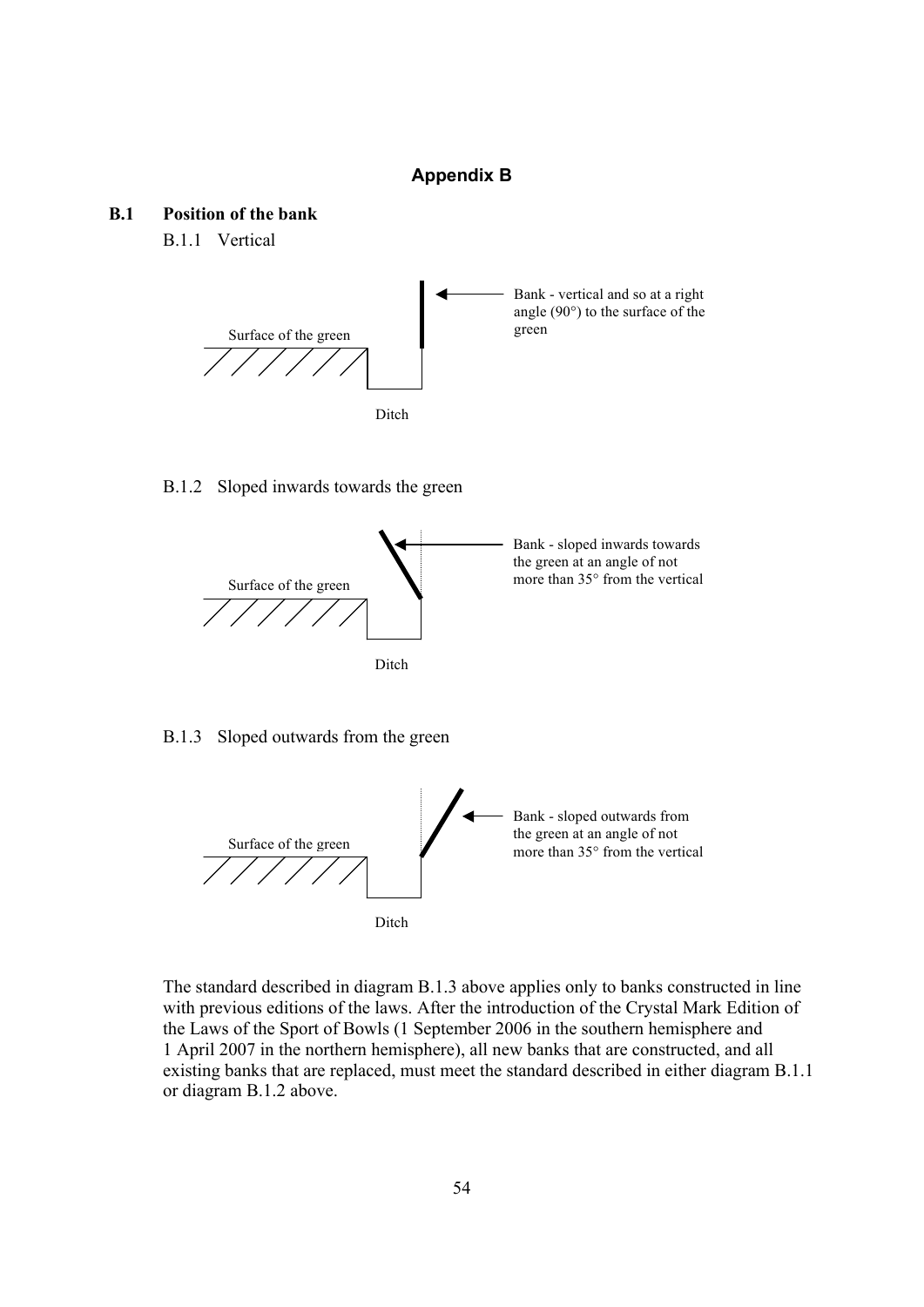### **B.2 Marks on the surface of the rink**

B.2.1 Marking the centre line of the rink



B.2.2 Marking 2 metres from each front ditch on the centre line of the rink

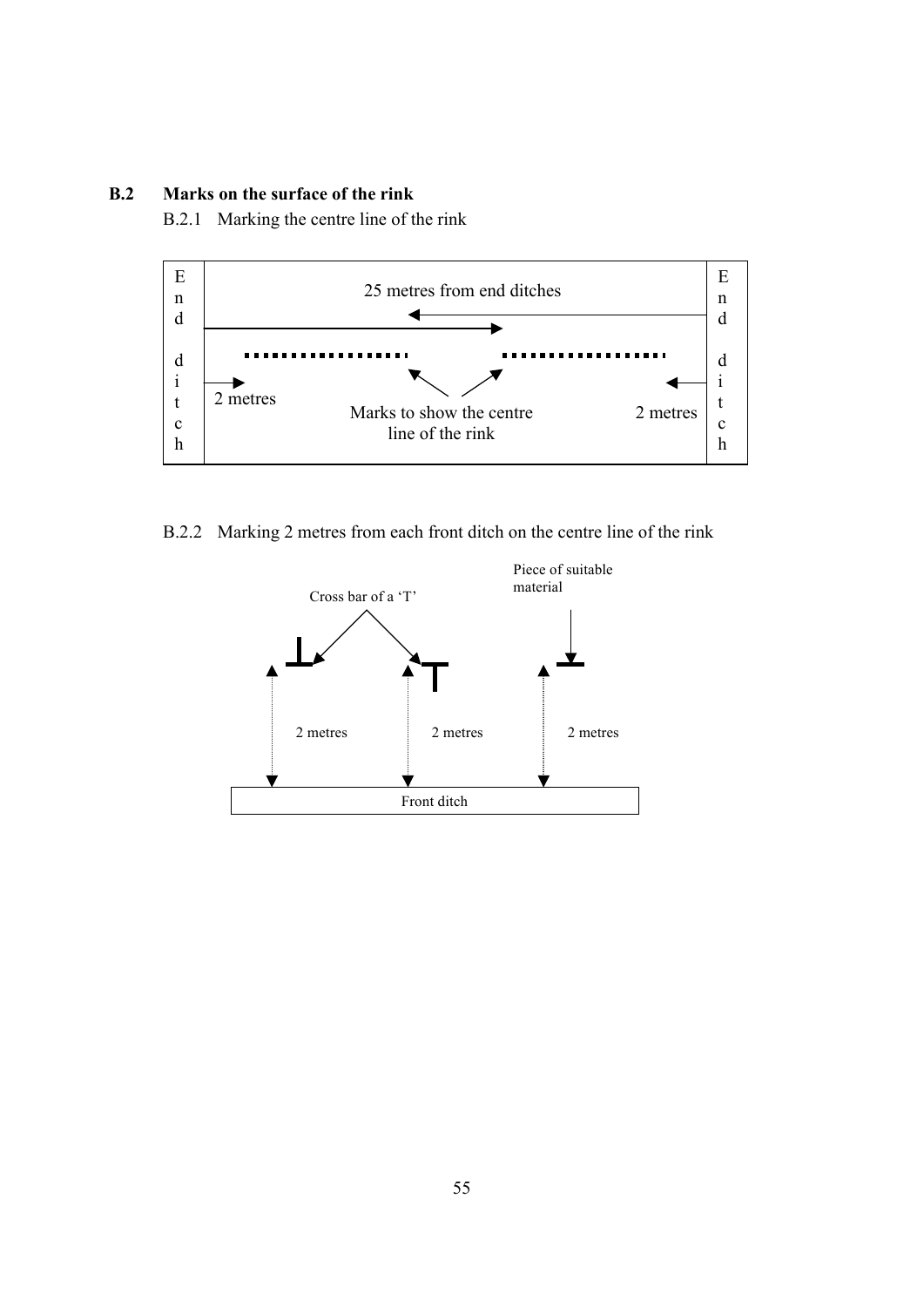

B.2.3 Marking the spots to meet the terms of laws 56.5.2 and 56.5.3

B.2.3.2 Law 56.5.3

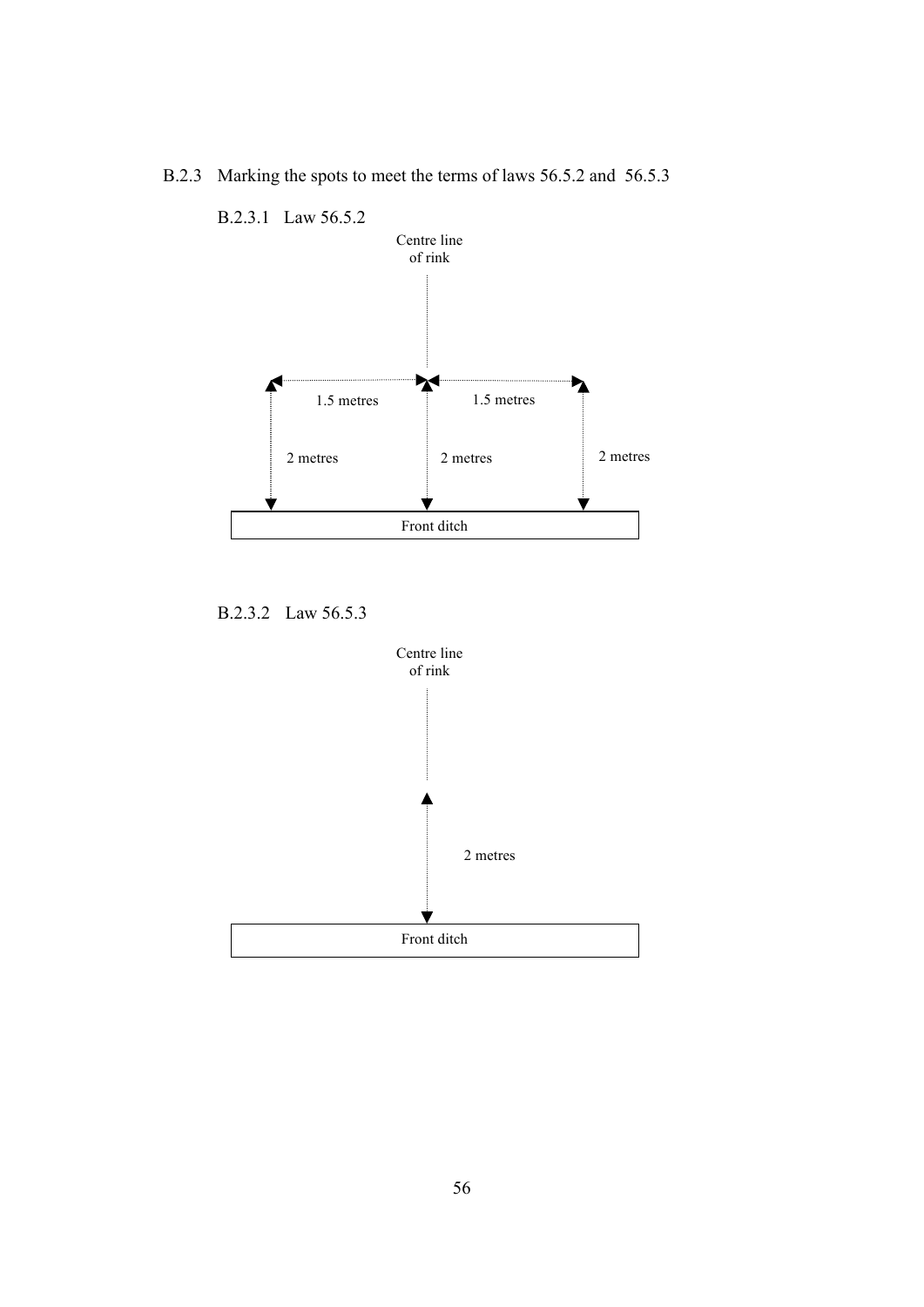# **B.3 Centring the jack**

B.3.1 Position of the jack in relation to the marks that are 2 metres from each front ditch on the centre line of the rink (see diagram B.2.2 in appendix B.2)



B.3.2 Position of the jack alongside a 2-metre measuring device

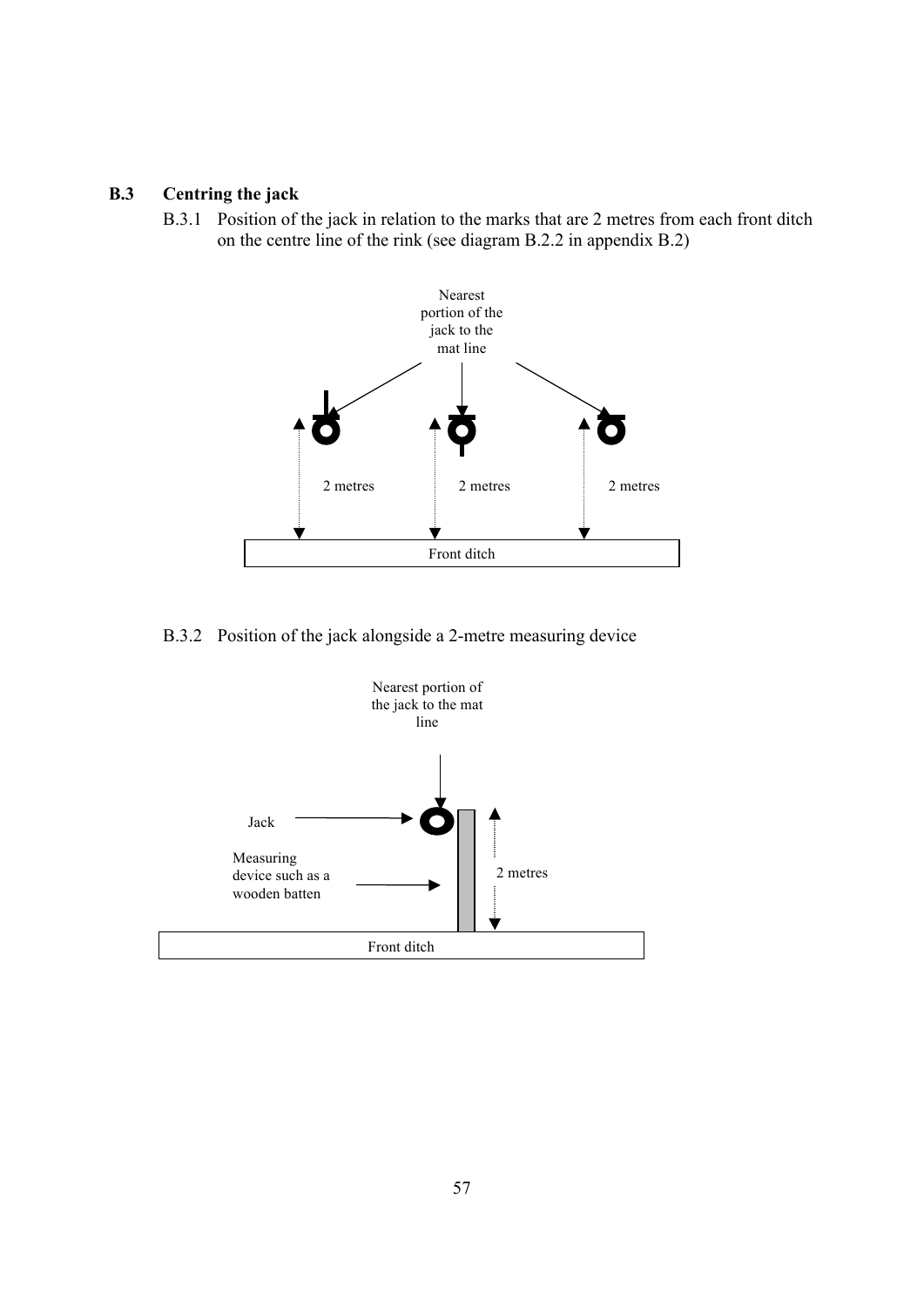# **B.4 Distance charts**

B.4.1 Pegs, discs or other suitable markings fixed against the face of the side banks or on top of the side banks (illustrated by a  $'$ +')

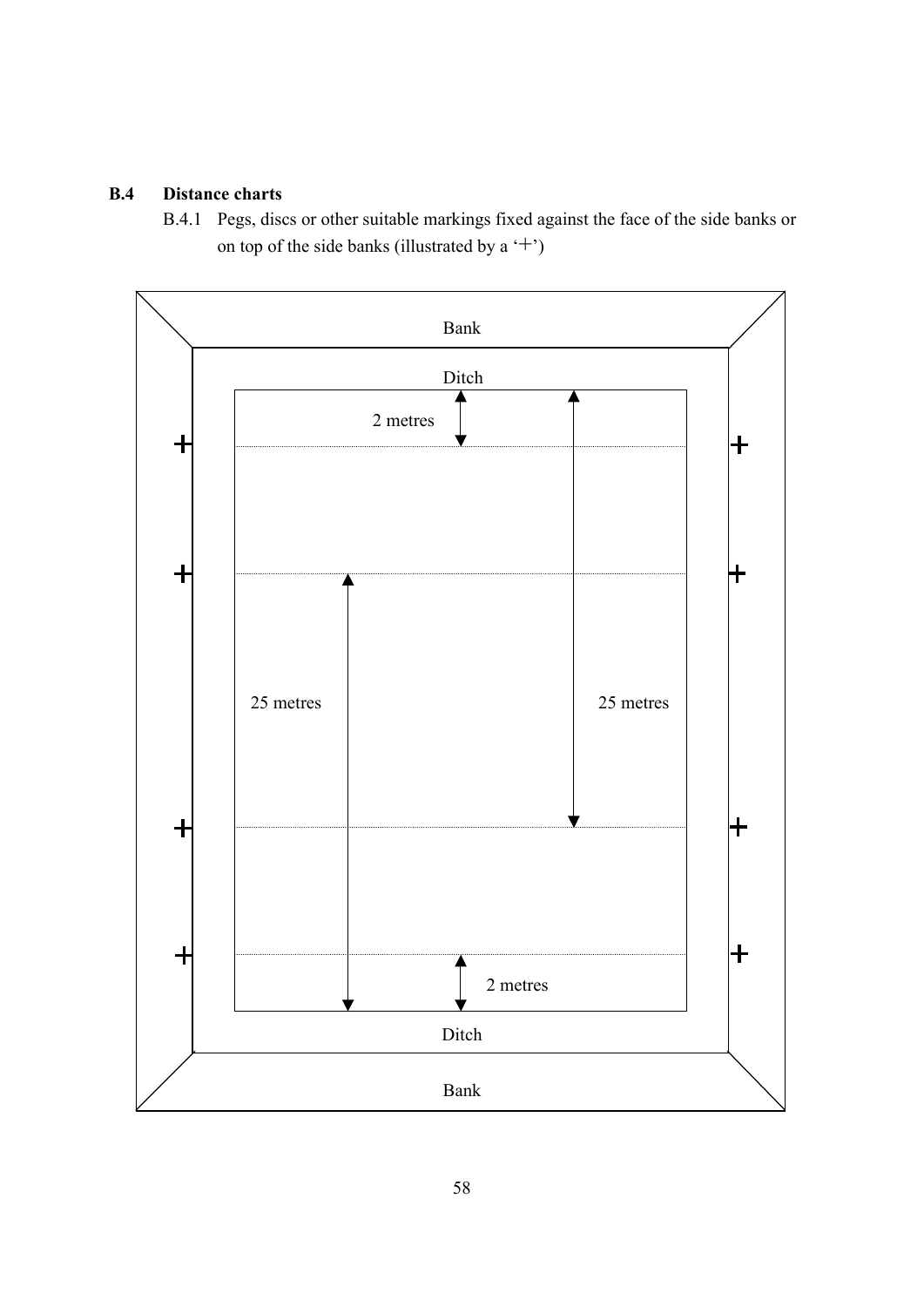

B.4.2 Illustration of distances in the direction of play

- **A: 2 metres – minimum distance of a delivered jack from the front ditch.**
- **B: 14 metres – minimum distance of a live bowl from the mat line.**
- **C: 20 metres – minimum distance of a rebounding jack from the mat line.**
- **D: 23 metres – minimum distance of a delivered jack from the mat line.**
- **E: 27 metres – distance of the jack from the mat line when measuring the pace of the green.**
- **F: 25 metres – minimum distance of the mat line from the front ditch.**
- **G: 2 metres – minimum distance of the mat line from the rear ditch.**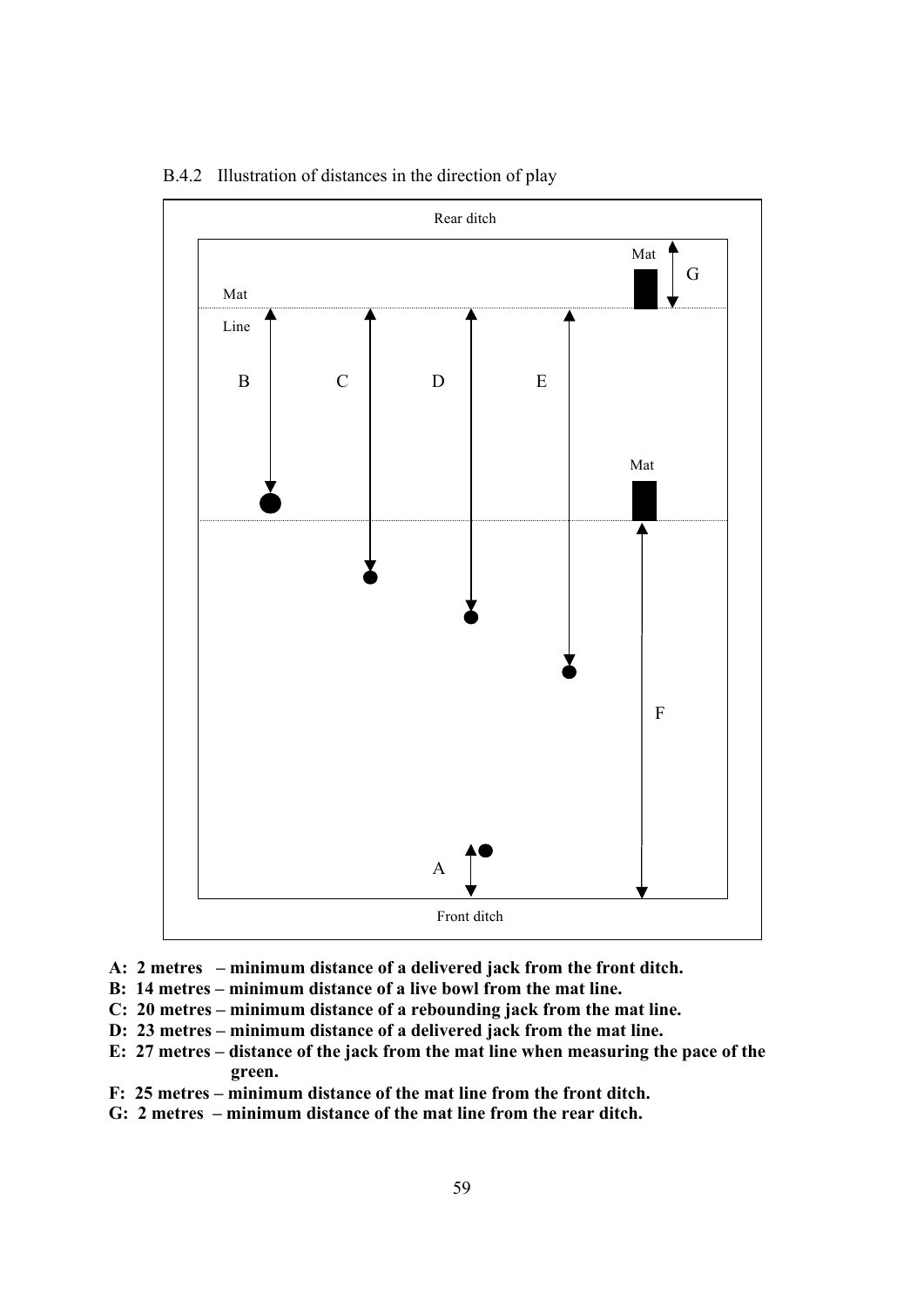# **Appendix C**

### **C.1 Bowl and jack displacement chart**

Laws 37 and 38 describe the action that needs to be taken when a bowl or jack is displaced in a number of situations. To decide what is the correct action to take, players and umpires must decide the following.

- C.1.1 Who or what caused the bowl or jack to be displaced
	- C.1.1.1 A player or a disabled player's equipment or assistant as described in law 41
		- C.1.1.2 A neutral person or a neutral object
		- C.1.1.3 Being marked as a toucher or during measuring
		- C.1.1.4 A rebounding non-toucher
		- C.1.1.5 A bowl from a neighbouring rink
		- C.1.1.6 A dead bowl
- C.1.2 Where the bowl or jack was when it was displaced
	- C.1.2.1 In its original course
	- C.1.2.2 In motion
	- $C.1.2.3$  At rest
- C.1.3 Whether the head was disturbed before or after the bowl or jack was displaced C.1.3.1 Not disturbed before and not disturbed after
	- C.1.3.2 Not disturbed before but disturbed after
	- C.1.3.3 Disturbed before but not disturbed after
	- C.1.3.4 Disturbed before and disturbed after

The chart on the following page provides a quick-reference guide for deciding what action to take in the two most complex situations – displacement by a player (laws 37.1 and 38.1), a disabled player's equipment or assistant as described in law 41 (laws 37.2 and 38.2), and displacement by a neutral person or neutral object (laws 37.3 and 38.3).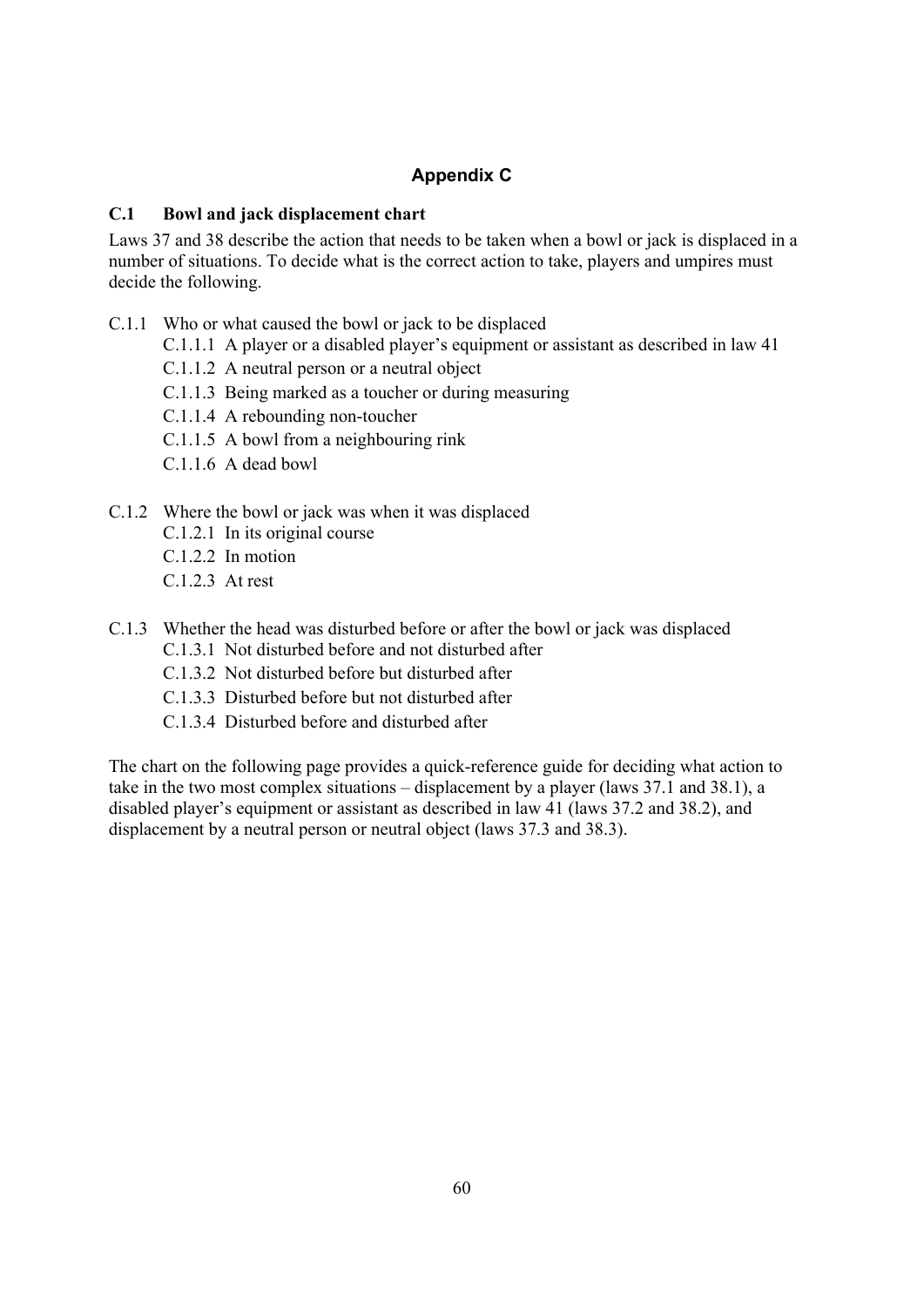| <b>Situation</b>                                                         | <b>Action</b>                                                                                                                                                                                                                                                                 |  |  |  |  |  |
|--------------------------------------------------------------------------|-------------------------------------------------------------------------------------------------------------------------------------------------------------------------------------------------------------------------------------------------------------------------------|--|--|--|--|--|
|                                                                          | Bowl displaced by a player or a disabled player's equipment or assistant                                                                                                                                                                                                      |  |  |  |  |  |
| In original course - head not disturbed before                           |                                                                                                                                                                                                                                                                               |  |  |  |  |  |
| • By member of team that delivered<br>the bowl, head not disturbed after | Declare the bowl dead                                                                                                                                                                                                                                                         |  |  |  |  |  |
| • By member of team that delivered<br>the bowl, head disturbed after     | Replace the head and declare the bowl dead                                                                                                                                                                                                                                    |  |  |  |  |  |
| • By opponent, head not disturbed<br>after                               | Have the bowl replayed, or place the bowl where it is believed it would have come to rest,<br>or leave the bowl where it came to rest                                                                                                                                         |  |  |  |  |  |
| • By opponent, head disturbed after                                      | Replace the head and have the bowl replayed, or replace the head and place the bowl<br>where it is believed it would have come to rest, or declare the end dead                                                                                                               |  |  |  |  |  |
| In original course - head disturbed before                               |                                                                                                                                                                                                                                                                               |  |  |  |  |  |
| • Head not disturbed after                                               | Do not replace any part of the head disturbed before the displacement. Place the bowl<br>where it is believed it would have come to rest, or leave the bowl where it came to rest                                                                                             |  |  |  |  |  |
| • Head disturbed after                                                   | Do not replace any part of the head disturbed <b>before</b> the displacement. Replace any part of<br>the head disturbed <b>after</b> displacement <b>and either</b> place the bowl where it is believed it<br>would have come to rest or leave the bowl where it came to rest |  |  |  |  |  |
| In motion                                                                |                                                                                                                                                                                                                                                                               |  |  |  |  |  |
| • Head not disturbed after                                               | Place the bowl where it is believed it would have come to rest, or declare the end dead                                                                                                                                                                                       |  |  |  |  |  |
| • Head disturbed after                                                   | Place the bowl where it is believed it would have come to rest and replace any part of the<br>head disturbed after displacement, or declare the end dead                                                                                                                      |  |  |  |  |  |
| At rest                                                                  |                                                                                                                                                                                                                                                                               |  |  |  |  |  |
| • Head not disturbed after                                               | Put back to former position                                                                                                                                                                                                                                                   |  |  |  |  |  |
| Head disturbed after                                                     | Put back to former position and replace any part of the head disturbed after displacement                                                                                                                                                                                     |  |  |  |  |  |
|                                                                          | Bowl displaced by a neutral person or neutral object                                                                                                                                                                                                                          |  |  |  |  |  |
| In original course - head not disturbed before                           |                                                                                                                                                                                                                                                                               |  |  |  |  |  |
| • Within boundaries of rink, head not<br>disturbed after                 | Have the bowl replayed                                                                                                                                                                                                                                                        |  |  |  |  |  |
| • Within boundaries of rink, head<br>disturbed after                     | Agree how to replace the head and have the bowl replayed, or, if no agreement, declare<br>the end dead                                                                                                                                                                        |  |  |  |  |  |
| • Outside boundaries on correct bias,<br>head not disturbed after        | Have the bowl replayed                                                                                                                                                                                                                                                        |  |  |  |  |  |
| • Outside boundaries on correct bias,<br>head disturbed after            | Agree how to replace the head and have the bowl replayed, or, if no agreement, declare<br>the end dead                                                                                                                                                                        |  |  |  |  |  |
| In original course - head disturbed before                               |                                                                                                                                                                                                                                                                               |  |  |  |  |  |
| • Head not disturbed after                                               | Do not replace any part of the head disturbed before the displacement. Agree where the<br>bowl would have come to rest, or, if no agreement, declare the end dead                                                                                                             |  |  |  |  |  |
| • Head disturbed after                                                   | Do not replace any part of the head disturbed <b>before</b> the displacement. Agree where the<br>bowl would have come to rest and replace any part of the head disturbed after<br>displacement, or, if no agreement, declare the end dead                                     |  |  |  |  |  |
| In motion                                                                |                                                                                                                                                                                                                                                                               |  |  |  |  |  |
| • Head not disturbed after                                               | Agree where the bowl would have come to rest, or, if no agreement, declare the end dead                                                                                                                                                                                       |  |  |  |  |  |
| • Head disturbed after                                                   | Agree where the bowl would have come to rest and replace any part of the head disturbed<br>after displacement, or if no agreement, declare the end dead                                                                                                                       |  |  |  |  |  |
| At rest                                                                  |                                                                                                                                                                                                                                                                               |  |  |  |  |  |
| • Head not disturbed after                                               | Put back to former position, or, if no agreement, declare the end dead                                                                                                                                                                                                        |  |  |  |  |  |
| • Head disturbed after                                                   | Put back to former position and replace any part of the head disturbed after displacement,<br>or, if no agreement, declare the end dead                                                                                                                                       |  |  |  |  |  |
|                                                                          | Jack displaced by a player or a disabled player's equipment or assistant                                                                                                                                                                                                      |  |  |  |  |  |
| In original course                                                       |                                                                                                                                                                                                                                                                               |  |  |  |  |  |
| • By member of team that delivered<br>the jack                           | Opposing lead to place the mat and re-deliver the jack (but not play first)                                                                                                                                                                                                   |  |  |  |  |  |
| • By opponent                                                            | Re-delivered by same player                                                                                                                                                                                                                                                   |  |  |  |  |  |
| In motion                                                                |                                                                                                                                                                                                                                                                               |  |  |  |  |  |
| • Head not disturbed after                                               | Place the jack where it is believed it would have come to rest or declare the end dead                                                                                                                                                                                        |  |  |  |  |  |
| • Head disturbed after                                                   | Place the jack where it is believed it would have come to rest and replace any part of the<br>head disturbed by the displaced jack, or declare the end dead                                                                                                                   |  |  |  |  |  |
| At rest                                                                  | Put back to former position                                                                                                                                                                                                                                                   |  |  |  |  |  |
| Jack displaced by a neutral person or neutral object                     |                                                                                                                                                                                                                                                                               |  |  |  |  |  |
| In original course                                                       | Re-delivered by same player                                                                                                                                                                                                                                                   |  |  |  |  |  |
| In motion                                                                | Place the jack where it is believed it would have come to rest, or, if no agreement, declare<br>the end dead                                                                                                                                                                  |  |  |  |  |  |
| At rest                                                                  | Put back to former position, or, if no agreement, declare the end dead                                                                                                                                                                                                        |  |  |  |  |  |